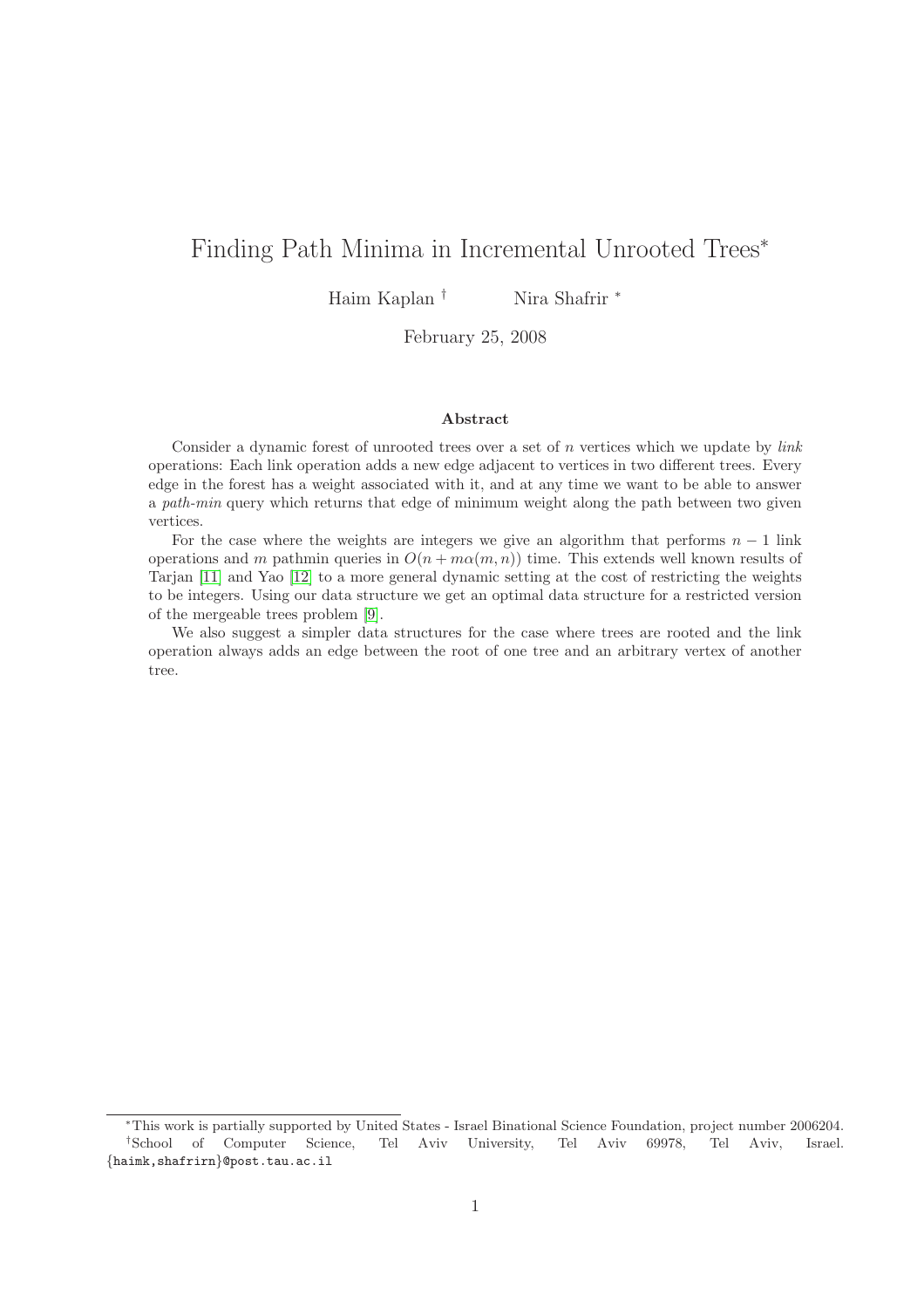# 1 Introduction

The incremental path minima problem in rooted trees is defined as follows. Let  $F$  be a forest of rooted trees with n vertices. Each edge e has an integer weight  $w(e)$ . We have to support the following operations on the forest.

- make-tree(v): Create a new tree consisting of the singleton node v.
- link $(u, v, c)$ . We assume that  $u \in T^1$ ,  $v \in T^2$ , v is the root of  $T^2$ , and  $T^1 \neq T^2$ . Replace the trees  $T^1$  and  $T^2$ , by the tree that is created by adding the edge  $e = (u, v)$  with  $w(e) = c$ .
- path-min $(u, v)$ : If u and v belong to the same tree, return the edge of minimum weight on the unique path between  $u$  and  $v$ . Otherwise, return null.

We give an algorithm that supports  $n-1$  link operations and m path-min queries in  $O(n + 1)$  $m\alpha(m, n)$ ) time where  $\alpha(m, n)$  is the inverse of Ackermann's function. Alstrup and Holm [\[2\]](#page-31-3) claimed this result without describing the data structure.

The incremental path minima problem in unrooted trees is defined analogously as follows. Let  $F$ be a forest of unrooted trees. Each edge e has an integer weight  $w(e)$ . The operations make-tree and path-min are defined as for rooted trees. We change the  $\text{link}(u, v, c)$  operation and remove the requirement that u is a root. That is we only require that  $u \in T^1$ ,  $v \in T^2$ , and  $T^1 \neq T^2$ . The operation replaces the trees  $T^1$  and  $T^2$  by the tree that is created by adding the edge  $e = (u, v)$  with  $w(e) = c$ . This data type is more general in the sense that it allows link between any two vertices that are not in the same tree. Our main result is a data structure with the same time bounds for this unrooted version of the problem.

Our data structures are based on two main components. The first component is incremental trees. Incremental trees support add-leaf and add-root operations and path-min queries in  $O(1)$ time. They are based on a similar structure of Alstrup and Holm [\[2\]](#page-31-3) for the level ancestor problem. We restrict the weights to be integers so we can use  $q$ -heaps [\[5\]](#page-31-4) to construct incremental trees. We assume the RAM model of computation with word size b so that a weight of an edge fits into a single word. We also make sure that  $b \ge \log n$  where n is the number of vertices in our forest.

The second component is a recursive decomposition of trees suggested by Gabow [\[7\]](#page-31-5). Gabow used this scheme to answer  $m$  nearest common ancestor (nca) queries on rooted trees while allowing links in  $O(n+m\alpha(m,n))$  time. This recursive structure supports all links in  $O(n+m)$  time and each query in  $O(\alpha(m, n))$  time. Gabow also used a similar technique to solve the list splitting problem [\[6\]](#page-31-6). A similar recursion is also used in the union-find data structure of [\[10\]](#page-31-7).

The recursive scheme at high level is as follows. A tree  $T$  is partitioned into clusters each of which is a subtree of  $T$ . Each cluster is represented as an incremental tree. We then contract each cluster and represent the resulting tree recursively. The depth of the recursion is  $O(\alpha(m, n))$ .

These two components alone are not sufficient. Even for the rooted problem subtle issues arise as of how to organize the information so that we only spend a constant time per level of the recursion when we answer a query. In the rooted version of the problem there is a natural root for each cluster and we maintain information on paths to this root. When such a root does not exist it is not clear anymore on which path to maintain information. To fully grasp our new ideas one has to go into a quite deep technical discussion after getting familiar with the two basic components we mentioned above. To help the reader we try to expose some of these ideas through a somewhat less formal discussion in Section [2.](#page-3-0)

Our application for the incremental path minima problem in unrooted trees is an optimal algorithm for a restricted version of the mergeable trees problem [\[9\]](#page-31-2). The mergeable trees problem is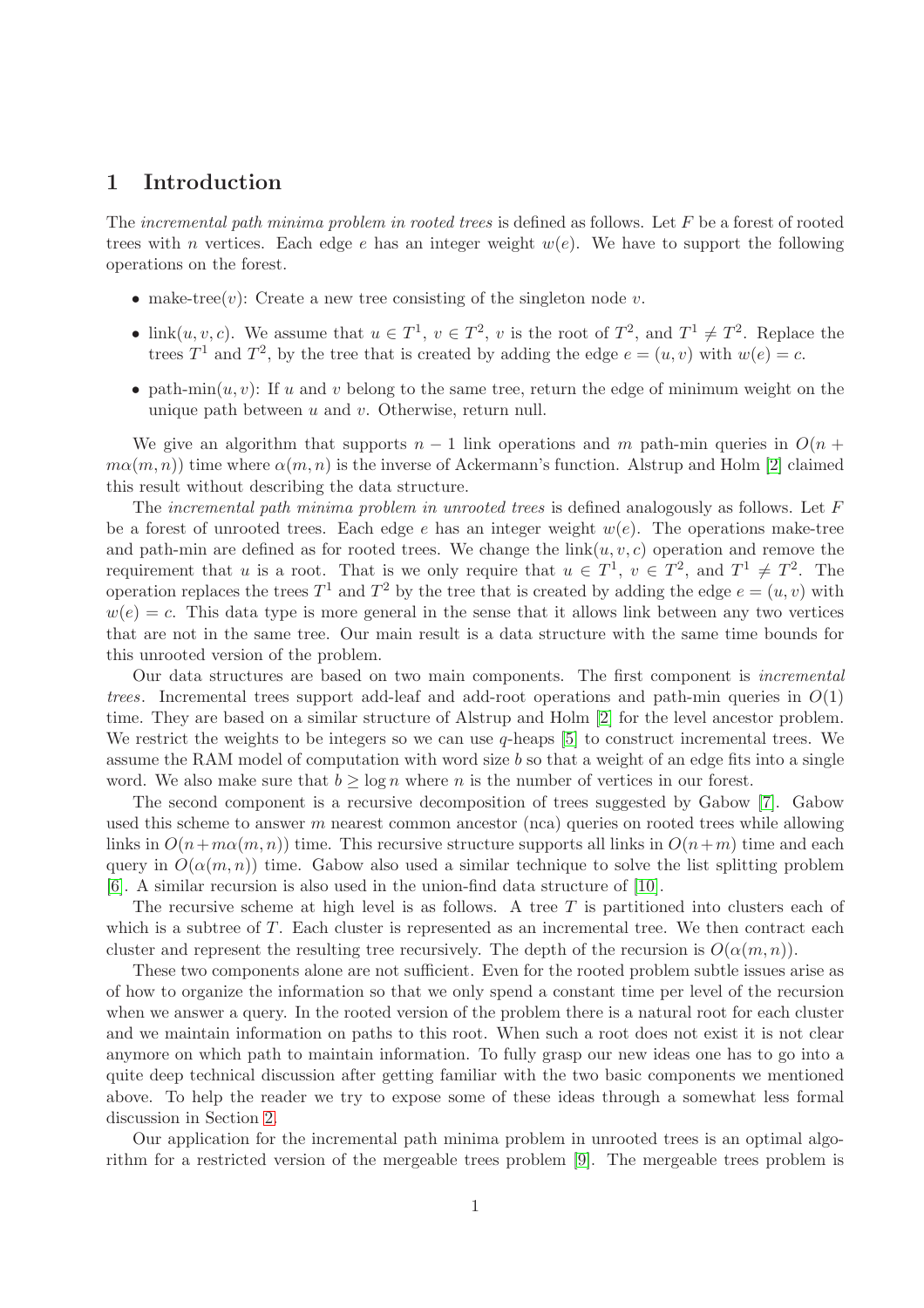defined as follows. Let F be a forest of rooted trees. Each node v has a unique weight  $w(v)$ . Each  $S \in F$  is a heap ordered tree so that  $w(v) \geq w(p(v))$ . The data structure supports the following operations.

• merge $(u, v)$ . Let  $u \in S^1$ ,  $v \in S^2$ ,  $(S^1$  may be equal to  $S^2$ .) Create a new tree S in which the path from u to the root of  $S^1$  is merged with the path of v to the root of  $S^2$ , in a way that preserves heap order. Specifically, let  $u = u_1, \dots, u_r$  be the nodes on the path from u to the root of  $S^1$ , and let  $v = v_1, \dots, v_k$  be the nodes on the path from v to the root of  $S^2$ . In the new tree S, the nodes  $u_1, \dots, u_r, v_1, \dots, v_k$  are on the same path sorted by their weights, such that the node with the smallest weight is the root, the second node in the sorted list is its child and so on. In case  $S^1 \neq S^2$  we call the merge an *external-merge* and otherwise we call it an *internal-merge*.

• nca $(u, v)$ : If u and v belong to the same tree return the nearest common ancestor of u and v. Otherwise, returns null.

Let n be the number of nodes in the forest. Georgiadis  $et al [9]$  $et al [9]$  gave an algorithm with amortized time of  $O(\log^2 n)$  per operation that also supports cut operation and parent operations, where  $\text{cut}(v)$ removes the edge between  $v$  and its parent splitting the tree into two trees, and parent $(v)$  returns the parent of v in T. They also gave an algorithm that supports all operations except cut in  $O(\log n)$ amortized time.

We define the *path minima problem in unrooted trees* to be the data structure that supports the operations of the incremental path minima problem in unrooted trees and in addition supports the operation cut(e) operation, that removes the edge  $e$  from the tree splitting it into two trees.

Recently, Georgiadis et al [\[8\]](#page-31-8) reduced the mergeable tree problem without cuts to the path minima problem in unrooted trees.<sup>[1](#page-2-0)</sup> They maintained a forest  $F'$  of trees. Each tree  $T \in F$  is represented by a tree  $T' \in F'$  containing the same vertices. An external-merge $(u, v)$  is implemented by performing  $\lim k(u, v)$ . An internal-merge $(u, v)$  is implemented as follows. Let x =pathmin $(u, v)$ . Let q be the vertex preceding x on the path between u and v. We perform  $\text{cut}((q, x))$  and  $\text{link}(u, v)$ .

Georgiadis *et al* used this reduction to get a simpler implementation of mergeable trees that supports merges and nca queries in  $O(\log n)$  worst-case or amortized time. If we do not allow internal merges, then using this reduction and our data structure for the incremental path minima problem in unrooted trees, we get a data structure that supports  $n-1$  external merges and m nca queries (where the weights are integers), in  $O(n + m\alpha(m, n))$  time. This is particularly interesting since it matches the lower bound for the problem, see [\[9\]](#page-31-2).

Related results. Yao [\[12\]](#page-31-1) and Alon and Schieber [\[1\]](#page-31-9) (See also [\[3\]](#page-31-10)) solved the following static problem. Let T be a tree with n nodes each associated with an element of a semigroup  $(S, \circ)$ . We want to preprocess the tree to answer queries of the form: Given two vertices u and v what is the product ( $\circ$ ) of the element of S associated with the vertices on the path from u to v. Yao and Alon and Schieber show how to preprocess the tree in linear time so that we can answer each query in  $O(\alpha(n))$  (where  $\alpha(n)$  is yet another version of an inverse to Ackermann's function). As a special case we can use their data structure for a static version of our problem in which there is a single tree given in advance which we want to preprocess for path-min queries.

Tarjan [\[11\]](#page-31-0) in his seminal paper used path compression to solve a restricted version of the problem on rooted trees. In Tarjan's version link $(v,w,c)$  is defined only if both v and w are roots of their trees, and path-min queries are restricted to paths from a given vertex to the root. Tarjan also considered an arbitrary semigroup. This special case has numerous applications, one of which is to verify that a given tree is a minimum spanning tree.

<span id="page-2-0"></span><sup>&</sup>lt;sup>1</sup>In their version of the problem, the weights are associated with vertices instead of edges, and the query returns the vertex of minimum weight instead of the edge of minimum weight. Also, the weights are not necessarily integers.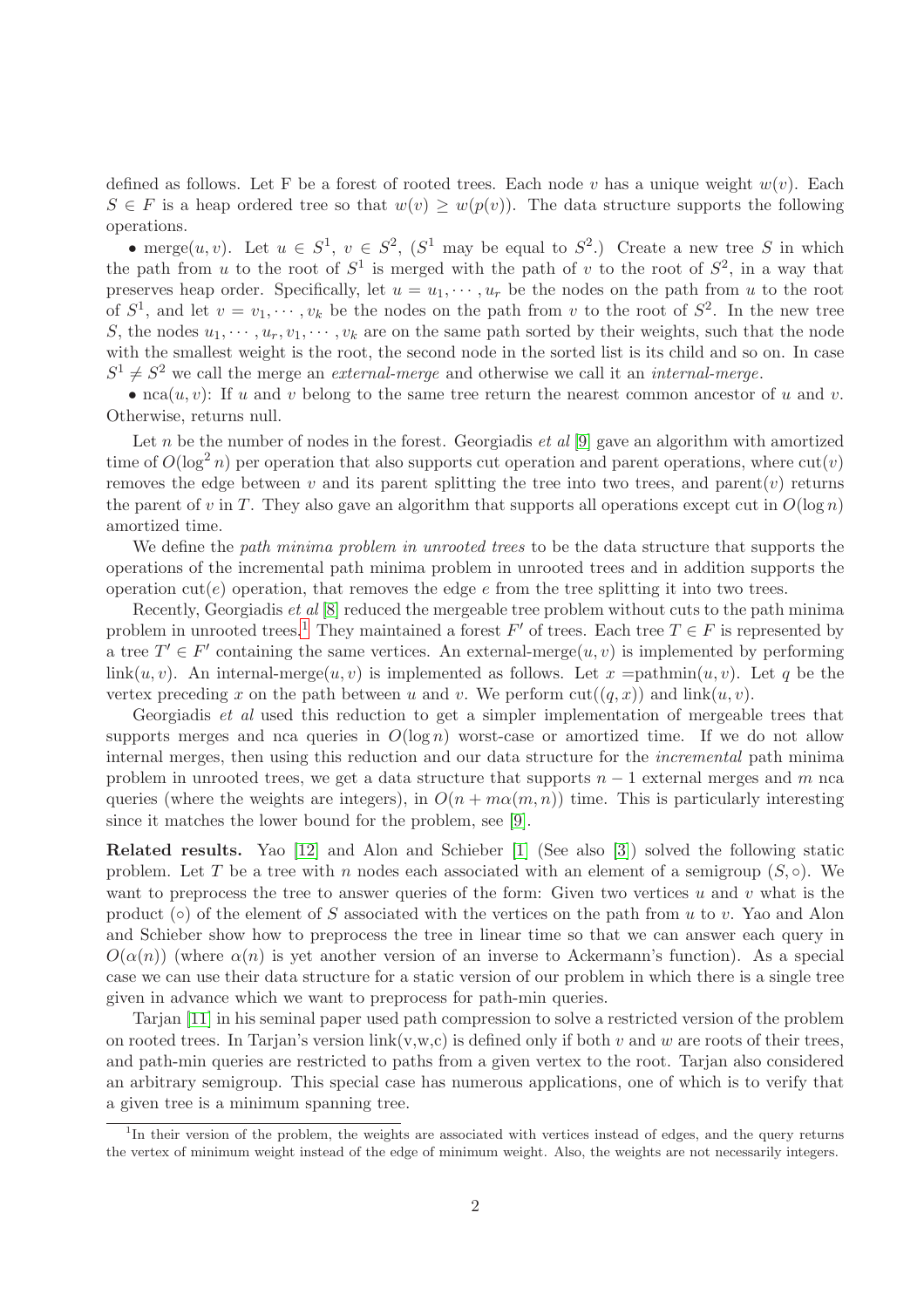Both algorithms mentioned above, when applied to computing path minima queries, work in the comparison model and need not assume that keys are integers.

The outline of the rest of the paper. In Section [2](#page-3-0) we describe our key ideas at a high level focusing on the difference between the rooted and the unrooted problems. In Section [3](#page-5-0) we give a description of the incremental trees used to perform add-leaf and add-root and min query in  $O(1)$ time. In Section [4](#page-10-0) we give the data structure for incremental path minima in rooted trees problem that performs  $n-1$  link and m pathmin queries in  $O(n+m)\alpha(m,n)$ ). In Appendix [A,](#page-32-0) we show how to change the data structure for rooted trees so it performs  $n-1$  link and m pathmin queries in  $O(n + m\alpha(m, n))$ . In Section [5](#page-20-0) we give a simple but not optimal data structure for incremental path minima in unrooted trees problem that supports  $n-1$  link m pathmin queries in  $O(n + m\alpha^2(m, n))$ time. Last, in Section [6,](#page-22-0) we describe the data structure for incremental path minima in unrooted trees problem that supports  $n-1$  link m pathmin queries in  $O(n + m\alpha(m, n))$  time.

# <span id="page-3-0"></span>2 Highlights of the data structure

In this section we try to give a high level intuition of the differences between the rooted problem and the unrooted problem. This shows where the difficulties are, and the ideas that we introduce to cope with them. We focus on the query operation.

We avoid formal definitions at this point but recall that each of our trees is partitioned into clusters. Each cluster is a connected subtree which we represent as an incremental tree. The clusters are contracted, and the contracted tree is again partitioned into clusters that are represented as incremental trees, and so on. See Figure  $1(A)$ .

For a vertex  $x \in T$ , we denote by  $C_k(x)$  the cluster of level k that contains it. Levels of clusters decrease with our recursion so the nodes of a cluster of level k are clusters of level  $k+1$ . In particular if  $C_k(x)$  is not a top-level cluster then  $C_{k+1}(x)$  is one of its nodes, and if  $C_k$  contains the vertices x and y of T then  $C_k(x) = C_k(y) = C_k$ .

Let  $(x, y), x, y \in T$ , be the edge of T that connects between the clusters  $C_{k+1}(x)$  and  $C_{k+1}(y)$ in a cluster  $C_k$ . What would be the weight of this edge when we consider it as an edge of  $C_k$ ? To define this weight we must root  $C_k$  as a subtree of T even if the original tree is unrooted. Then if say  $C_{k+1}(x)$  is the parent of  $C_{k+1}(y)$  the weight of  $(x, y)$  is the minimum weight of an edge on the path from y to the root of  $C_{k+1}(x)$  that is induced by the orientation of  $C_k$ .

When T is rooted then the root of each cluster is naturally defined. See Figure  $1(A)$ . In unrooted trees we can designate an arbitrary vertex to be a root. But to maintain such a root we will have to change directions of many edges during a link. On the other hand we still want the clusters to be rooted so that we can define the weight of each edge in a cluster. A key idea is to exploit the freedom that we have, and allow each cluster to be independently oriented, see Figure [1\(](#page-4-0)B).

The query pathmin $(x, y)$  for both rooted and unrooted trees works roughly as follows. We find the highest level k such that  $C_k(x) = C_k(y)$ . Let  $C_k = C_k(x) = C_k(y)$ . (For an illustration see vertices x and y in Figure [1\(](#page-4-0)A) and Figure 1(B). In these figures we assume that  $k + 2 = \ell$ , and all the clusters of level  $k + 1$  in are in the same cluster of level k). By the definition of  $C_k$  we have that the clusters  $C_{k+1}(x)$  and  $C_{k+1}(y)$  are different nodes in  $C_k$ . Let  $C_{k+1}$  be the nearest common ancestor of  $C_{k+1}(x)$  and  $C_{k+1}(y)$  in  $C_k$ ,  $(C_{k+1} = C_{k+1}(a)$  in the Figures). For simplicity assume that  $C_{k+1} \neq C_{k+1}(y)$ , and  $C_{k+1} \neq C_{k+1}(x)$ .

Let  $(x_r, x'')$ ,  $x_r, x'' \in T$ , be the edge between  $C_{k+1}(x)$  to its parent cluster in  $C_k$  where  $x_r \in$  $C_{k+1}(x)$ . Similarly, let  $(y_r, y'')$ ,  $y_r, y'' \in T$ , be the edge between  $C_{k+1}(y)$  to its parent cluster in  $C_k$ . Let  $C_{k+1}(x_1)$  be the cluster that precedes  $C_{k+1}$  on the path from  $C_{k+1}(x)$  to  $C_{k+1}$  and let  $(x_1, \hat{x})$  be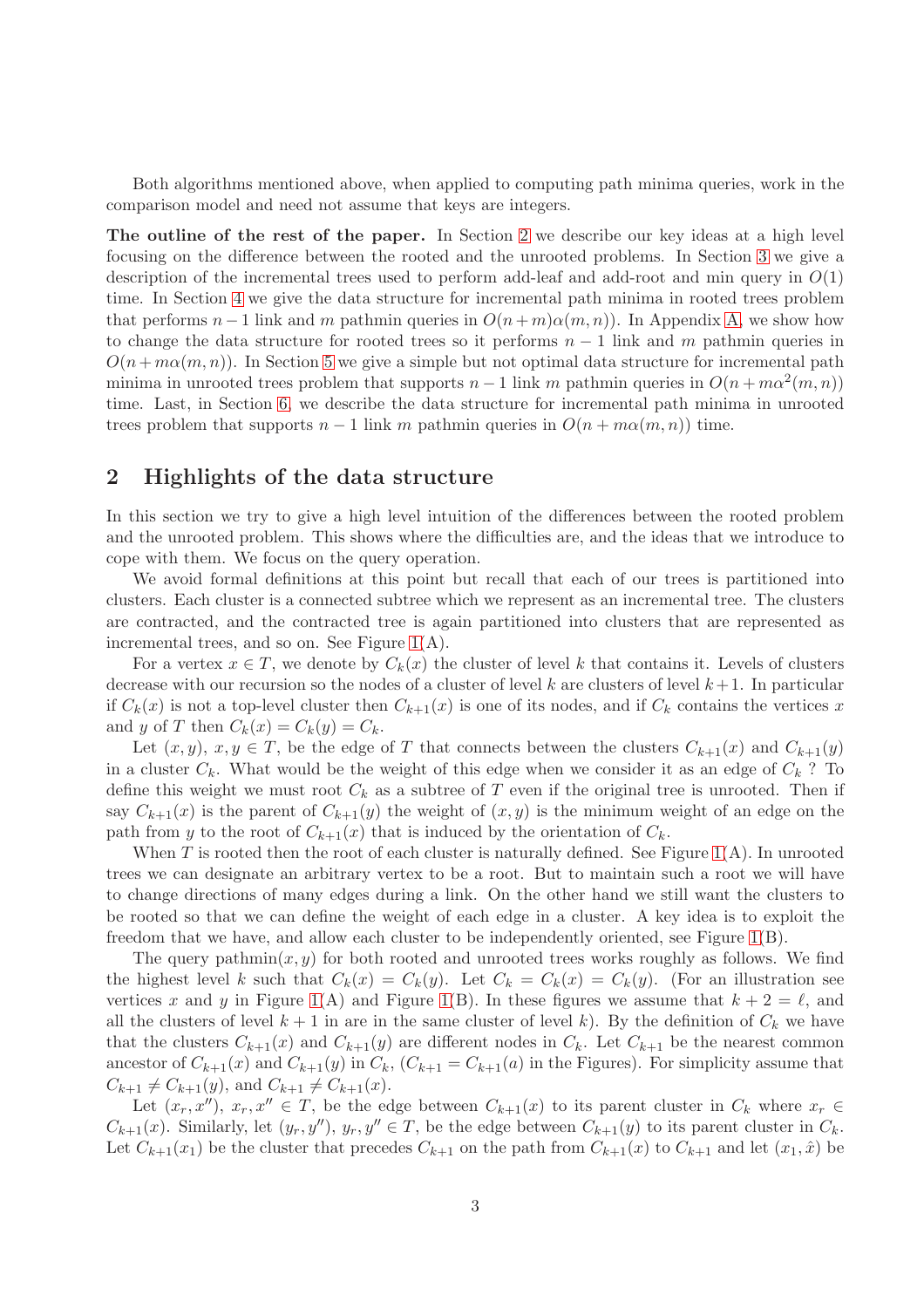the edge between the cluster  $C_{k+1}(x_1)$  to  $C_{k+1}$ . Similarly, let  $C_{k+1}(y_1)$  be the cluster that precedes  $C_{k+1}$  on the path from  $C_{k+1}(y)$  to  $C_{k+1}$  and let  $(y_1, \hat{y})$  be the edge between the cluster  $C_{k+1}(y_1)$  to  $C_{k+1}$ . The query path consists of the following parts. (1) from x to  $x_r$  in  $C_{k+1}(x)$ ; (2) from  $x_r$  to  $x_1$ ; (3) the edge  $(x_1, \hat{x})$ ; (4) from  $\hat{x}$  to  $\hat{y}$  in  $C_{k+1}$ ; (5) The edge  $(\hat{y}, y_1)$ ; (6) from  $y_1$  to  $y_r$ ; and (7) from  $y_r$  to  $y$ .



<span id="page-4-0"></span>Figure 1: In both figures we assume here that  $k + 2 = \ell$ , and that the small circles are the vertices of T. (A) The recursive structure for a rooted tree. Medium circles are clusters of  $T_{k+2}$ . Large circles are clusters of  $T_{k+1}$ . Edges of level  $k+2$  are contained inside clusters of level  $k+2$ , (edges such as  $(a, b)$   $(\hat{x}, g)$  and so on). The edges  $(b, g)$  and  $(k, j)$  are of level  $k + 1$ . The edges  $(x_r, x'')$ ,  $(y_r, y'')$ ,  $(x_1, \hat{x})$  and  $(y_1, \hat{y})$  are of level k. Let  $e' = (x_r, x'')$ . The weight of  $e'(k)$  is the is the edge of minimum weight on the path from  $x_r$  to  $x_1$ . (B) The recursive structure in unrooted trees. Each cluster is oriented independently. We have that  $r(C_{k+2}(a)) = t(C_{k+2}(a)) = a, r(C_{k+2}(g)) = g$ , and  $t(C_{k+2}(g)) = h$ . Let  $e' = (x_r, x'')$ . The weight of  $e'(k)$  is the minimum weight of an edge on the path from  $x_r$  to  $x_1$ . The weight of  $e'(k+1)$  is the minimum weight of an edge on the path from  $x_r$  to j. Let  $e'' = (h, b)$ . The weight of  $e''(k+1)$  is the minimum weight of an edge on the path from h to a in T.

We find the minimum on part  $(2)$  and part  $(6)$  by a query to the incremental tree of the cluster  $C_k$ . We find the minimum on part (4) recursively. Since  $C_{k+1}(\hat{x}) = C_{k+1}(\hat{y}) = C_{k+1}$  the depth of this recursion is  $O(\alpha(m, n))$ .

The way we find the minimum on parts (1) and (7) is different in the rooted and the unrooted data structures. In the rooted structure we use the fact that  $x_r$  is the root vertex of the cluster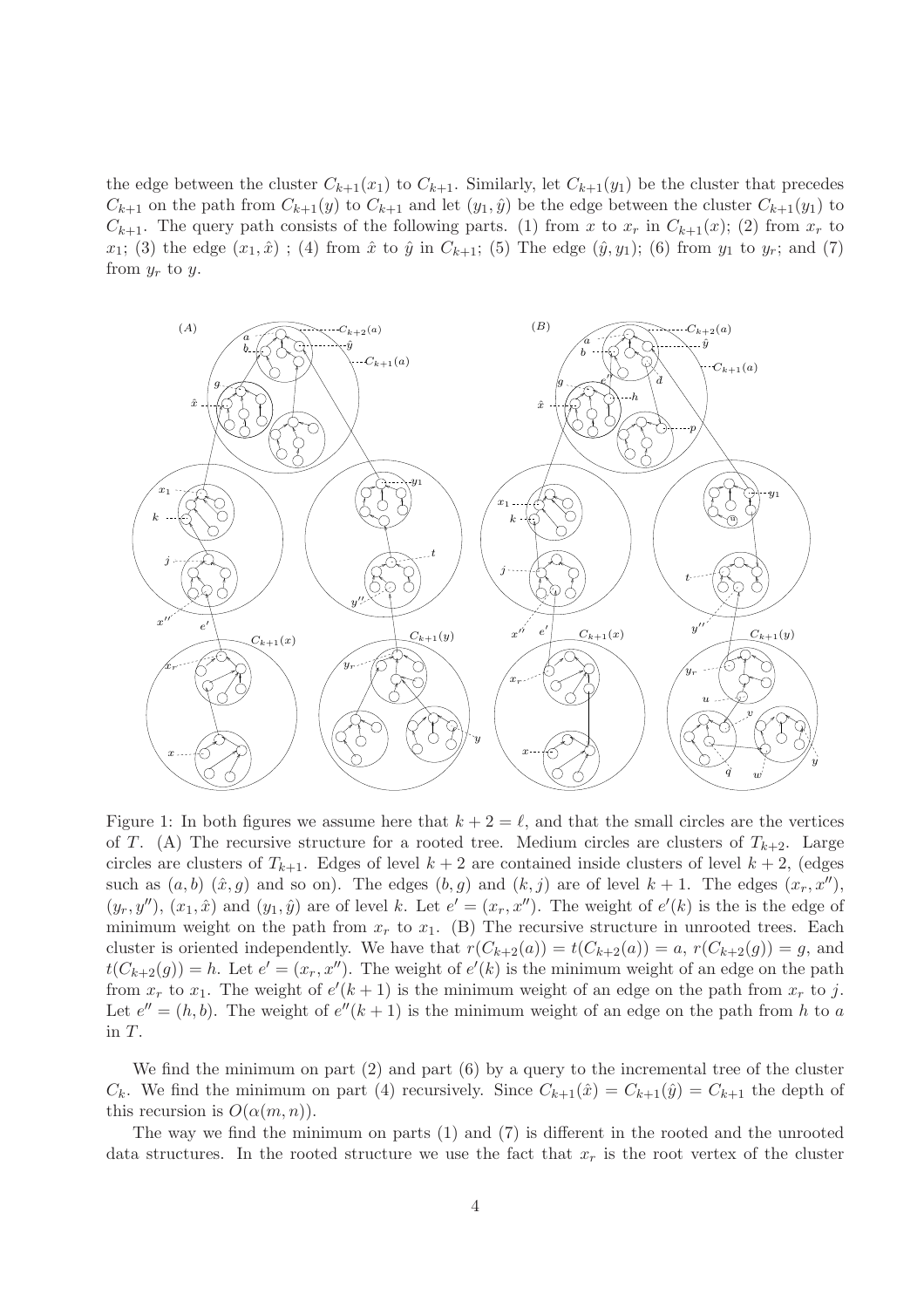$C_{k+1}(x)$ . This special case of finding the minimum from a vertex to the root of a cluster is easier and takes  $O(\alpha(m, n))$  time.

If the trees are unrooted, (see Figure [1\(](#page-4-0)B)), then  $x_r$  is not necessarily the root vertex of the cluster  $C_{k+1}(x)$  and  $y_r$  is not necessarily the root vertex of the cluster  $C_{k+1}(y)$ . This makes the query slightly more difficult. We suggest two solutions. In the simple data structure of Section [5,](#page-20-0) we find the minimum on parts (1) and (7) again using recursion. This additional recursion degrades the running time of a query to  $O(\alpha(m,n)^2)$ .

In Section [6,](#page-22-0) we show how to reduce the query time in unrooted trees to  $O(\alpha(m,n))$  by storing more information. The idea is as follows. Let  $y$ , and  $y_r$  be the vertices in the description of the query above such that  $C_{k+1}(y) = C_{k+1}(y_r)$  and recall that we have to speed up parts (1) and (7) of the query.

For each cluster of level  $k + 2$  contained in  $C_{k+1}(y)$ , we store with the edge  $(y_r, y'')$  the edge of minimum weight on the path from  $y_r$  to this cluster. More generally, for each edge  $(u, v)$  such that  $C_{k+1}(v) \neq C_{k+1}(u)$ , we maintain the edge of minimum weight on the path from u to each cluster of level  $k + 2$  in  $C_{k+1}(u)$ . Using this information we find the edge of minimum weight on the path between y and  $y_r$  in  $O(\alpha(m,n))$  time as follow. Assume that y and  $y_r$  are contained in different clusters of level  $k + 2$ , (the case where both of them are contained in the same cluster is simpler). Let  $(w, q)$ , be the edge that connects  $C_{k+2}(y)$  to the next cluster on the path between  $C_{k+2}(y)$  to  $C_{k+2}(y_r)$  in  $C_{k+1}(y)$ , (See figure [1\(](#page-4-0)B)). So we have that  $C_{k+2}(w) = C_{k+2}(y) \neq C_{k+2}(q)$ . The path from  $y_r$  to y is composed of the path from  $y_r$  to q, the edge  $(q, w)$  and the path from w to y. We find the edge of minimum weight on the path from  $y_r$  to q using the information we maintain for the edge  $(y_r, y'')$ . We find the edge of minimum weight on the path from w to y in  $C_{k+2}(y)$  by performing a recursive call on the cluster  $C_{k+2}(y)$ , that in turn will use the information maintain for the edge  $(w, q)$ . This query costs  $O(\alpha(m, n))$  time, and reduces the total query time to  $O(\alpha(m, n))$ .

To save this additional information we change the recursive structure of Gabow. In the recursive structure of Gabow each cluster of level k contained  $\Omega(f(k))$  clusters of level  $k + 1$ , where  $f(k)$  is some function that ensures that the depth of the recursion is  $O(\alpha(m, n))$ . We also restrict the size of a cluster from above. To support this additional restriction we had to change the implementation of both link and query.

## <span id="page-5-0"></span>3 Incremental trees and partial incremental trees

Our building blocks are incremental trees. An incremental tree is a data structure to maintain a rooted tree T, with an integer weight on each vertex, such that the following operations are supported in  $O(1)$  time.

add-leaf(v,w,c): Add a new leaf v with parent w to T. The weight of the edge  $(v, w)$  is c.

add-root(v,c): Add a new root v to T. The old root of T, say r, becomes a child of v and the weight of the edge  $(r, v)$  is c.

 $\min(v,w)$ : Returns the edge of minimum weight on the path from v to w.

**change-weight(v,c):** v must be a leaf. Changes the weight of the edge between v and its parent to c.

Our incremental trees also support nearest common ancestor (nca) queries in constant time. If the data structure does not support the add root operation then we call it a partial incremental tree.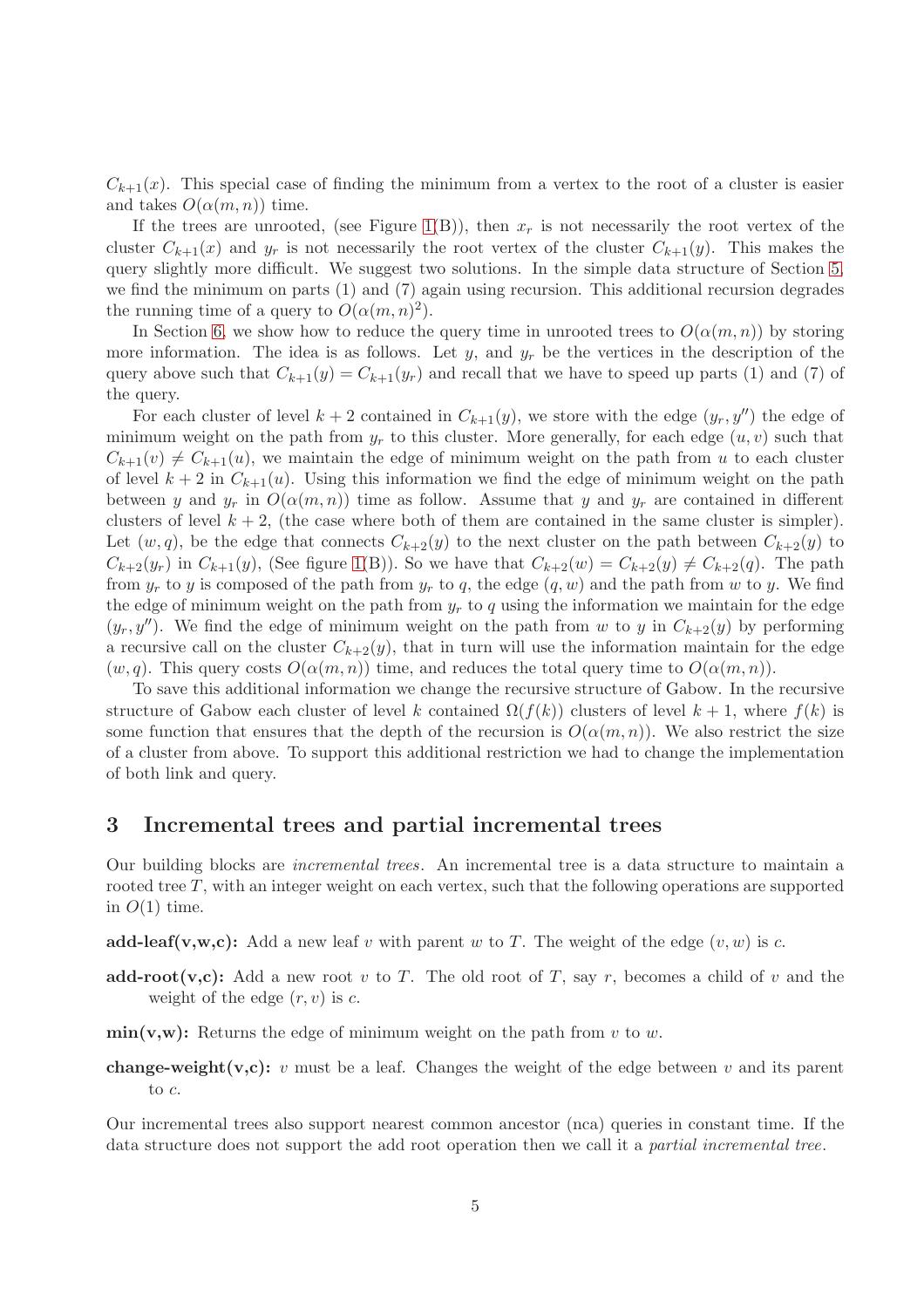The implementation of partial incremental trees is based on a data structure for the level ancestor problem of Alstrup and Holm [\[2\]](#page-31-3). The data structure uses  $O(n)$  space where n is the size of T. To implement nca queries, we use the data structure of Gabow [\[7\]](#page-31-5) that supports nca queries and add-leaf operations in constant amortized time, or the data structure of Cole and Hariharan [\[4\]](#page-31-11) that supports these operations in worst case constant time.

Alstrup and Holm first describe a data structure which they call the macro algorithm that requires  $O(n \log n)$  space but already answers a query in  $O(1)$  time. In their final structure which requires only  $O(n)$  space, they apply the macro algorithm to a tree  $T^M$ , consisting of a particular subset of  $O(n/\log n)$  nodes called the *macro nodes*. In addition they maintain a partition of T into micro trees, each of size  $O(\log n)$ , and a set of tables for each micro tree.

## 3.1 The macro algorithm

This algorithm supports min query in  $O(1)$  time, add-leaf in  $O(\log n)$  time, and requires  $O(n \log n)$ space, where  $n$  is the size of the tree  $T$ .

We denote by  $d(v)$  the depth of a vertex v. That is if v is the root then  $d(v) = 0$ . Otherwise,  $d(v) = d(p(v)) + 1$ . Let  $s(v)$  be the size of the subtree rooted at v.

We define the *rank* of a vertex v, denoted by  $r(v)$ , to be the maximum integer i such that  $s(v) \geq 2^i$ and  $2^{i}|d(v)$ , where  $b|a$  means that there is an integer k such that  $a = kb$ . The rank of the root is [ $\log n$ ]. It is easy to verify that the number of nodes with rank at least *i* is  $O(\frac{n}{2^i})$  $\frac{n}{2^i}).$ 

For each vertex v which is not the root we save the following tables. For  $1 \leq x \leq 2^{r(v)}$ , levelanc1[v][x] = y, where y is the ancestor of v whose depth is  $d(v) - x$ , and levelanc2[v][x] contains the edge of minimum weight on the path between v and levelanc1[v][x]. For  $0 \leq i \leq |\log(d(v))|$ , jump1[v][i] contains the deepest proper ancestor of v whose depth is divisible by  $2^i$ , and jump2[v][i] contains the edge of minimum weight on the path from v to jump $1[v][i]$ . The space used to store all these tables is  $O(n \log n)$ .

We now describe the query  $\min(u, v)$ . Let  $z = \text{nca}(u, v)$ . We find the edge of minimum weight on the path between u and z, and the edge of minimum weight on the path between  $v$  and z and return the smallest among these two edges. We now show how to compute the edge of minimum weight between u and z. If  $d(u) - d(z) \leq 1$ , then the computation is trivial. Assume that  $d(u) - d(z) > 1$ . Let  $i \geq 1$  be the largest such that  $d(u) - d(z) \geq 2^i$ . Let  $d(z) \leq k < d(u)$  be the smallest such that  $2^{i-1}|k$  and  $k - d(z) \leq 2^{i-1}$ , then we have that  $d(u) - k \geq 2^{i-1}$ . Let y be the ancestor of u at depth k. Then,  $2^{i-1}|d(y)$ . The vertex y has at least  $d(u) - d(y) \ge 2^{i-1}$  descendants. So  $r(y) \ge i - 1$ . The algorithm uses jump1 to find  $y$ , and jump2 to find the edge of minimum weight on the path between u and y. Finally, since  $r(y) \geq i - 1$ , entry  $d(y) - d(z)$  exists in levelanc2[y] and contains the edge of minimum weight on the path between y and z. The algorithm is as follows. We initialize a to be  $u$ and min-edge to be a dummy edge whose weight is infinity.

while 
$$
d(a) - d(z) > 2^{i-1}
$$
 {  
Let  $f = \text{jump2}[a][i-1]$   
If  $w(f) \le w(\text{min-edge})$   
 $\text{min-edge} = f$   
 $a = \text{jump1}[a][i-1]$ 

}

Return the edge of minimum weight among min-edge and levelanc2[a][d(a) – d(z)].

At the end of the loop  $a = y$  and levelanc1[a][d(a) – d(z)] = z. It is easy to see that there are less than 4 iterations of the loop and hence the query time is  $O(1)$ .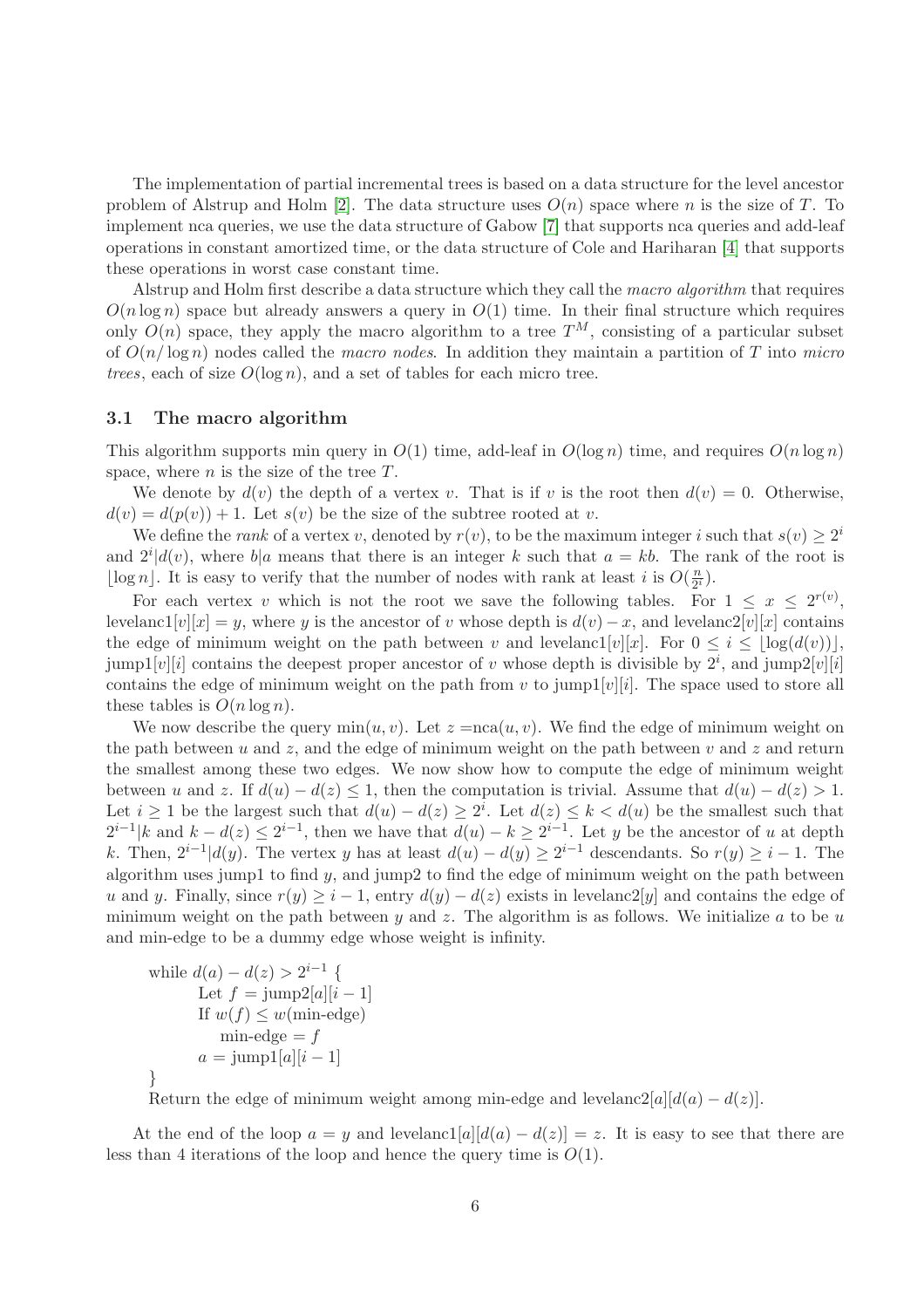We define an alternative query operation  $\min'(u, d)$  that returns a pair  $(q, f)$ , where q is the ancestor of u of depth d and f is the edge of minimum weight on the path between u and q. Our query algorithm can be easily adapted to answer this type of query as well.

We now describe the add-leaf operation. When we add a leaf v, then  $r(v) = 0$  and the tables are empty. We update  $\text{jump1}[v][i]$  and  $\text{jump2}[v][i]$  for  $0 \leq i \leq \lfloor \log(d(v)) \rfloor$ , in  $O(\lfloor \log(d(v)) \rfloor)$  time using the values of the corresponding tables of the parent of v. That is, if  $2^{i}|d(p(v))$ , then jump1[v][i] =  $p(v)$ and jump2[v][i] =  $(v, p(v))$ . Otherwise, jump1[v][i] = jump1[p(v)][i], and jump2[v][i] contains the edge of minimum weight among jump $2[p(v)][i]$  and  $(v, p(v))$ . Notice that jump $1[u][i]$  and jump $2[u][i]$ for  $u \neq v$  do not change.

We may need to double the tables levelanc1[u] levelanc2[u] for ancestors u of v whose rank has increased due to the addition of v. Alstrup and Holm  $[2]$  showed that the only vertices whose rank may have increased are the vertices in jump1[v][i], for  $0 \leq i \leq |\log(d(v))|$ . Instead of doubling the tables of such vertices when their rank increases, each time we add a leaf  $v$  we add one entry to levelanc1[u] and to levelanc2[u], if  $u = \text{jump1}[v][i]$ , and  $|\text{levelanc1}[u]| < 2^i$ . By the time rank of u increases levelanc1[u] and levelanc2[u] contain the correct number of entries. It is easy to see that the storage required is still  $O(n \log n)$ . Given levelanc1[v][x], levelanc2[v][x] we update levelanc1[v][x+1], levelanc2[v][x+1] in  $O(1)$  time as follows. If  $x = 0$ , then levelanc1[v][x+1] =  $p(v)$ ] and levelanc2[v][x + 1] = (v, p(v)). Otherwise, we set levelanc1[v][x + 1] = p(levelanc1[v][x]). The value of levelanc2[v][x+1] is the edge of minimum weight among levelanc2[v][x] and the edge between levelanc1[v][x] to its parent. Clearly it takes  $O(\log n)$  time to add a leaf.

Our macro tree does not support change-weight operation. In the implementation of the final structure (see Section [3.3\)](#page-8-0), we use a macro tree to represent a subtree of the original tree  $T$ . This subtree consists only of internal nodes of  $T$  (nodes of rank greater than 0), and since change-weight is defined only for leaves of  $T$ , we do not need to change the weight of a macro node.

### 3.2 The micro algorithm

The size of a micro tree is  $O(\log \log n)$ . The implementation of micro trees uses q-heaps [\[5\]](#page-31-4). For a given n, each q-heap maintains a set of size  $O(\log^{1/4} n)$  using a pre-computed table of size  $O(n)$ which is common for all heaps. A  $q$ -heap supports insertions and deletions of elements and rank queries in  $O(1)$  time. A rank query with a value a to a q-heap returns the number of values in the heap that are is smaller than a.

Let T be a micro tree. We maintain a  $q$ -heap [\[5\]](#page-31-4) for T. We also keep for each tree T an identifier  $I(T)$ . We assign to each vertex  $v \in T$  a number  $n(v)$  which is the number of vertices in T just after adding v into T. To simplify the notation we assume  $n(v) = v$ . The identifier  $I(T)$ is the concatenation of the pairs  $(p(v), \text{rank}(w((v, p(v))))$  for all vertices v other than the root, in increasing order of their insertion times. Since each of the components of a pair is an integer between 1 to  $\log \log n$ , we use  $2 \log \log \log n$  bits to code the value of each pair. The total space to code the values of all pairs of T is  $2 \log \log n \log \log \log n < \frac{1}{2} \log n$ . Thus  $I(T)$  fits into a single word, and there are at most  $\sqrt{n}$  possible values for  $I(T)$ . Notice that if  $I(T_1) = I(T_2)$  then the  $\min_{T_1}(a, b) =$  $\min_{T_2}(a, b)$ , and we say that  $T_1$  is *equivalent* to  $T_2$ . By the observation above, there are at most  $\sqrt{n}$  equivalence classes of trees. We can find a *canonical tree* of each class by looking at all possible values of  $I(T)$ .

In the preprocessing phase, we build all *canonical trees* and store for each tree  $T$  and each pair of nodes u and v in T, the edge of minimum weight on the path between u and v. We store this information in a table whose keys are the identifier of  $T$ ,  $u$  and  $v$ . We also construct in the preprocessing phase for each canonical tree T' two tables A and B. In A we have an entry  $A[v][i]$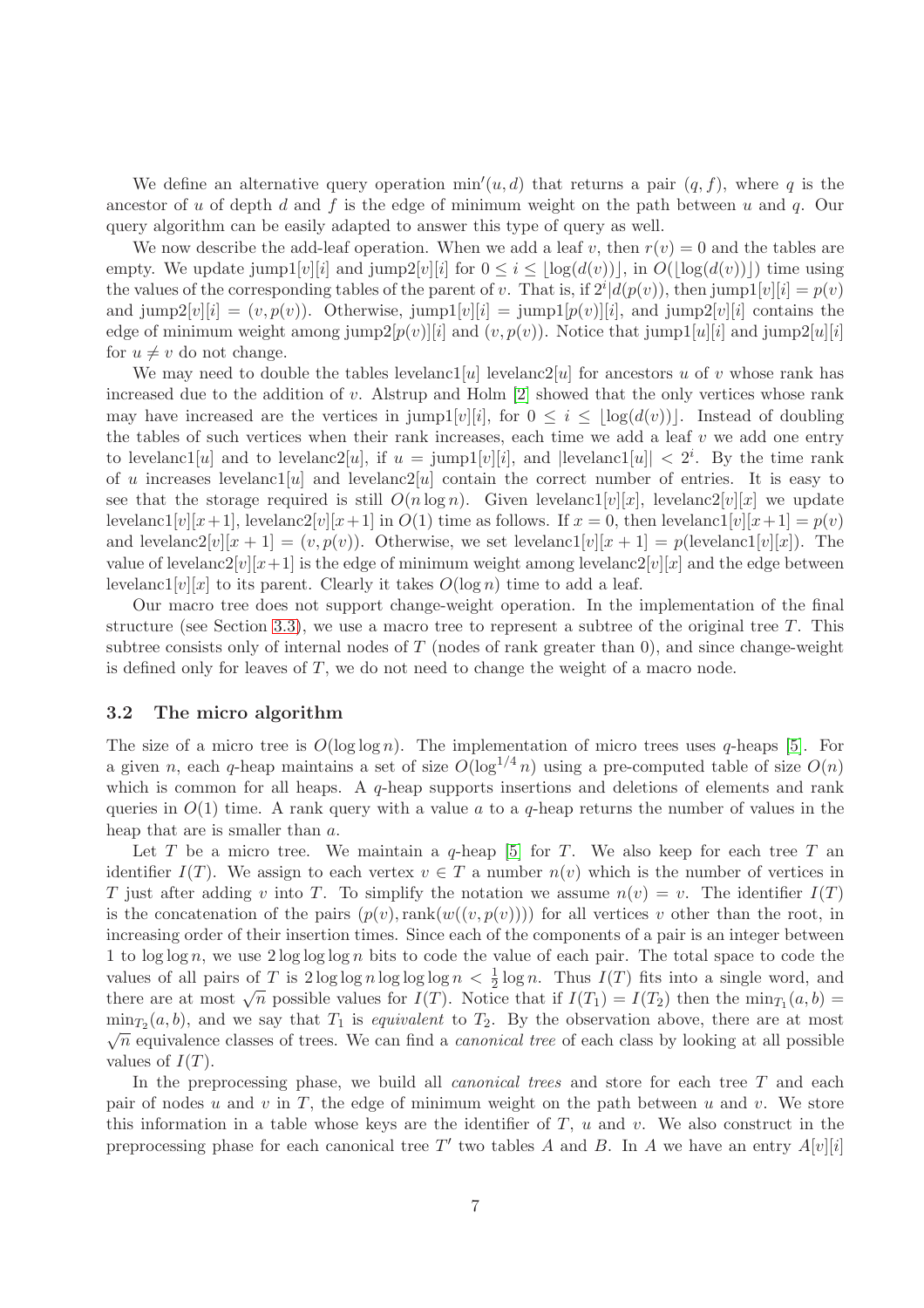for each  $v \in T'$  and  $1 \leq i \leq |T'| + 1$ . The value stored in  $A[v][i]$  is the identifier of the new tree that we get if we add to T' a vertex u as a child of v with  $rank((u, v)) = i$ . The table B is stored in order to perform change-weight efficiently. We have an entry  $B[v][i]$  for each leaf  $v \in T'$ , and  $1 \le i \le |T'|$ , that contains the identifier of the new tree that we get if we change the rank of  $(v, p(v))$  to i and shift all other ranks accordingly. By the arguments above, the total space used to save this information is  $o(n)$ .

It is easy to see that given this information we can perform a query on a micro tree in  $O(1)$  time by extracting this information from the tables of the tree whose identifier is  $I(T)$ .

We implement the operation add-leaf(v,  $p(v)$ , c) on a micro tree T as follows. Let  $e = (v, p(v))$ . We assign v the number  $|T| + 1$ . We add  $w(e)$  to the q-heap of T. We perform the query rank( $w(e)$ ) on the q-heap and get the number of edges in T whose weight is smaller than  $w(e)$ . This operation changed the ranks of edges in T thus  $I(T)$  has changed. We use the value of  $A[p(v)][rank(e)]$  of the table associated with  $I(T)$  to get the new identifier of T.

We now describe the implementation of change-weight $(v, c)$ . Let v be a leaf. Let  $e = (v, p(v))$ . To update the micro tree, we simply delete  $w(e)$  from the q-heap. We set  $w(e) = c$  and insert c into the q-heap. We perform the query rank(c) on the q-heap and get the new rank of  $e$ , let i be the new rank of e. We update  $I(T)$  using the value of  $B[v][i]$  of the tree whose identifier is  $I(T)$ .

#### <span id="page-8-0"></span>3.3 Combining the macro algorithm and the micro algorithm

We combine the macro algorithm and the micro algorithm to reduce the memory size and the running time of add leaf. Let  $r_0 = \lfloor \log \log n - 1 \rfloor$ . Let  $M = 2^{r_0}$ . Then,  $\frac{1}{4} \log n < M \le \frac{1}{2}$  $\frac{1}{2} \log n$ . A macro node is a vertex  $v \in T$  such that  $r(v) \geq r_0$ . There are at most  $n/2^{r_0}$  macro nodes in T. It is easy to see that if  $s(v), d(v) \geq M$ , then there is a macro node among the first M ancestors to v. We save for each node v the value jump $M1[v]$  that contains the first proper ancestor of v whose depth is divisible by M. We have that first proper ancestor of v which is a macro node is either jumpM1[v] or jumpM1[jumpM1[v]]. We also define jumpM2[v] to be the edge of minimum weight on the path between v and jump $M1[v]$ .

Let  $T^M$  be the macro tree whose nodes are all macro nodes of T. Then  $|T^M| = O(n/\log n)$ , and we can use the macro algorithm on it using  $O(n)$  space. Let y be a node in  $T^M$  and let z be the parent of y in  $T^M$ . Let e be the edge of minimum weight on the path between y and z in T. Then, the weight of the edge  $(y, z)$  in  $T^M$  is the weight of e. We also save a pointer from  $(y, z)$  to e.

We also divide the nodes of  $T$  into small trees of size at most  $M$ . We will later describe how these small trees are maintained. The small trees use linear space and support all operations in  $O(1)$  time. Let  $\mu$  be such small tree. We denote by root( $\mu$ ) the root of the tree  $\mu$ . We have that if  $|\mu| < M$ then all the descendants of root $(\mu)$  are contained in  $\mu$ . Let  $\mu(v)$  denote the small tree containing v. It follows that if  $\mu(parent(root(\mu(v))))$  exists then  $|\mu(parent(root(\mu(v))))| = M$ . We keep for each small tree  $\mu$  the tables levelancM1[ $\mu$ ] and levelancM2[ $\mu$ ], of size  $|\mu|$ . The value of levelancM1[ $\mu$ ][i],  $1 \leq i \leq |\mu|$  is the ancestor of root $(\mu)$  of depth  $d(\text{root}(\mu)) - i$ . The value of levelancM2[ $\mu$ ][i], is the edge of minimum weight on the path from  $root(\mu)$  to levelancM1[ $\mu$ ][i]. It is easy to see that the total space used to store these tables is  $O(n)$ .

We now describe the implementation of a query. We assume that we can perform min queries on the macro trees and on the small trees in  $O(1)$  time. Assume we want to find the edge of minimum weight on the path between u and v. By the description of the macro algorithm, using the nca query we can reduce this problem to the problem of finding the edge of minimum weight on the path between  $u$  and  $z$  where  $z$  is an ancestor of  $u$ .

Notice that the distance in the original tree  $T$  between any macro node and its parent is ex-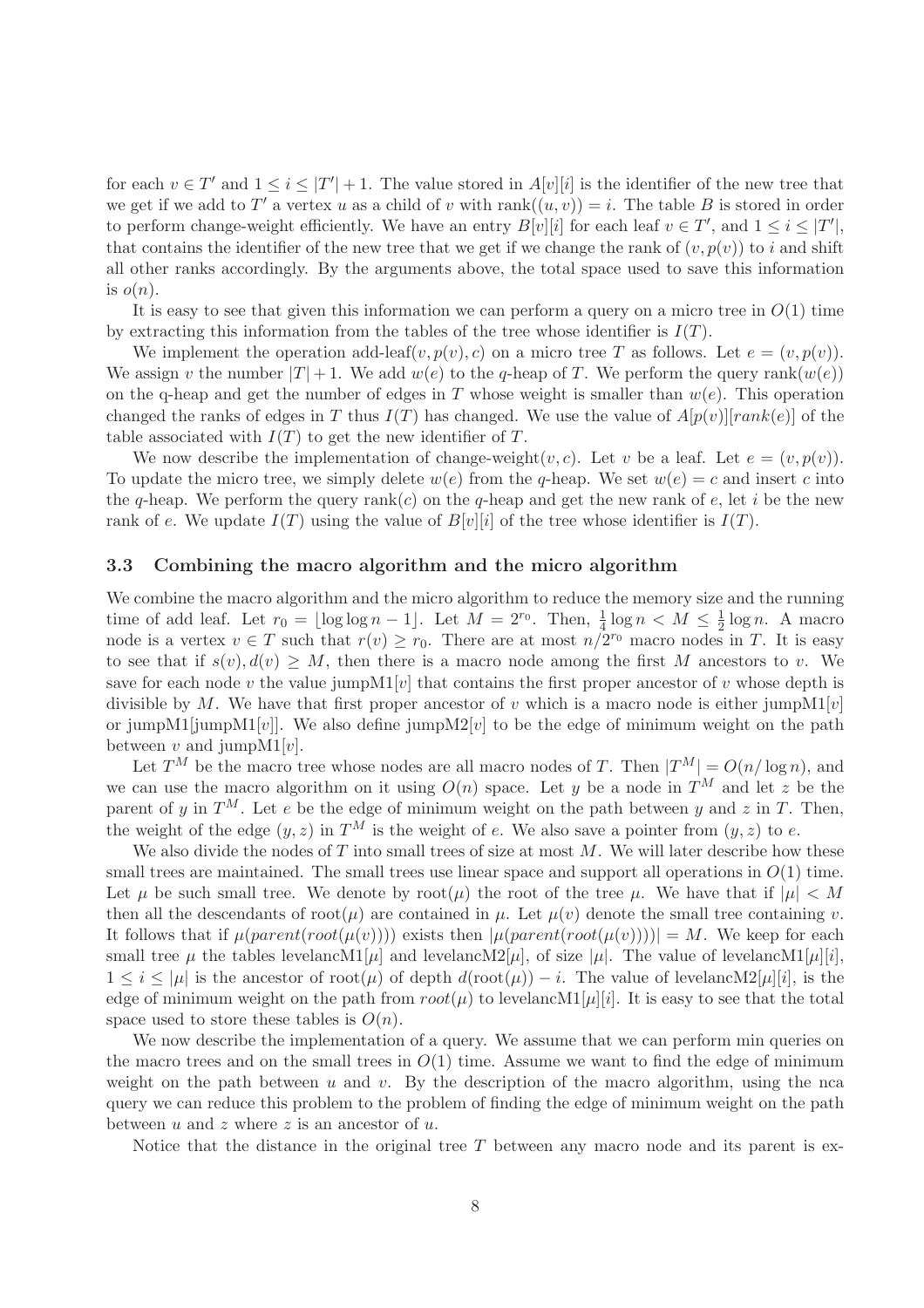actly M. Let x be the first proper ancestor of u which is a macro node, then  $x = \text{jumpM1}[u]$  or  $x = \text{jumpM1}$ [jumpM1[u]]. Let y be the last macro node on the path between u to z. If  $d(x)-d(z) < 0$ , then there are no macro nodes on the path from u to z and we set  $y = u$ . Otherwise, we find the edge f of minimum weight between u and x in  $O(1)$  time using the values of jump2M[u] and possibly of jumpM2[jumpM1[u]]. The depth of y in  $T^M$  is  $d = \lfloor \frac{d(x)-d(z)}{M} \rfloor$ . If  $d > 0$  then  $y \neq x$ . We use the query min'(x, d) of the macro tree to find the pair  $(f', y)$ . The edge  $f'$  is the edge in  $T^M$  of minimum weight on the path from x to y. We extract from  $f'$  the edge  $e'$  in T of minimum weight on the path from x to y. We set f to be the edge of minimum weight among f and  $e'$ .

We now we need to find the edge of minimum weight on the path from  $y$  to  $z$ . We have that  $d(y) - d(z) \leq M$ . We do this as follows.

- 1. Let  $\mu(y)$  be the small tree containing y. If  $d(root(\mu(y))) \leq d(z)$ , then z is contained in  $\mu(y)$ and we return the edge of minimum weight among f and edge returned by the query  $\min(y, z)$ on the small tree  $\mu(y)$ .
- 2. Otherwise, z is not in  $\mu(y)$ . Let  $q = p(root(\mu(y)))$ . We update f to be the edge of minimum weight among f and the edge returned by the query  $\min(y, root(\mu(y)))$  on the small tree  $\mu(y)$ and the edge  $(root(\mu(y)), q)$ . Let  $\mu(q)$  be the small tree containing q. If  $d(root(\mu(q))) \leq d(z)$ , then z is contained in  $\mu(q)$  and we return the edge of minimum weight among f and the edge returned by the query  $\min(q, z)$  on the small tree  $\mu(q)$ .
- 3. Otherwise, z is not in  $\mu(q)$ . Update f to be the edge of minimum weight among f and the edge returned by the query  $\min(q, root(\mu(q)))$  on the small tree  $\mu(q)$ . By the observation above,  $|\mu(q)| = M$ . We also have that  $d(q) - d(z) \leq M$ . Thus entry  $d(q) - d(z)$  exists in levelancM2[ $\mu(q)$ ]. We return the edge of minimum weight among f and levelancM2[ $\mu(q)$ ][d(q)−  $d(z)$ ].

We now describe the implementation of add-leaf(v, w, c). If  $|\mu(w)| = M$ , v becomes the root of a new small tree and we set levelancM1[ $\mu(v)[1] = w$ , levelancM2[ $\mu(v)[1] = (v, w)$ . Otherwise, we add v to the small tree  $\mu(w)$  in  $O(1)$  time. We also add entry  $|\mu(v)| = j$  to levelancM1 and to levelancM2 as follows. Let levelancM1[j - 1] = z. We set levelancM1[j] =  $p(z)$ . We set levelancM2[j] to be the edge of minimum weight among levelancM2[j – 1] and  $(z, p(z))$ .

We update jumpM1[v] and jumpM2[v] in  $O(1)$  time as follows. If  $M|d(p(v))$ , then jumpM1[v] =  $p(v)$ , and jumpM2[v] =  $(v, p(v))$ . Otherwise, jumpM1[v] = jumpM1[p(v)], and we set jumpM2[v] to be the edge minimum weight among jump $M2[p(v)]$  and  $(v, p(v))$ . We may need to add  $y = \text{jumpM1}[v]$ to the macro tree  $T^M$ , if  $s(y)$  has increased to  $2^M$ . We can do it in  $O(\log n)$  time as described in the implementation of add-leaf of the macro tree. Since  $|T^M| \le n/\log n$ , this yields an amortized cost of  $O(1)$  time per such an insert. Alstrup and Holm showed that by doing in each add-leaf a constant number of operations we can actually do it  $O(1)$  worst case time.

We now describe the implementation of change-weight $(v, c)$ . Let v be a leaf of T, then since  $r(v) = 0$ , v is not a macro node. We update jump $M2[v]$  as in the previous operation. If v is the root of small tree  $\mu$ , then  $|\mu|=1$  and we do nothing. Otherwise, We call change-weight(v, c) on the small tree containing  $v$ , (see below).

We now describe the implementation of the small trees. Alstrup and Holm [\[2\]](#page-31-3), implemented in their level ancestor algorithm, each small tree as a micro tree. Their micro trees were of size  $O(\log n)$ . We however, can not use micro trees of size  $O(\log n)$  since our micro trees use the q-heaps [\[5\]](#page-31-4) data structure. The size of the q-heap used for a micro tree  $T'$  is  $|T'|$ . Given a set of n elements, the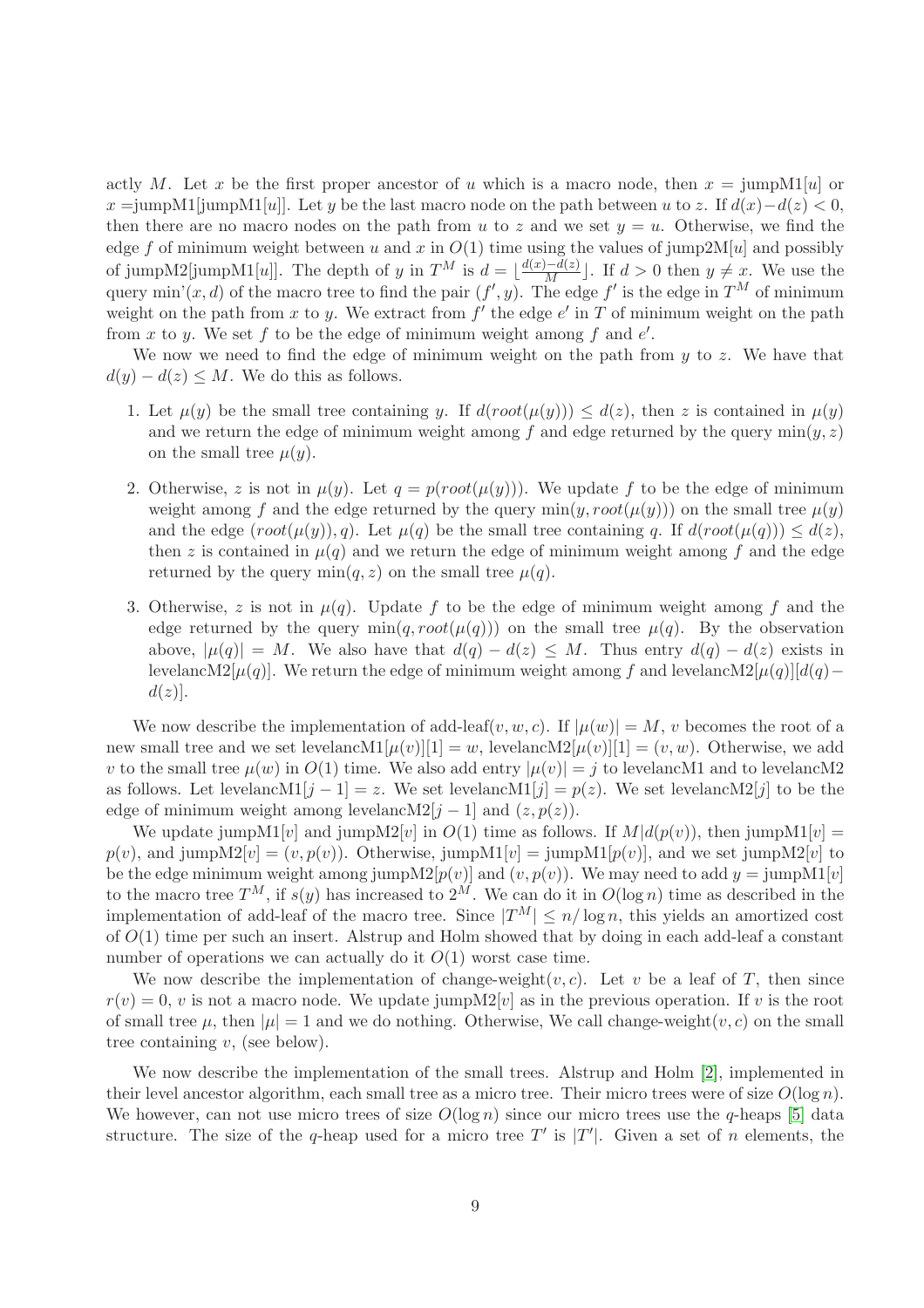maximum allowed size for a q-heap is  $O(\log^{1/4} n)$ . Thus our micro trees have to be no larger than  $O(\log^{1/4} n)$ .

We add another layer to the algorithm and implement a small tree using the macro algorithm and micro trees. Let  $r'_0$  be  $\lfloor \log \log \log n - 1 \rfloor$ . Let  $m = 2^{r'_0}$ . Then,  $\frac{1}{4} \log \log n < m \le \frac{1}{2}$  $\frac{1}{2} \log \log n$ . A macro node of a small tree T' is a vertex  $v \in T'$  such that  $r(v) \geq r'_0$ . There are at most  $|T'|/2^{r'_0}$ macro nodes in  $T'$ . Let  $T^m$  be the macro tree whose nodes are all macro nodes of  $T'$ . Then  $|T^m| = O(|T'|/\log \log n)$  and the space required for  $T^m$  is  $O(|T'|)$ . We also divide the nodes of  $T'$ into trees of size at most  $m < \log \log n$  implemented as micro trees. It is easy to see the with this implementation we support all operations in  $O(1)$  time and use  $O(n)$  space. Specifically, changeweight(v, c) is supported by updating jumpm2[v] in  $O(1)$  time as described above, and by calling change-weight $(v, c)$  on the micro tree containing v.

### <span id="page-10-2"></span>3.4 The implementation of add-root

Last, we describe how to implement incremental trees, that is how to support also the add-root operation in constant time. Each incremental tree is built of a path of nodes which we call the root path. We implement the root path as a partial incremental tree. Each node  $v$  on the root path is the root of a partial incremental tree. An add-root operation on an incremental tree is implemented by adding a leaf to the root path thereby extending the path by another node. The new node is the root of the incremental tree. Other operations are implemented by constant number of operations on the appropriate partial incremental trees.

## <span id="page-10-0"></span>4 A data structure for rooted trees

We use the following definition of Ackermann's function

$$
A(i,1) = 2 \t i \ge 1A(1,j) = 2j \t j \ge 1A(i,j) = A(i-1,A(i,j-1)) \t i, j \ge 2
$$

and the inverse functions

$$
a(i, n) = \min\{j \mid A(i, j) \ge n\}
$$
  
\n
$$
\alpha(m, n) = \min\{i \mid A(i, \lceil m/n \rceil) \ge n\} \quad m, n \ge 1.
$$

Assume for now that we know the number of operations m ahead of time<sup>[2](#page-10-1)</sup> and let  $\ell = \alpha(m, n)$ . We denote a tree in our forest of rooted trees by T. We denote by  $p(v)$  the parent of a node v, and by  $|T|$  the number of vertices in T.

Our forest is represented using a recursive family of data structures. At the top level each tree T in the forest is a member of the data structure  $D_{\ell}$ . Each tree in  $D_{\ell}$  is classified to a *universe*. There are  $a(\ell, n)$  universes  $0, \dots, a(\ell, n) - 1$  in  $D_{\ell}$ . The size of the tree T determines its universe as follows. If  $|T| < 4$  then T is in universe 0. Otherwise, if  $2A(\ell, i) \leq |T| < 2A(\ell, i + 1)$  then T is in universe *i*. (Note that  $2A(\ell, 1) = 4$ .)

Let T be in universe  $i > 0$ . The vertices of T are partitioned into *clusters*. Each cluster is a subtree of T that contains at least  $2A(\ell, i)$  vertices. Let T' be the tree obtained from T by contracting each cluster into a single node. The tree T' is represented using the data structure  $D_{\ell-1}$  which is

<span id="page-10-1"></span><sup>&</sup>lt;sup>2</sup>If m is not known ahead of time then we can globally rebuild the structure when  $m = 2n$ , and subsequently every time *m* is doubled. This does not affect the time bounds.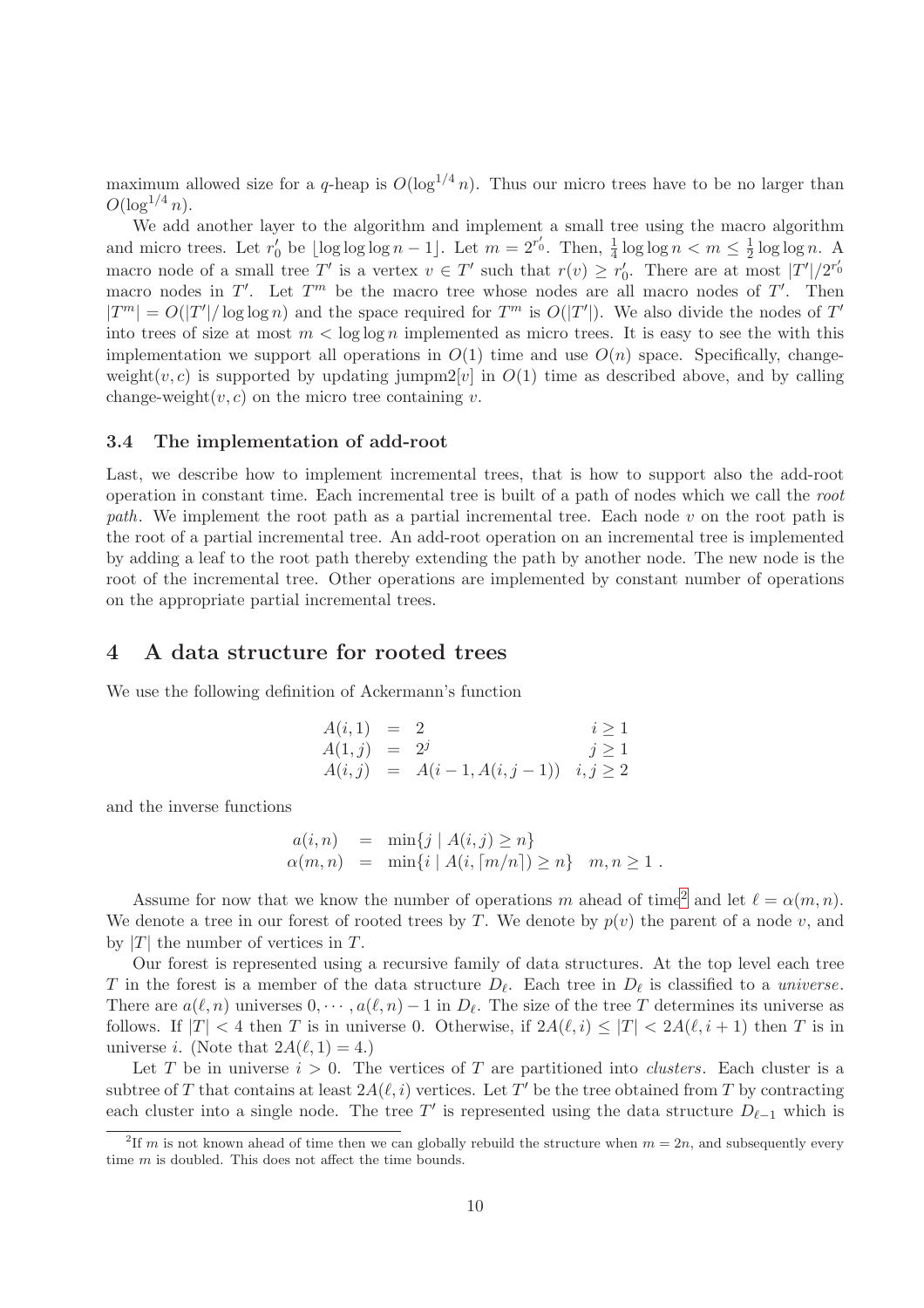defined analogously. The last data structure in this recurrence is  $D_1$ . In  $D_1$  each tree consists of a single cluster (so the tree with this cluster contracted is a singleton which is not represented using a recursive structure).

In the data structure  $D_i$  we have  $a(j, n)$  universes  $0, \dots, a(j, n) - 1$ . Let H be a tree in  $D_i$ . If  $|H| < 4$  then H is in universe 0 and otherwise if  $2A(j, i) \leq |H| < 2A(j, i+1)$  then H is in universe i. If H is in universe  $i > 0$  then the vertices of H are partitioned into *clusters*. Each cluster is a subtree of H that contains at least  $2A(j,i)$  vertices. The tree H' obtained by contracting each cluster, is represented using the data structure  $D_{j-1}$ .

Consider a tree T in our forest. The tree T is a member of  $D_{\ell}$ . If  $|T| \geq 4$  then a tree T', obtained from T by contracting its clusters, is in  $D_{\ell-1}$ . Similarly, if  $|T'| \geq 4$  then a tree T'' obtained by contracting clusters of T', is a member of  $D_{\ell-2}$  and so on. We can also think of T'' as obtained from  $T$  by contracting even larger subtrees (each such subtree is a cluster of  $T'$  which is a cluster of clusters of T). When thinking of T as a member of  $D_{\ell}$  we denote it by  $T_{\ell}$ . We denote by  $T_{\ell-1}$ , the tree T' corresponding to T in  $D_{\ell-1}$ . In general we denote by  $T_j$  the tree corresponding to T in  $D_j$ . For  $j < \ell$ , the tree  $T_j$  contains all the edges of T that connect two clusters of  $T_{j+1}$ . See Figure [1\(](#page-4-0)A).

We also use the following definitions. Let v be a vertex in T. We define  $C_{\ell+1}(v) = v$ . We denote by  $C_{\ell}(v)$  the cluster in  $T_{\ell}$  that contains v. The cluster  $C_{\ell}(v)$  is a subtree of T. We define recursively  $C_i(v)$  for  $j < \ell$  to be the cluster of  $T_j$  that contains  $C_{j+1}(v)$ .

One can think of  $C_i(v)$  as a subtree of T by substituting the subtrees of T corresponding to all clusters  $C_{j+1}(w)$  contained in  $C_j(v)$ . We also refer to  $C_j(v)$  as a node of  $T_{j-1}$ .

For  $j \leq \ell + 1$ , we define  $r(C_j(v))$  to be the root of the subtree of T that  $C_j(v)$  represents. Let  $e = (x, y) \in T = T_\ell$  and let j be the smallest level such that  $C_{j+1}(x) \neq C_{j+1}(y)$ . We define the level of e to be j and denote it by  $level(e) = j$ . A copy of the edge e appears in each  $T_i$ , for  $j \leq i \leq \ell$ . We denote by  $e(i)$  the copy of e that appears in  $T_i$ . The edge e is contracted into the cluster  $C_j(x) = C_j(y)$  in  $T_j$ , and therefore does not exist in  $T_i$ , for any  $i < j$ . We sometimes use e when in fact we refer to  $e(j)$ ; the context will make clear which edge we refer to.

<span id="page-11-0"></span>The next lemma proves that for a tree T,  $\sum_{j=1}^{\ell} |T_j| = O(|T|)$ .

**Lemma 4.1** Let  $|T| = k$ .  $\sum_{j=1}^{\ell} |T_j| = O(k)$ .

*Proof:* The claim follows since by definition,  $|T_j| < \frac{1}{2}$  $\frac{1}{2}|T_{j+1}|$ , for any  $j < \ell$ , and  $|T_{\ell}| = k$ 

For each tree T in our forest and for every level j such that  $T_i$  exists, we maintain  $T_i$ . In addition, the node representing the cluster  $C_i$  has a pointer to  $r(C_i)$ , a pointer to the cluster of level  $j+1$ which is the root of  $C_j$ , and a pointer to the cluster of level j – 1 containing  $C_j$ , if it exists. The edge representing a copy  $e(j)$  of the edge e, has a pointer to e.

Let  $e = (u, v) \in T$  such that level $(e) = i$  and assume  $v = p(u)$ . We store with e a list  $L(e)$  of size at most  $\ell - j + 1$ . Each element in this list is a pair that contains a level i, and the edge of minimum weight on the path from u to  $r(C_{i+1}(v))$ . The pairs are sorted by decreasing levels. The first element of  $L(e)$  is the pair  $(\ell, e)$ , and for level  $j \leq k < \ell$  we have a pair in  $L(e)$  if  $r(C_{k+1}(v)) \neq r(C_{k+2}(v))$ . We represent  $L(e)$  as a doubly linked list with pointers to its first and last entry.

Consider a copy  $e(k)$  of e in  $T_k$  for some  $j \leq k \leq \ell$ . Let k' be the smallest level which is not smaller than k for which there is a pair  $(k', f)$  in  $L(e)$ . The weight of  $e(k)$ , denoted by  $w(e(k))$ , is equal to the weight of f. Lemma [4.1](#page-11-0) implies that the total space used to store the lists  $L(e)$  is linear. Figure [1\(](#page-4-0)A) illustrates this recursive structure.

Let  $C_j$ ,  $j \leq \ell$ , be a cluster of  $T_j$ . We represent  $C_j$  as an incremental tree whose nodes are clusters of  $T_{i+1}$ . We keep a pointer from  $C_i$  to the incremental tree that represents it. We also sometimes refer to  $C_i$  as the incremental tree itself. Let  $e = (u, v)$  be an edge of level j. Then,  $e(j)$  is contained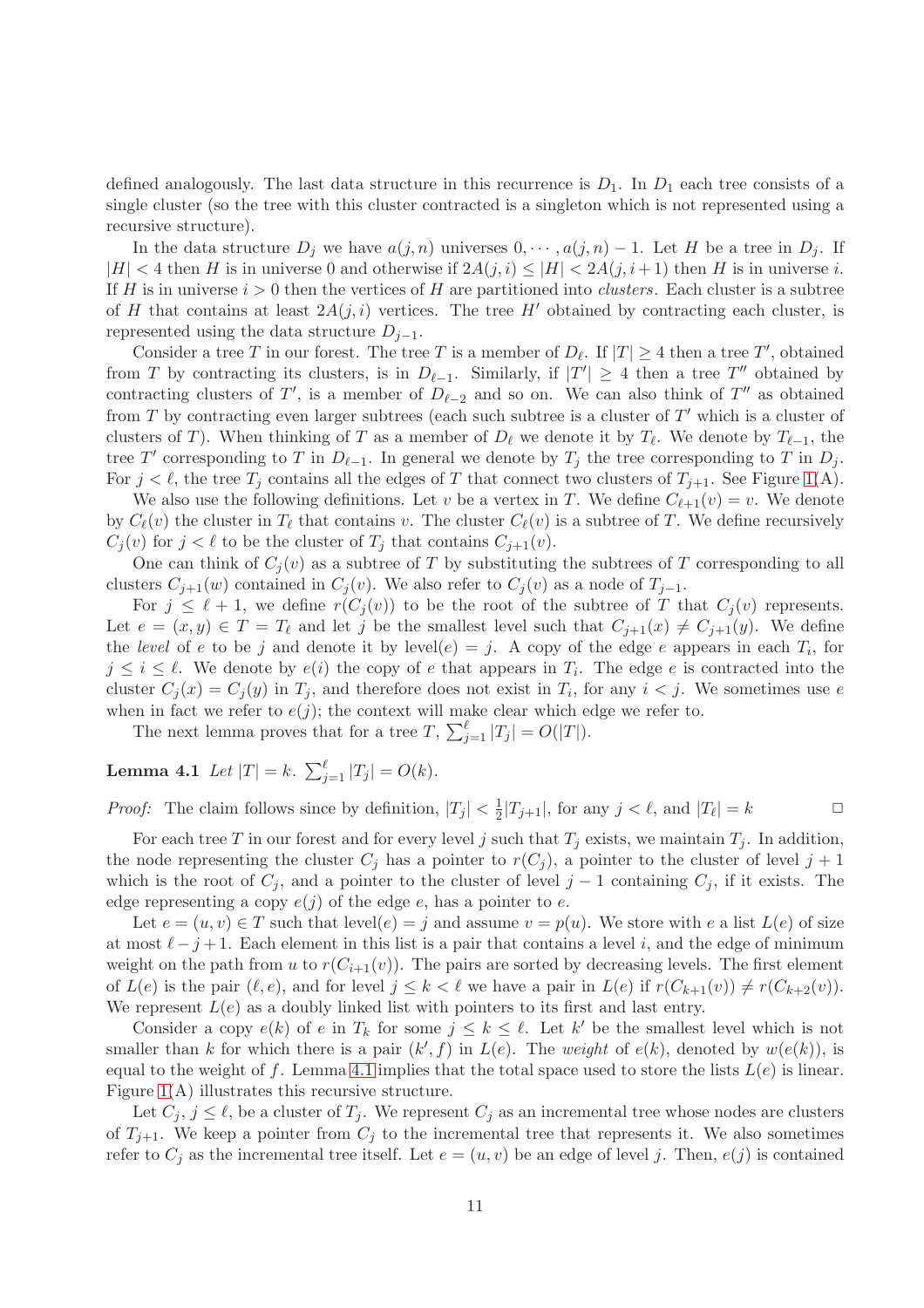in a cluster  $C_j(u) = C_j(v)$ , and in the incremental tree representing it. The weight of  $e(j)$  in this incremental tree is  $w(e(j))$ . If T is in universe 0,  $(|T| < 4)$ , we think of T as a single cluster C and represent  $C$  as an incremental tree.

## <span id="page-12-1"></span>4.1 The implementation of a path-min query

Assume that x and y are two vertices in the same tree T and let  $P_{xy}$  be the path from x to y in T. We want to find the edge of minimum weight on  $P_{xy}$ . Let k be the largest level for which  $C_k(y) = C_k(x)^3$  $C_k(y) = C_k(x)^3$ . We define a recursive procedure  $pathmin_k(x, y, e_x, e_y)$ , where either  $e_x$  or  $e_y$  may be null. If  $e_x = (x', x)$  is not null, then  $e_x$  is an edge incident to x which is of level  $\lt k$  and we have a pointer to the pair in  $L(e_x)$  associated with level k. Moreover, x is the parent of x'. Similarly, if  $e_y = (y', y)$  is not null, then  $e_y$  is an edge incident to y which is of level  $\lt k$  and we have a pointer to the pair in  $L(e_y)$  associated with level k and y is the parent of y'. If  $e_x$  is not null, let  $a = x'$ otherwise let  $a = x$ . Similarly, if  $e_y$  is not null, let  $b = y'$ , otherwise let  $b = y$ . The procedure path $min_k(x, y, e_x, e_y)$  finds the edge of minimum weight on  $P_{ab}$ .

We first assume that both  $e_x = (x', x)$  and  $e_y = (y', y)$  exist. We will relax these assumption later. The procedure  $pathmin_k(x, y, e_x, e_y)$  works as follows. The base case is when  $k = \ell$ . In this case we perform  $\min_{C_\ell(x)}(x,y)$  and get the edge  $f$  of minimum weight on  $P_{xy}$ . We return the edge of minimum weight among  $\{e_x, e_y, f\}$ . So assume now that  $k < \ell$ . If  $C_{k+1}(x) = C_{k+1}(y)$  then we advance in  $L(e_x)$  and in  $L(e_y)$  at most one step to the pair associated with level  $k+1$ , and return the answer of path $min_{k+1}(x, y, e_x, e_y)$ . If  $C_{k+1}(x) \neq C_{k+1}(y)$  then we find  $C_{k+1}(z) = nca_{C_k(x)}(C_{k+1}(x), C_{k+1}(y))$ and perform one of the following cases.

**Case 1:**  $C_{k+1}(z) \neq C_{k+1}(x)$  and  $C_{k+1}(z) \neq C_{k+1}(y)$ . Let  $C_{k+1}(x_1)$  be the node in  $C_k(x)$  on the path from  $C_{k+1}(x)$  to  $C_{k+1}(z)$  that precedes  $C_{k+1}(z)$ , and assume that  $x_1 = r(C_{k+1}(x_1))$ . Let  $C_{k+1}(y_1)$  be the node in  $C_k(x)$  on the path from  $C_{k+1}(y)$  to  $C_{k+1}(z)$  that precedes  $C_{k+1}(z)$ , and assume that  $y_1 = r(C_{k+1}(y_1))$ . Let  $\hat{x}$  be the parent of  $x_1$  in T. Note that  $\hat{x} \in C_{k+1}(z)$  and the edge  $(x_1, \hat{x})$  is of level k. Similarly, let  $\hat{y}$  be the parent of  $y_1$  in T. Note that  $\hat{y} \in C_{k+1}(z)$  and the edge  $(y_1, \hat{y})$  is of level k. The path  $P_{x'y'}$  splits into five disjoint parts: (a) from x' to  $r(C_{k+1}(x))$ , (b) from  $r(C_{k+1}(x))$ , to  $x_1$ , (c) from  $x_1$  to  $y_1$ , (d) from  $y_1$  to  $r(C_{k+1}(y))$ , (e) from  $r(C_{k+1}(y))$  to  $y'$ .

The minimum edge on part (a) is stored with the pair of  $L(e_x)$  associated with level k. We find the minimum edge on part (b) by a  $\min_{C_k(x)} (C_{k+1}(x), C_{k+1}(x_1))$  query. We find the minimum edges on parts (d) and (e) symmetrically. Finally to find the minimum edge on part (c) we recursively perform  $pathmin_{k+1}(\hat{x}, \hat{y}, (x_1, \hat{x}), (y_1, \hat{y}))$ . Since  $(x_1, \hat{x})$  is of level k the last or the next to last pair in  $L((x_1, \hat{x}))$  is the pair associated with level  $k+1$  so we can access it in  $O(1)$  time. The situation with respect to  $(y_1, \hat{y})$  is analogous. We return the edge of smallest weight among the minimum weight edges in each of the five parts.

**Case 2:**  $C_{k+1}(z) = C_{k+1}(x)$  and  $C_{k+1}(z) \neq C_{k+1}(y)$ . Let  $C_{k+1}(y_1)$  be the node in  $C_k(x)$  on the path from  $C_{k+1}(y)$  to  $C_{k+1}(z)$  that precedes  $C_{k+1}(z)$ , and assume that  $y_1 = r(C_{k+1}(y_1))$ . Let  $\hat{y} = p(y_1)$ . Here we split  $P_{x'y'}$  into three parts: (a) from  $x'$  to  $y_1$ , (b) from  $y_1$  to  $r(C_{k+1}(y))$ , (c) from  $r(C_{k+1}(y))$  to  $y'$ .

We find the minimum edge on parts (b) and (c) as we did in the previous case. We advance at most one step in  $L(e_x)$  to the pair associated with level  $k + 1$  and we find the minimum edge on part (a) by performing  $pathmin_{k+1}(x, \hat{y}, e_x, (y_1, \hat{y}))$ . As in the previous case the pair associated with

<span id="page-12-0"></span><sup>&</sup>lt;sup>3</sup>The level k always exists, since there exists a level j such that  $T_j$  is in universe 0. The tree  $T_j$  consists of a single cluster  $C_j = C_j(x) = C_j(y)$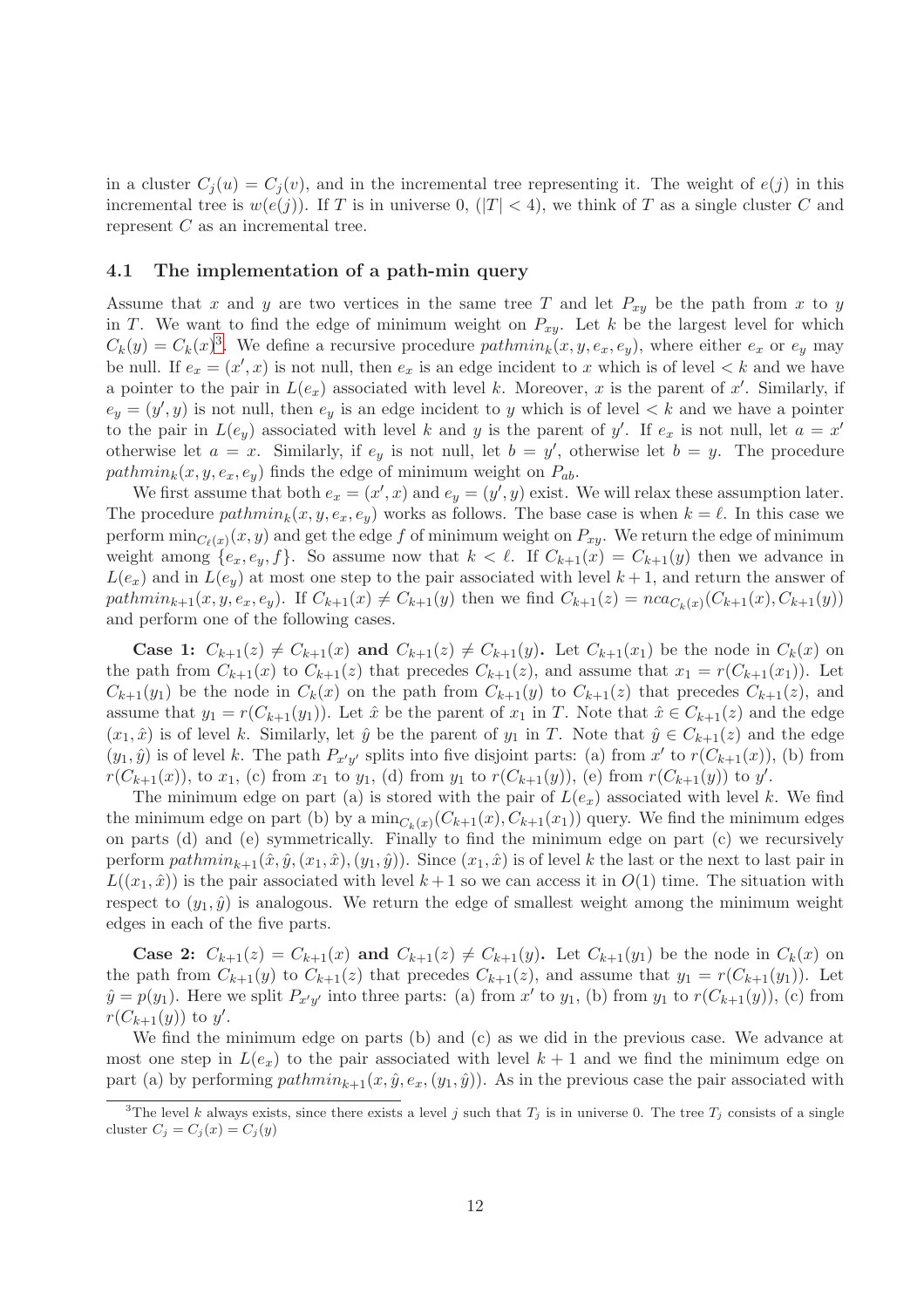level  $k + 1$  in  $L((y_1, \hat{y}))$  is either the last or the next to last. We return the edge of smallest weight among the minimum weight edges in each of the three parts.

**Case 3:**  $C_{k+1}(z) = C_{k+1}(y)$ , and  $C_{k+1}(z) \neq C_{k+1}(x)$ . This case is symmetric to the previous case.

If  $e_x$  is null and we perform Case 1 or Case 3, then we compute the minimum on the path from x to  $r(C_{k+1}(x))$  by another procedure which we call min-root.

The procedure  $min-root(x, k)$  finds the edge of minimum weight on the path between a vertex x and  $r(C_k(x))$  as follows. Let  $b = r(C_k(x))$ . If  $k = \ell$  return the result of the query  $min_{C_k(x)}(x, b)$ . If  $C_{k+1}(x) = C_{k+1}(b)$  perform  $min-root(x, k+1)$ . Otherwise,  $C_{k+1}(x) \neq C_{k+1}(b)$ , and we perform  $\min_{C_k(x)} (C_{k+1}(x), C_{k+1}(b))$ , and get in  $O(1)$  time the edge  $f_1$  of minimum weight on the path between  $r(C_{k+1}(x))$  to b. We also perform  $min-root(x, k+1)$  to find the edge  $f_2$  of minimum weight on the path between x and  $r(C_{k+1}(x))$ . We return the edge of smaller weight among  $f_1$  and  $f_2$ .

We answer the *pathmin* query by finding the maximum level k such that  $C_k(x) = C_k(y)$  and calling  $pathmin_k(x, y, null, null)$ .

It is clear that min-root runs in  $O(\ell - k)$  time. Notice that if  $e_x$  is not null when we call pathmin<sub>k</sub> $(x, y, e_x, e_y)$ , then it would not be null also in the recursive call invoked by this pathmin. It follows that while performing  $pathmin_k(x, y, null, null)$ , we call twice to min-root with level at least  $k+1$ , and other than these two calls it takes  $O(1)$  time per level between k and  $\ell$ . So pathmin at level k also takes  $O(\ell - k)$  time.

#### <span id="page-13-0"></span>4.2 Link of rooted trees

Let x be a vertex in a tree  $T_{\ell}^1$  and let y be the root of  $T_{\ell}^2$ . The operation  $\text{link}_{\ell}(x, y)$  combines  $T_{\ell}^1$  and  $T_{\ell}^2$  to a new tree  $T_{\ell}$  by adding the edge  $e = (x, y)$  and making x the parent of y. When combining  $T_{\ell}^1$ and  $T_{\ell}^2$  we also have to combine  $T_{\ell-1}^1$  and  $T_{\ell-1}^2$  etc. Therefore the implementation of link is recursive: We define the recursive operation  $\text{link}_j(C_{j+1}(x), C_{j+1}(y))$  where  $C_{j+1}(x)$  is a node in  $T_j^1$  and  $C_{j+1}(y)$ is the root of  $T_j^2$ . The operation  $\text{link}_j(C_{j+1}(x), C_{j+1}(y))$  combines  $T_j^1$  and  $T_j^2$  by making  $C_{j+1}(x)$ the parent of  $C_{j+1}(y)$  in the resulting tree  $T_j$ .

Let  $q_1$  be the universe of  $T_j^1$  and let  $q_2$  be the universe of  $T_j^2$ . To perform  $\text{link}_j(C_{j+1}(x), C_{j+1}(y))$ we perform the appropriate of the following four cases.

**Case 1:**  $|T_j^1| + |T_j^2| \ge 2A(j, \max\{q_1, q_2\} + 1)$ . Create a new tree  $T_j$  in universe  $\max\{q_1, q_2\} + 1$ containing a single, initially empty, cluster C. Traverse  $T_j^1$  top down and insert all nodes of  $T_j^1$  to C by performing add-leaf operations. Then insert  $C_{j+1}(y)$  as a child of  $C_{j+1}(x)$  into C by another add-leaf operation which adds  $e(j)$  to the new cluster. Finally insert all the nodes of  $T_j^2$  into C, top-down by performing add-leaf operations.

For the add-leaf operation that inserts  $C_{j+1}(y)$  as a child of  $C_{j+1}(x)$  we have to compute the value of  $e(j)$ . If  $j = \ell$  we create the list  $L(e)$  and add to it the pair  $(\ell, e)$ , and the weight of  $e(j)$  in C is the weight of e. Assume that  $j < \ell$ . We compute the value associated with  $e(j)$  as follows. Let  $x' = r(C_{j+1}(x))$ . If  $x' = r(C_{j+2}(x))$  then we are done since the value of  $e(j)$  is the same as the value of  $e(j + 1)$ . Otherwise, we add a pair with level j to  $L(e)$ . The value of  $e(j)$  is the edge of minimum weight on the path between  $y$  and  $x'$ . We find this value as follows.

Since  $x' \neq r(C_{j+2}(x))$  it follows that  $C_{j+2}(x) \neq C_{j+2}(x')$ . Let  $f_1$  be the edge of T of minimum weight on the path between y to  $r(C_{j+2}(x))$ . Let  $f_2$  be the edge of T of minimum weight on the path between  $r(C_{k+2}(x))$  to x'. The smaller among the weights of  $f_1$  and  $f_2$  is the weight of  $e(j)$ and the corresponding edge should be in the new pair of level j added to  $L(e)$ . We find  $f_1$  in the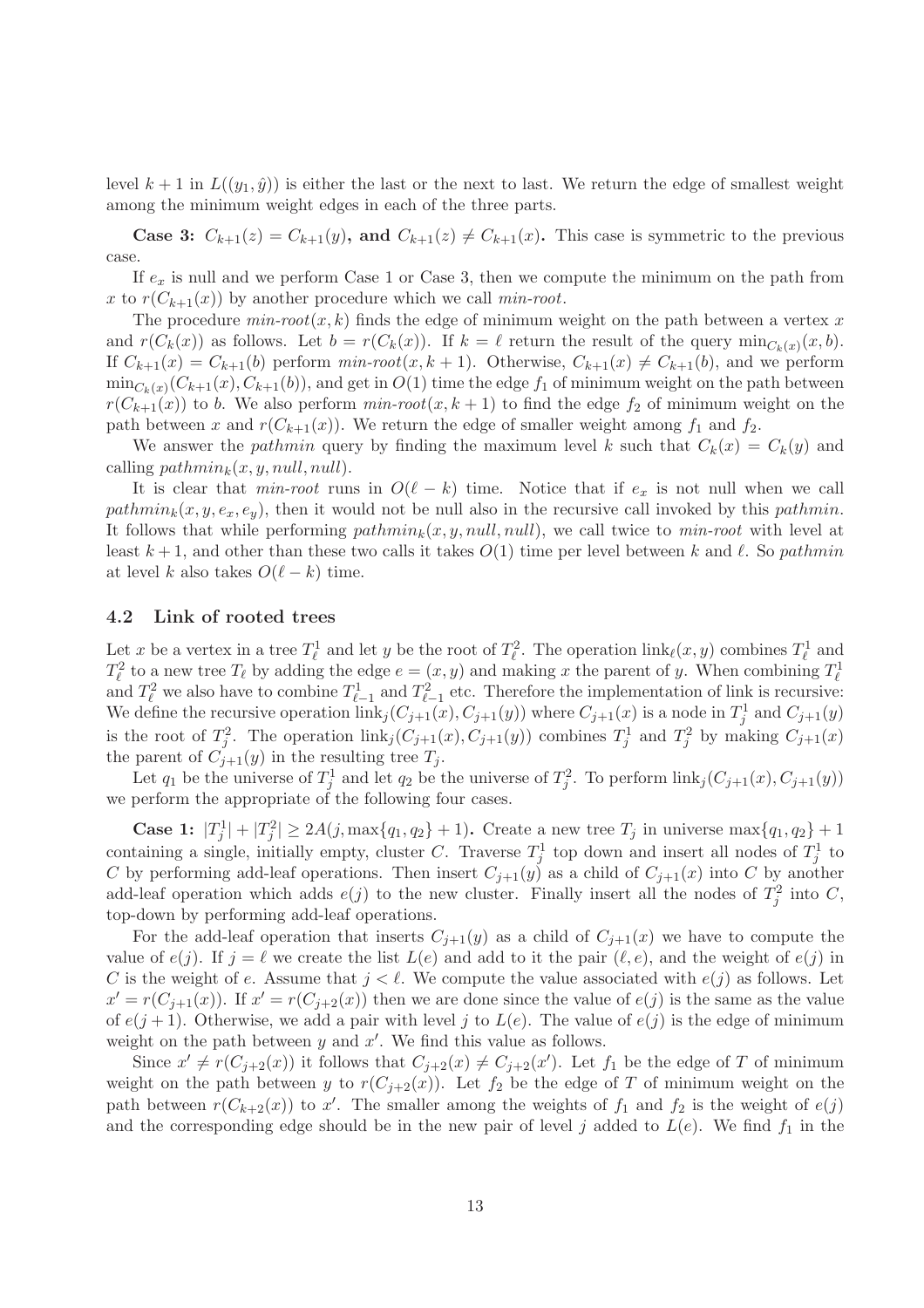last pair currently in  $L(e)$ . We find  $f_2$  by performing  $min(C_{j+2}(x), C_{j+2}(x'))$  query in  $C_{j+1}(x)$ . It follows that the new entry in  $L(e)$  is computed in  $O(1)$  time.

Each edge f such that  $f(j)$  is either in  $T_j^1$  or  $T_j^2$  becomes an edge of  $T_j$ . The weight of  $f(j)$  does not change and the level of f becomes j. We discard any elements of  $L(f)$  that refer to levels  $\lt j$ .

**Case 2:**  $q_1 > q_2$ . We traverse the clusters of  $T_j^2$  top down starting from  $C_{j+1}(y)$  inserting them one by one to  $C_i(x)$  by performing add-leaf operations to  $C_i(x)$ .

We start by inserting  $C_{j+1}(y)$  as a child of  $C_{j+1}(x)$ . The edge connecting these two clusters is  $e(j)$ . We compute its weight and update  $L(e)$  exactly as in Case 1.

The partition of  $T_j^2$  into clusters of levels  $\leq j$  is discarded. Each edge  $f(j)$  of  $T_j^2$  becomes an edge of  $T_j$ . The weight of  $\ddot{f}(j)$  does not change and the level of f becomes j. We discard any elements of  $L(f)$  that refer to levels  $\lt j$ .

**Case 3:**  $q_1 < q_2$ . We would like to add all nodes in  $T_j^1$  to the cluster  $C_j(y)$ . We can add the nodes along the path from  $C_{j+1}(x)$  to the root of  $T_j^1$  by performing an add-root operation on each of these nodes bottom-up. Then we can add all other nodes of  $T_j^1$  by performing add-leaf operations. We need to be careful however since an add-root operation to  $C_i(y)$  changes the root of  $C_i(y)$  and thereby may change the weight (and the corresponding edge) of any edge  $e'(j-1)$  incident to  $C_j(y)$ , see Figure [2.](#page-15-0) This requires modifications to  $L(e')$  and the incremental trees containing these edges. Similarly, for any level  $k < j$  the root of  $C_k(y)$  changes and thereby the weight (and the corresponding edge) of any edge  $e'(k-1)$  incident to  $C_k(y)$ .

To define the actions which we take in this case we distinguish the following kind of cluster: Let  $C_k$  be a cluster of level k, and let  $C_{k+1}$  be the cluster of level  $k+1$  which is the root of  $C_k$ . The cluster  $C_k$  is called an *unary root cluster*, if  $C_{k+1}$  is the last node on the root path (See Section [3.4\)](#page-10-2), of the incremental tree representing  $C_k$ , and the partial incremental tree rooted by  $C_{k+1}$  does not contain any other vertex except  $C_{k+1}$ . See Figure [3.](#page-15-1)

Subcase 3.1: For every  $q < j$  the cluster  $C_q(y)$  is an unary root cluster. We compute the value of  $e(j)$  as in Case 1 and update  $L(e)$  if this value is different from the value of  $e(j + 1)$ . Let  $f_1$  denote the edge which determines the weight of  $e(j)$ . Recall that  $f_1$  is the edge of minimum weight on the path from y to  $r(C_{j+1}(x))$ .

We use the weight of  $f_1$  to insert the cluster  $C_{i+1}(x)$  (and the edge  $e(j)$ ) into  $C_i(y)$  by an add root operation.

For every  $q < j$  we update  $L(f)$  for the edge  $f = (z, w)$  such that level $(f) = q$ , and  $f(q)$  is the single edge in the incremental tree  $C_q(y)$ , that is incident to  $C_{q+1}(y) (= C_{q+1}(z))$  in  $C_q(y) (= C_q(w))$ as follows. Let  $f_2$  be the edge in the last pair of  $L(f)$  and let t be the level of the last pair in  $L(f)$ . By definition  $f_2$  is the edge of minimum weight along the path from w to y in T. If  $t \geq j$  then we add a pair to  $L(f)$ . This pair contains the edge of minimum weight among  $f_1$  and  $f_2$ , and its level is j − 1. If  $t < j$ , then we delete the last pair of  $L(f)$  and insert instead a pair with the edge of minimum weight among  $f_1$  and  $f_2$  and level t.

Subcase 3.2: For some  $k' < j$  the cluster  $C_{k'}(y)$  is not an unary root cluster. Let  $k < j$ be smallest level such that the cluster  $C_k(y)$  is not an unary root cluster.

We compute the edge  $f_1$  whose weight is the weight of  $e(j)$  as in Case 1 and update  $L(e)$  if this value is different from the value of  $e(j + 1)$ .

Now instead of inserting  $C_{j+1}(x)$  into  $C_j(y)$  we create a new cluster at level j consisting only of the single node  $C_{j+1}(x)$ . This cluster becomes  $C_j(x)$ . Similarly, if  $k < j-1$  then for each level  $q, k < q < j$  we create a new singleton cluster,  $C_q(x)$  at level q containing  $C_{q+1}(x)$ . Finally we insert the cluster  $C_{k+1}(x)$  into  $C_k(y)$  by performing an add-root operation. The level of e becomes k (rather than j in Subcase 3.1). However since  $r(C_q(x))$  is the same for any  $k \le q \le j$  then we do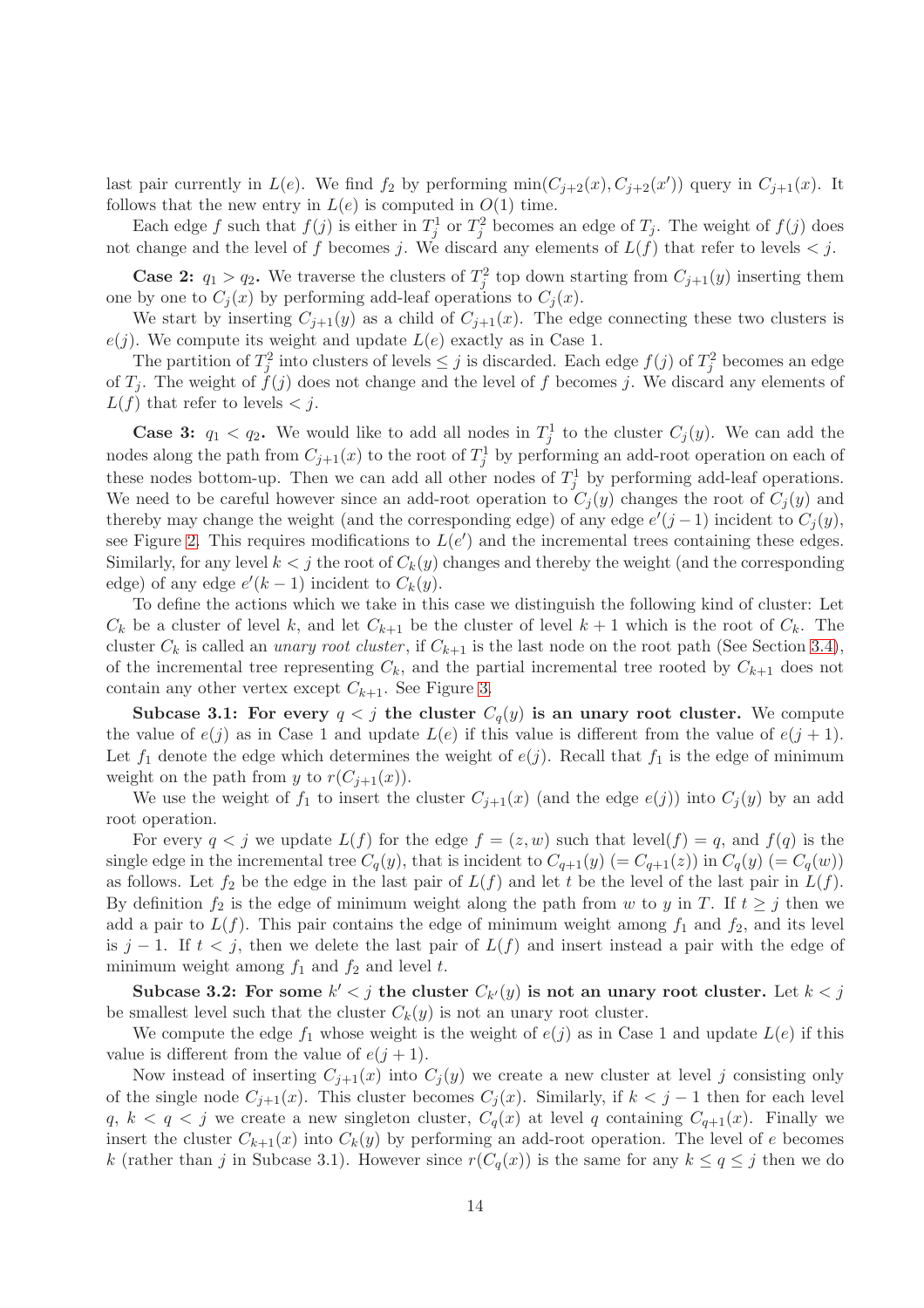

<span id="page-15-0"></span>Figure 2: If we add  $C_{j+1}(x)$  as the root cluster of  $C_j(y)$ , then we will have to update the weight of all edges that are incident to  $C_k(y), k \leq j$ . In this example, the weight of edge going out from  $C_j(a)$  to  $C_j(y)$ , the weight of the edge going out from  $C_j(b)$  to  $C_j(y)$  and weight of the edge going from  $C_{j-1}(z)$  to  $C_{j-1}(y)$  will change. Therefore we distinguish between unary root clusters and non unary root clusters in Case 3.



Black nodes are the clusters on the root−path

<span id="page-15-1"></span>Figure 3:  $C_k$  is an unary root cluster. If we perform add-root in  $T_j$ ,  $j \geq k+1$ , we only have to update the weight of one edge of level k, the edge incident to  $C_{k+1}$ .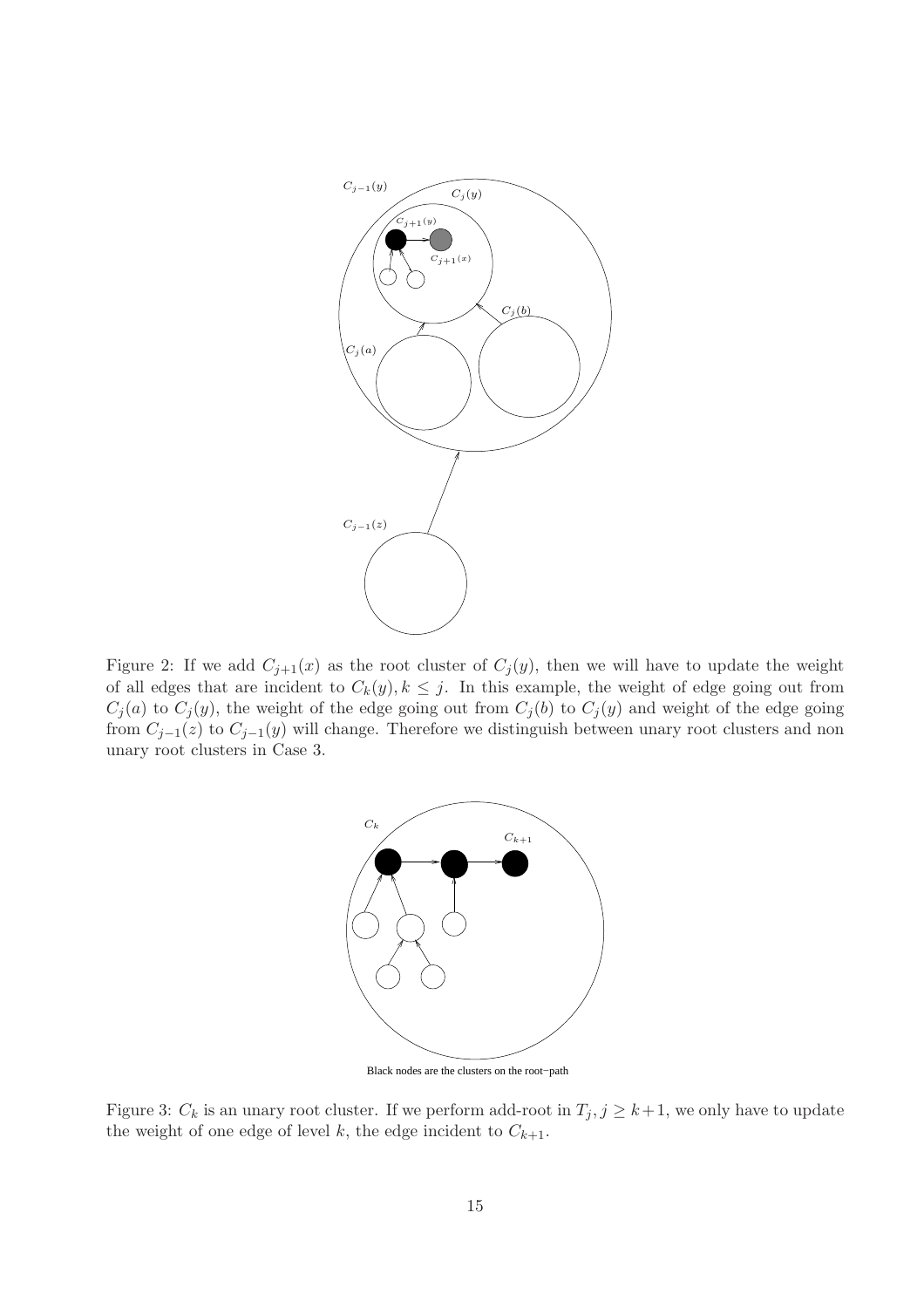not need to further modify  $L(e)$ . The edge  $e(k)$  is inserted into  $C_k(y)$ , and has the same weight as of the edge  $f_1$ .

For every  $q \leq k-1$  we update  $L(f)$  for the edge  $f = (z, w)$  such that  $f(q)$  is the single edge in  $C_q(y)$ , incident to  $C_{q+1}(y)$ . We perform these updates as in Subcase 3.1.

In both Subcase 3.1 and Subcase 3.2 after combining  $C_{j+1}(x)$  and  $T_j^2$  we have to combine the rest of  $T_j^1$  with  $T_j^2$ . Let  $C_j(x)$  be the cluster at the root of  $T_j^2$ . (This cluster is either  $C_j(y)$  with  $C_{j+1}(x)$  as the root if Subcase 3.1 has been performed, or a cluster containing a single node  $C_{j+1}(x)$ if Subcase 3.2 has been performed.) We traverse the path from  $C_{j+1}(x)$  to the root of  $T_j^1$ . Let  $C_{j+1}(z)$  be a node on this path and let f be the edge connecting it to its predecessor on this path. We insert  $C_{j+1}(z)$  and f to  $C_j(x)$  by an add-root operation. After the add-root operation the edge f is of level j. So we delete items from  $L(f)$  associated with levels smaller than j.

Following these operations, for all  $q < j$ ,  $C_q(x)$  is an unary root cluster. For every  $q < j$  we now update  $L(f)$  for the edge  $f = (z, w)$  such that  $f(q)$  is the single edge in  $C_q(x)$  incident to  $C_{q+1}(x) = C_{q+1}(z)$ . This is done in a way similar to the way we updated the lists of these edges in Subcase 3.1. Let f' be the edge of minimum weight on the path from  $r(C_{j+1}(x))$  to the root node of  $T<sup>1</sup>$ . We compute f' while doing the add root operations in the previous paragraph: it is the edge of smallest weight among the edges that determine the weight of the edges  $e'(j)$  that are inserted into  $C_i(x)$  by the add root operations. Let  $f_2$  be the edge in the last pair of  $L(f)$  and let t be the level of the last pair in  $L(f)$ . Then,  $f_2$  contains the edge of minimum weight on the path between w and  $r(C_{i+1}(x))$ . We update the last pair of  $L(f)$  as follows. If  $t \geq j$  then we add a pair to  $L(f)$ . This pair contains the edge of minimum weight among  $f'$  and  $f_2$ , and its level is  $j-1$ . If  $t < j$ , then we delete the last pair of  $L(f)$  and insert instead a pair with the edge of minimum weight among  $f'$  and  $f_2$  and level t.

Finally, we insert all other clusters in  $T_j^1$  to  $C_j(x)$ . We insert these clusters top-down starting from the clusters that were hanging off of the path from  $C_{j+1}(x)$  to the root of  $T_j^1$ . Let  $C_{j+1}(z)$  be such a cluster and let f be the edge connecting it to its parent in  $T_j^1$  we insert  $C_{j+1}(z)$  and f into  $C_j(x)$  by an add-leaf operation. We add the leaf as a child of the old parent of  $C_{j+1}(z)$  in  $T_j^1$ . The edge f after the link is of level j so we delete elements from  $L(f)$  associated with levels smaller than j.

Let  $C_q(x)$ , for  $q < j$  be an unary root cluster. Let the edge  $f = (z, w)$  be such that  $f(q)$  is the single edge in  $C_q(x)$  incident to  $C_{q+1}(x) = C_{q+1}(z)$ . If the weight of  $f(q)$  changes, then in addition to updating  $L(f)$  we also have to change the weight associated with  $f(q)$  in the incremental tree  $C_q(x)$ . The cluster  $C_q(x)$  is an unary root cluster so the node  $C_{q+1}(x)$  is a leaf in the partially incremental tree that represents the root path of  $C_q(x)$ , and  $f(q)$  is the edge incident to this leaf. We update the weight of  $f(q)$  as specified in Section [3](#page-5-0) where we showed that we can update the weight of the edge incident to a leaf in a partially incremental tree in  $O(1)$  time. It is easy to see that we update the weight of such edge  $f(q)$  at most twice per level q during the link operation. The first update is after we perform add root to  $C_{j+1}(x)$ , and the second update is after we perform add root to all other cluster nodes of  $T_{j+1}^1$  on the path from  $C_{j+1}(x)$  to the root of  $T_{j+1}^1$ . It follows that these updates add only a constant factor to our running time.

**Case 4:**  $q_1 = q_2$ . Create  $T_j$  by adding  $e(j)$  and making  $C_{j+1}(y)$  a child of  $C_{j+1}(x)$ . Recursively perform  $\text{link}_{j-1}(C_j(x), C_j(y))$  combining  $T_{j-1}^1$  and  $T_{j-1}^2$ .

If the value of  $e(j)$  is different than the value of  $e(j + 1)$  then we have to add an item to  $L(e)$ . We compute the value associated with  $e(j)$  as in Case 1.

To establish the correctness of our implementation of link we claim that Case 4 cannot occur when linking two trees of level 1 (i.e. when  $j = 1$ ). Let  $q_1$  be the universe of  $T_1^1$ , and let  $q_2$  be the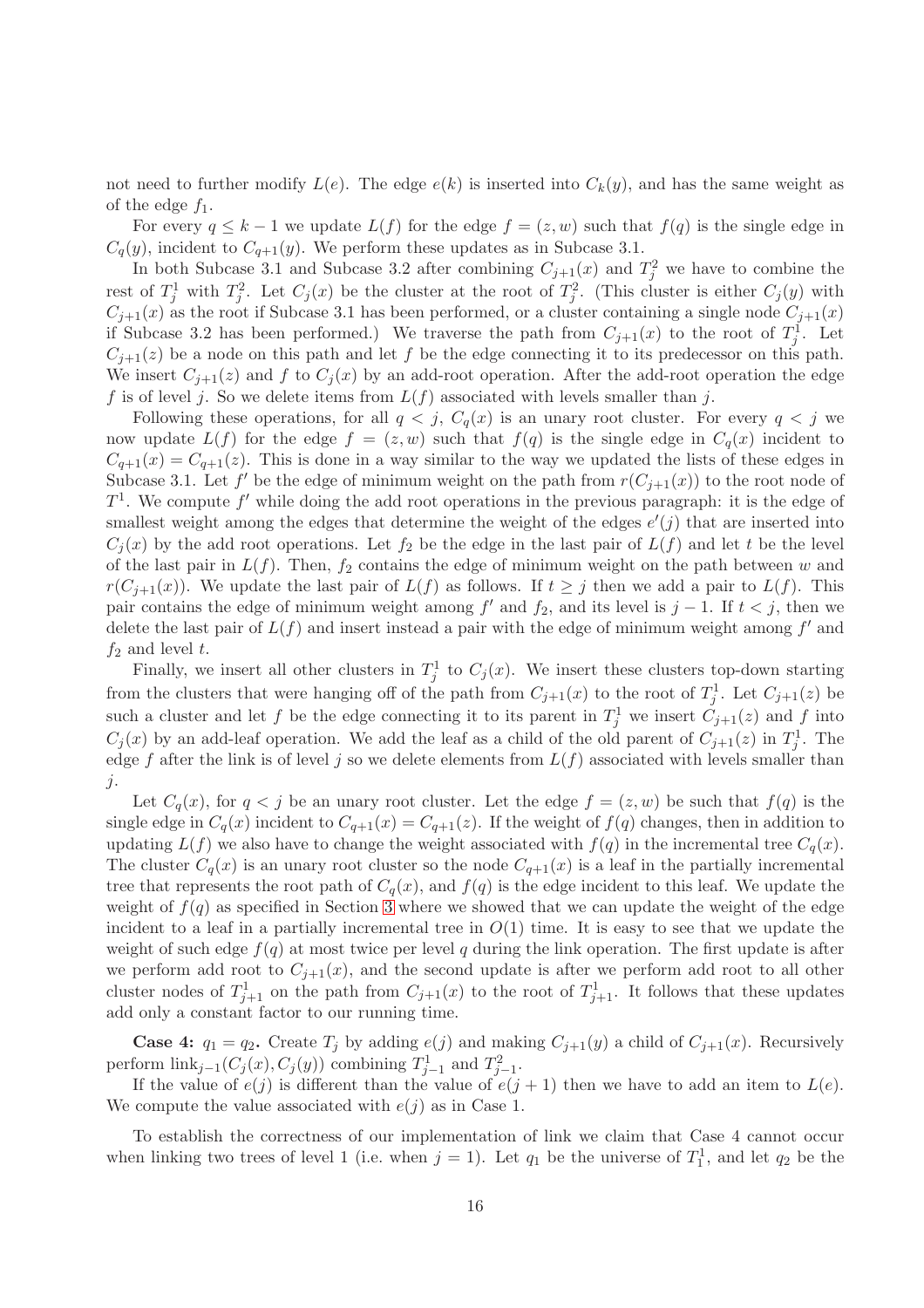universe of  $T_1^2$ . By the definition of the link if  $q_1 \neq q_2$  we perform either Case 2 or Case 3. If  $q_1 = q_2$ then  $|T_1^1|, |T_1^2| \ge A(1, q_1) = 2^{q_1}$ . So  $|T_1^1| + |T_1^2| \ge 2^{q_1+1} = 2A(1, \max\{q_1, q_2\} + 1)$  and we perform Case 1.

Case 3 of our implementation of link creates small clusters, therefore it is not obvious why Lemma [4.1](#page-11-0) still holds. So we classify clusters into two kinds. For each  $v \in T$ ,  $C_{\ell+1}(v) = v$  is considered a good cluster. Let  $T_k$  be in universe  $i > 0$ . A cluster  $C_k(v) \in T_k$  is considered good if it contains at least  $2A(k, i)$  good clusters of level  $k + 1$ . The cluster  $C_k(v)$  is called bad otherwise. We change the definition of  $|T_j|$  to be the number of vertices in  $T_j$  that correspond to good clusters of level  $j + 1$ . Then Lemma [4.1](#page-11-0) holds with respect to this new definition of the size of a tree. We will show that the number of bad clusters is not larger than the number of good clusters.

For our analysis to work we change the definition of a *universe* and say that  $T_i$  is in universe i if the number of good clusters of level  $j + 1$  that are contained in  $T_j$  is in  $[2A(k, i), 2A(k, i + 1)]$ . In Case 1 of the implementation of link we compute  $|T_j^1|$  and  $|T_j^2|$  according to the new definition of  $|T_j|$ .

## 4.3 Analysis

<span id="page-17-0"></span>The next lemma proves that in each tree  $T_k$  the number of bad clusters of level k is smaller than the number of good clusters of level k.

**Lemma 4.2** Let T be a tree. For each k such that  $T_{k-1}$  exists, the number of good clusters of level k is greater than the number of bad clusters of level k.

*Proof:* Let T be a tree in the forest and let u be the root of T. Let  $g_k$  be the number of good clusters of level k, and let  $b_k$  be the number of bad clusters of level k in T. We prove that one of the following holds for each tree  $T_k$ .

- 1. The size of  $T_k$  is smaller than 4 (that is  $T_k$  is in universe 0), so  $b_k = g_k = 0$ .
- 2. If for each  $i < k$  such that  $C_i(u)$  exists,  $C_i(u)$  is an unary root cluster, then  $b_k + 1 \leq g_k$ . Otherwise, if there exists  $i < k$  such that  $C_i(u)$  is not an unary root cluster, then  $b_k + 2 \leq g_k$ .

We prove our claim by induction on the sequence of link operations. The claim trivially holds if  $|T| < 4$  since in this case  $b_{\ell} = g_{\ell} = 0$ .

Consider a link between  $T^1$  and  $T^2$  that creates the tree T by adding the edge  $(x, y)$  with  $x \in T^1$ and  $y \in T^2$ . Let  $g_k^1$  be the number of good clusters of level k of  $T^1$ , and let  $b_k^1$  be the number of bad clusters of level k of  $T^1$ . Similarly, let  $g_k^2$  be the number of good clusters of level k of  $T^2$ , and let  $b_k^2$ be the number of bad clusters of level k of  $T^2$ . By the induction hypothesis  $b_k^1 < g_k^1$  and  $b_k^2 < g_k^2$ . Let  $g_k$  and  $b_k$  be the number of good and bad clusters of level k, respectively, in the resulting tree T, and let u be the root of T.

Assume that for each  $k > j$  Case 4 of  $\operatorname{link}_k(C_{k+1}(x), C_{k+1}(y))$  was performed, and for  $k = j$  one of the other cases was performed. Let  $T_j^1$  be in universe  $q_1$  and  $T_j^2$  be in universe  $q_2$ .

Suppose that Case 1 of the link was performed by  $\text{link}_j(C_{j+1}(x), C_{j+1}(y))$  so  $|T_j^1| + |T_j^2| \ge$  $2A(j, max{q_1, q_2} + 1)$ . Then we create a new tree  $T_j$  in universe max ${q_1, q_2} + 1$  containing a single cluster C and we insert all nodes of  $T_j^1$  and of  $T_j^2$  into C. The cluster C is good since it contains at least  $2A(j, max{q_1, q_2} + 1)$  good clusters of level  $j + 1$ . The tree T has no bad clusters of level j, so  $b_j + 1 = g_j$  as required. Since for  $i < j$ ,  $C_i(u)$  does not exist the claim follows for  $i \leq j$ . For each  $j < k \leq \ell$ ,  $g_k = g_k^1 + g_k^2$  and  $b_k = b_k^1 + b_k^2$ . Thus we get that  $b_k + 2 \leq g_k$ , and the claim follows.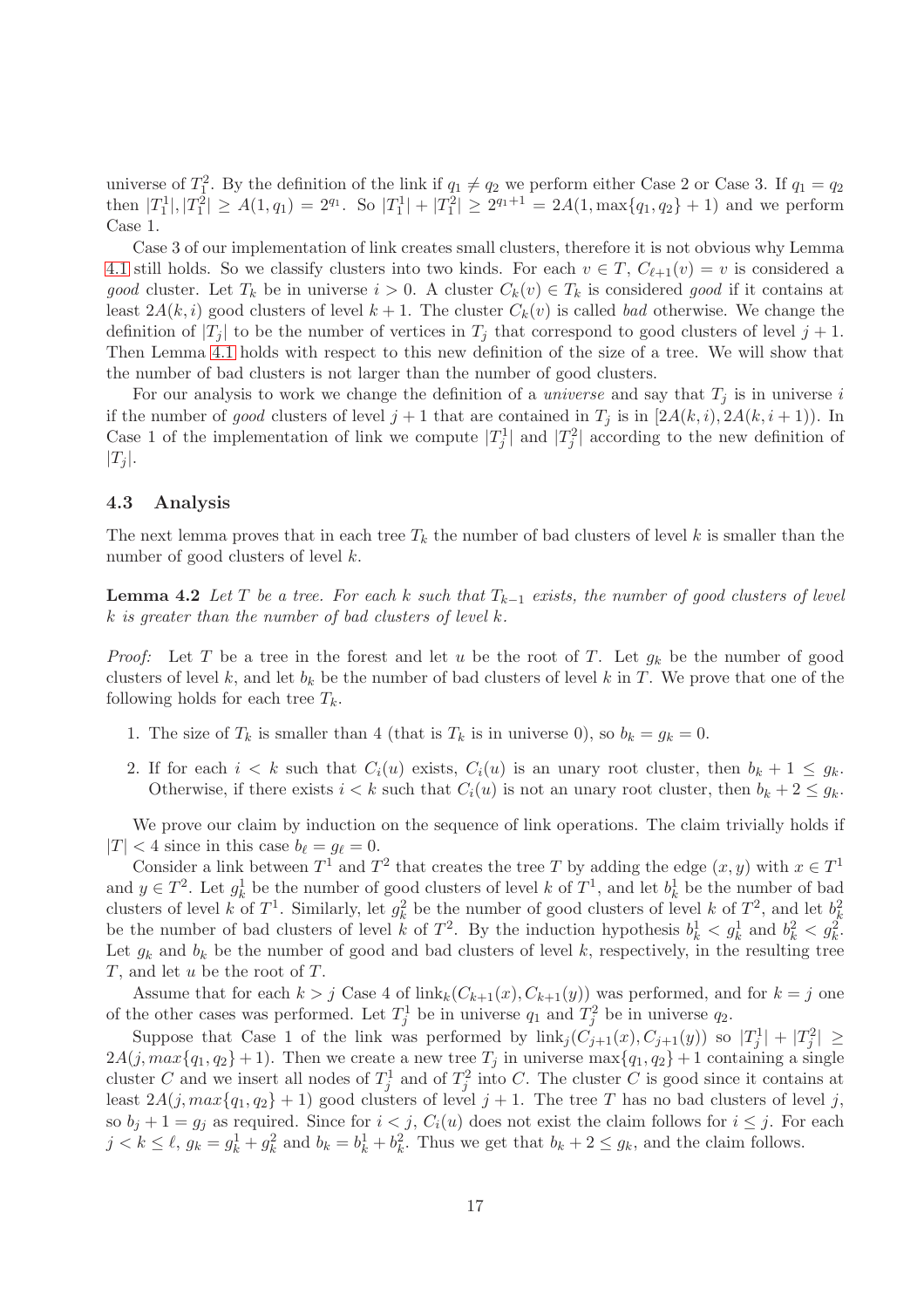Suppose that Case 2 of the link was performed by  $\text{link}_i(C_{i+1}(x), C_{i+1}(y))$ . Then, as in the previous case for each  $j < k \leq \ell$ ,  $g_k = g_k^1 + g_k^2$  and  $b_k = b_k^1 + b_k^2$  and we get that  $b_k + 2 \leq g_k$ . Consider now level  $k = j$ . In this level we inserted all cluster nodes of level  $j + 1$  of  $T^2$  into  $C_j(x)$ , since we did not decrease the number of good cluster nodes of level  $j + 1$  that are contained in  $C_i(x)$ ,  $C_i(x)$ can not change from a good cluster to a bad cluster. All other cluster nodes of level  $j$  of  $T$  are the same as in  $T^1$ . Thus we get that  $g_j \ge g_j^1$  and  $b_j \le b_j^1$ . A similar argument shows that for each  $k < j$ we have that  $g_k \ge g_k^1$  and  $b_k \le b_k^1$ . Since the induction hypothesis was true for clusters of level  $k \le j$ of  $T^1$ , it also holds for clusters of level  $k \leq j$  of T.

Suppose that Case 3 of the link was performed by  $\text{link}_i(C_{j+1}(x), C_{j+1}(y))$ . Then, as in the previous case for each  $j < k \leq \ell$ ,  $g_k = g_k^1 + g_k^2$  and  $b_k = b_k^1 + b_k^2$  and we get that  $b_k + 2 \leq g_k$ .

Suppose we performed Subcase 3.1. Then for each  $q < j$ ,  $C_q(y)$  is an unary root cluster of  $T^2$ , and by the induction hypothesis  $b_k^2 + 1 \leq g_k^2$ , for  $k \leq j$ . As in the previous case, we have that for each  $k \leq j$ ,  $g_k \geq g_k^2$  and  $b_k \leq b_k^2$ . Thus by the induction hypothesis we get that  $b_k^2 + 1 \leq g_k^2$ , for  $k \leq j$ . The structure of  $T_q$  for  $q < j$  is the same as the structure of  $T_q^2$ , thus we have that  $C_q(y)$ , for  $q < j$  is an unary root cluster of T and the claim follows for  $k \leq j$  as well.

Suppose we performed Subcase 3.2. Let  $q < j$  be the smallest level such that  $C_q(y)$  is not an unary root cluster. By the induction hypothesis, we have that for each  $q < k \leq \ell$ ,  $b_k^2 + 2 \leq g_k^2$ . For each  $q < k \leq j$ , we create one new bad cluster in  $T_k$ . Thus we get that  $b_k \leq b_k^2 + 1$ ,  $g_k \geq g_k^2$ , and so  $b_k + 1 \leq g_k$ , for  $q < k \leq j$ . The induction hypothesis holds, since following the link, we have that for each  $k' < j$ ,  $C_{k'}(u) = C_{k'}(x)$  is an unary root cluster of T.

For  $k < q$ ,  $C_k(y)$  is an unary root cluster of  $T^2$ , so by the induction hypothesis  $b_k^2 + 1 \leq g_k^2$  for  $k \leq q$ . In T, for  $k \leq q$ , we have that,  $b_k \leq b_k^2$ , and  $g_k \geq g_k^2$ , and so  $b_k + 1 \leq g_k$ . The induction hypothesis holds since for each  $k \leq q$ ,  $C_k(u) = C_k(x)$  is an unary root cluster of T.

We now show that the total cost of all link operations is  $O(n(a(\ell,n)+\ell)) = O(n\ell+m)$ . Consider first a single link operation that adds the edge  $(x, y)$ . Let j be the smallest level for which we perform  $\lim k_i(C_{i+1}(x), C_{i+1}(y))$ . Each of the calls  $\lim k_k(C_{i+1}(x), C_{i+1}(y))$  for  $k > j$  performs Case 4 and therefore takes  $O(1)$  time. Consider the time it takes to perform  $\text{link}_i(C_{i+1}(x), C_{i+1}(y))$  excluding the add-root and add-leaf operations. In case  $\text{link}_j(C_{j+1}(x), C_{j+1}(y))$  performs Case 1 or Case 2 then it clearly takes  $O(1)$  time. In case  $\text{link}_j(C_{j+1}(x), C_{j+1}(y))$  performs Case 3 then it has to update the weight of up to j edges incident to roots of unary root clusters. Since it takes  $O(1)$  time to update each such edge  $\text{link}_j(C_{j+1}(x), C_{j+1}(y))$  takes  $O(j)$  time. Summing up we obtain that the cost of the link is  $O(\ell)$ .

We now show that the total cost of all add-root and add-leaf operations performed by the link operations is  $O(na(\ell,n))$ . Since each add-root and add-leaf moves a cluster into higher universe, we need to bound the number of times a cluster can move from a tree in one universe to a tree in a higher universe. For each level j we bound the number of times clusters of level j can change universe. For  $j = \ell + 1$ , this number is  $a(\ell, n) = \lceil m/n \rceil$ . Thus the cost of moving the nodes of level  $\ell+1$  into higher universe over all link operations is  $O(na(\ell,n)) = O(m+n)$ .

For level  $j \leq \ell$  we have the following Lemma that was proven by Gabow [\[7\]](#page-31-5).

<span id="page-18-0"></span>**Lemma 4.3** Let T be a tree in our forest and let j be a level such that  $j < \ell$ . Then the number of universes that  $T_j$  can be in, provided that  $T_{j+1}$  is in universe i, is  $A(j+1,i)$ .

*Proof:* By definition  $|T_{i+1}| < 2A(j+1, i+1)$ . (Recall that  $|T_{i+1}|$  is the number of nodes corresponding to good level-j + 2 clusters in  $T_{i+1}$ .) Since each good cluster of level j + 1 of T contains at least  $2A(j+1,i)$  good clusters of level  $j+2$  we obtain that  $|T_j| \leq 2A(j+1,i+1)/2A(j+1,i)$ . Therefore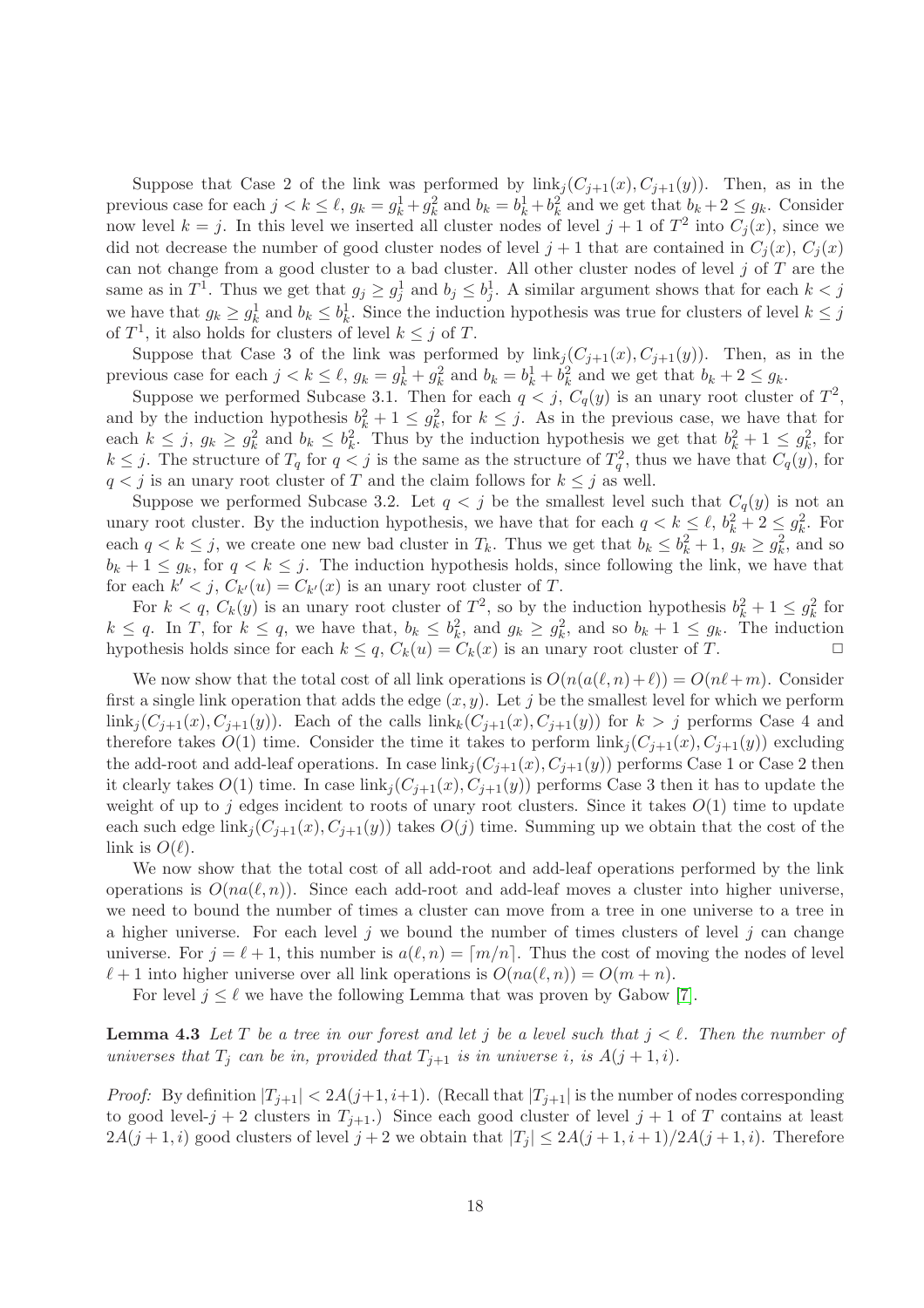$T_j$  must be in one of  $a(j, 2A(j + 1, i + 1)/2A(j + 1, i))$  universes. The lemma follows from simple properties of Ackermann's function which imply that

$$
a(j, 2A(j+1, i+1)/2A(j+1, i)) \le a(j, A(j+1, i+1)) = a(j, A(j, A(j+1, i))) = A(j+1, i).
$$

We now count the number of times the universe of the tree  $T_i$  containing a good cluster  $C_{i+1}$ changes, summed over all levels and universes. By Lemma [4.2](#page-17-0) this sum bounds the total number of times the universe of the tree containing any cluster (good or bad) changes. In the following discussion up to Lemma [4.4](#page-19-0) we consider only good nodes.

If  $j = \ell$  then  $C_{\ell+1}$  is some real vertex v. Clearly the universe of the tree containing v may change at most  $a(\ell,n) = m/n + 1$  times. If we sum over all n nodes we get that the total number of times the universe of the tree containing a vertex v changes is  $m + n$ .

Now consider a cluster  $C_{\ell}$  in a tree of level  $\ell$ . The cluster  $C_{\ell}$  is created when some link operation at level  $\ell$  performs Case 1. Let i be the universe of the tree of level  $\ell$  containing  $C_{\ell}$ . Although the tree of level  $\ell$  containing  $C_{\ell}$  may change and the cluster  $C_{\ell}$  may grow, the universe of the tree of level  $\ell$  containing  $C_{\ell}$  is always i. So we can define the *universe* of a cluster of level  $\ell$  to be the universe of the tree containing it. The cluster  $C_{\ell}$  exists until some link operation of level  $\ell$  decides to insert the vertices of the tree containing  $C_{\ell}$  into some cluster of another tree of a larger universe in level  $\ell$ . Let  $S_i$  be the set of clusters of level  $\ell$  and of universe i in trees of level  $\ell$ . Since each level- $\ell$  cluster of universe i contains at least  $2A(\ell, i)$  nodes, and a node belongs to at most one such cluster throughout the process, then  $|S_i| \le n/2A(\ell, i)$ . By Lemma [4.3](#page-18-0) the tree of level  $\ell - 1$  containing a node which corresponds to a cluster of  $S_i$  could be in one of  $A(\ell, i)$  universes. So we get that the total number of times the universe of a tree containing a node corresponding to a cluster of  $S_i$  changes is at most  $n/2$ . If we sum this over all  $0 \leq i \leq a(\ell,n) = m/n$  we get that the total number of times a cluster of level  $\ell$  changes its universe is  $(m+n)/2$ .

Consider now a cluster  $C_{j+1}$  of level  $j+1 \leq \ell$  and universe  $i_{j+1}$ . For  $k \geq j+1$ , we define the universe of level k of  $C_{i+1}$  to be the universe  $i_k$  of the tree  $T_k$  which gets contracted to the tree  $T_j$ in which  $C_{j+1}$  is a cluster. Note that throughout the lifetime of  $C_{j+1}$ ,  $T_k$  may change by links, but  $i_k$  can not change. For a sequence of universes  $i_{j+1}, \ldots, i_\ell$  of levels  $j+1, \ldots, \ell$  we define  $S_{i_{j+1}, \ldots, i_\ell}$ to be the set of clusters of level  $j + 1$  of universe  $i_k$  of level k for every  $j + 1 \leq k \leq \ell$ . Since each real vertex belongs to at most one cluster corresponding to a node of  $S_{i_{j+1},...,i_{\ell}}$  it follows that  $|S_{i_{j+1},...,i_{\ell}}| \leq \frac{n}{2A(\ell,i_{\ell})\cdots 2A(j+1,i_{j+1})}$ . By Lemma [4.3](#page-18-0) the level-j tree containing each cluster of  $S_{i_{j+1},...,i_{\ell}}$ can be in one of  $A(j+1, i_{j+1})$  universes. Therefore the universe of a tree containing a node in  $S_{i_{j+1},...,i_{\ell}}$ changes at most  $\frac{n}{2A(\ell,i_{\ell})\cdots 2A(j+2,i_{j+2})*2}$  times. To sum over all sets  $S_{i_{j+1},...,i_{\ell}}$  note that by Lemma [4.3](#page-18-0) the number of possible values  $i_k$  can have given  $i_{k+1}$  is  $A(k+1, i_{k+1})$  for every  $j+1 \leq k < \ell$ . Thus, if we also recall that the number of possible values for  $i_\ell$  is  $\frac{m}{n}+1$  we obtain that the number of times a tree containing any cluster of level  $j + 1$  can change its universe is  $(m + n)/2^{\ell-j}$ . The following lemma summarizes what we have just proved.

<span id="page-19-0"></span>Lemma 4.4 The number of times a cluster of level j moves from a tree in one universe to a tree in a higher universe is  $O((m+n)/2^{\ell-j}).$ 

By Lemma [4.4](#page-19-0) if we sum the number of nodes which move from a tree of low universe to a tree of higher universe over all levels we get that the total number of nodes which move from a tree of low universe to a tree of higher universe is  $O(m + n)$ . It follows from this that the total cost of all link operations is  $O(m + n\alpha(m, n))$ . Combining this with the analysis of a query in Section [4.1](#page-12-1) we get following theorem.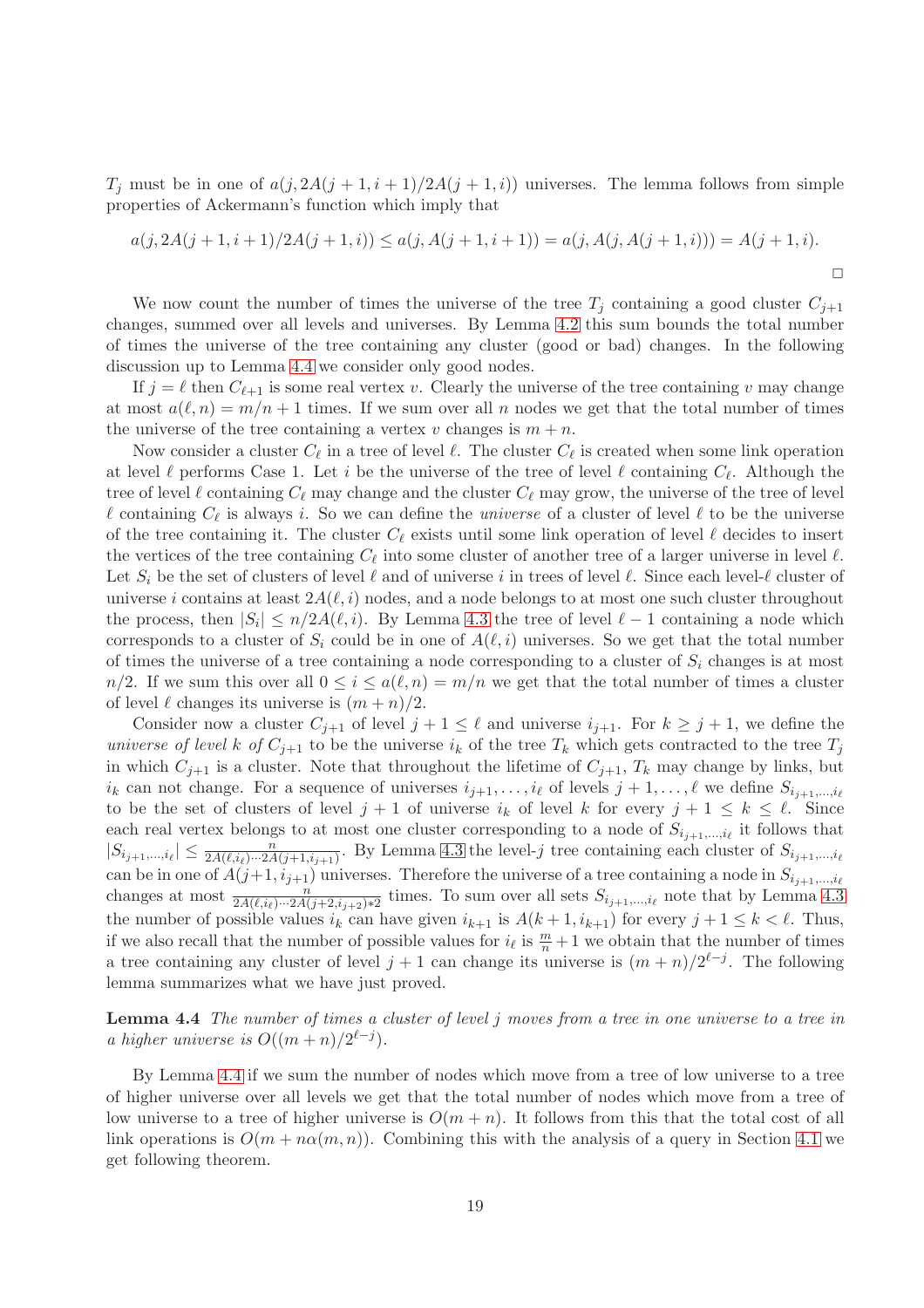Theorem 4.1 The data structure presented in this section performs at most n link operations and m path-min queries in  $O((m+n)\alpha(m,n))$  time.

# <span id="page-20-0"></span>5 An  $O(n + m\alpha(m, n)^2)$  data structure for unrooted trees

We use the recursive decomposition of Gabow [\[7\]](#page-31-5) as in the previous algorithm together with incremental trees. Here the incremental trees do not need to support the add-root operation. Each tree is partitioned into clusters as before and we keep the notation where  $C_i(v)$  is the cluster which contains v in  $T_i$ . The tree with its clusters contracted is represented recursively. Each cluster  $C_k$  of a tree  $T_k$  is rooted at a certain node  $C_{k+1}$  (which is a cluster of level  $k+1$ ). The cluster  $C_{k+1}$  in turn is rooted at some cluster  $C_{k+2}$  etc. If we unravel this recursion all the way to its bottom we obtain a vertex v of  $T_{\ell}$  which is the root of the cluster  $C_k$  when thinking of it as a subtree of T. We denote this vertex by  $r(C_k)$ . The cluster  $C_k$  as a rooted subtree of  $T_k$  is represented by an incremental tree.

Let  $C_{j+1}$  be a node of the cluster  $C_j$ . Assume  $C_{j+1}$  is not the root of  $C_j$  and let  $C'_{j+1}$  be the parent of  $C_{j+1}$  in  $C_j$ . Let  $e = (v, w)$  be the edge (of level j) such that  $e(j)$  connects  $C_{j+1}$  to  $C'_{j+1}$  in  $C_j$ , so  $C_{j+1} = C_{j+1}(v)$  and  $C'_{j+1} = C_{j+1}(w)$ . We define the j-root of  $C_{j+1}$  to be the vertex v, and denote it by  $t(C_{j+1})$ . This is the "root" of  $C_{j+1}$  when considering it as a subtree of  $C_j$ . Notice that  $t(C_{j+1})$  need not be equal to  $r(C_{j+1})$ . If  $C_{j+1}$  is the root of  $C_j$  then we define  $t(C_{j+1})$  to be  $r(C_{j+1})$ .

As in Section [3](#page-5-0) a node representing the cluster  $C_i$  has a pointer to the root of its subtree in T, to the cluster  $C_{j+1}$  which is the root of  $C_j$  and to the cluster  $C_{j-1}$  containing  $C_j$  if such a cluster exists. Let  $e = (u, v) \in T$  be an edge of level j such that  $C_{j+1}(v)$  is the parent of  $C_{j+1}(u)$  in the incremental tree  $C_i(v)$  (=  $C_i(u)$ ). We store with e two lists  $L_e(v)$  and  $L_e(u)$ . The list  $L_e(v)$  is of length exactly  $\ell - j + 1$ . Entry  $\ell$  of  $L_e(v)$  contains e. For level  $j \leq k < \ell$  entry k of  $L_e(v)$  contains the edge f of minimum weight on the path from u to  $t(C_{k+1}(v))$  in T. The weight of  $e(k)$ ,  $w(e(k))$ , is equal to the weight of f. If level $(e) = j$  then  $e(j)$  is contained in a cluster  $C_j$ . The weight  $w(e(j))$  is also maintained by the incremental tree representing  $C_i$ . Similarly, entry  $\ell$  of  $L_{\epsilon}(u)$  contains e, and for level  $j \leq k \leq \ell$ , entry k contains the edge of minimum weight on the path from v to  $t(C_{k+1}(u))$ in T. Notice that since  $C_{i+1}(v)$  is the parent of  $C_{i+1}(u)$ , then  $u = t(C_{i+1}(u))$  and e is the value of entry j in  $L_e(u)$ . Each list is represented as a doubly linked list with pointers to its first and last entry. Lemma [4.1](#page-11-0) implies that the total space used to store these lists is linear.

Figure [1\(](#page-4-0)B) illustrates the data structure, and the weights of the edges in different levels.

## <span id="page-20-1"></span>5.1 The implementation of a path-min query

Our query algorithm is similar to the query algorithm of Section [4.1.](#page-12-1) Let  $P_{xy}$  be the path from x to y. We define a recursive procedure  $pathmin_k(x, y, e_x, e_y)$  as in Section [4.1.](#page-12-1) We first assume that both  $e_x$  and  $e_y$  exist. Let  $e_x = (x', x)$  and let  $e_y = (y', y)$ .

The procedure  $pathmin_k(x, y, e_x, e_y)$  finds the minimum on  $P_{x'y'}$  under the assumptions that: (1)  $C_k(y) = C_k(x)$ , (2) the edge  $e_x$  is of level  $\lt k$  (that is  $x' \notin C_k(x)$ ), and we have a pointer to the entry in  $L_{e_x}(x)$  associated with level k, and (3) the edge  $e_y$  is of level  $\lt k$  (that is  $y' \notin C_k(y)$ ), and we have a pointer to the entry associated with level k in  $L_{e_y}(y)$ .

The implementation of  $pathmin_k(x, y, e_x, e_y)$  is the same as described in Section [4.1.](#page-12-1) The main difference of our algorithm here and the algorithm of Section [4.1](#page-12-1) is when  $e_x$  or  $e_y$  are not available.

Let  $d = t(C_{k+1}(x))$ . In Section [4.1](#page-12-1) we used the min-root algorithm to find the edge of minimum weight on the path from x to d. Here we cannot use the min-root procedure since  $t(C_{k+1}(x))$  may not be the root of  $C_{k+1}(x)$  (recall that here each cluster is rooted independently of the higher level clusters containing it).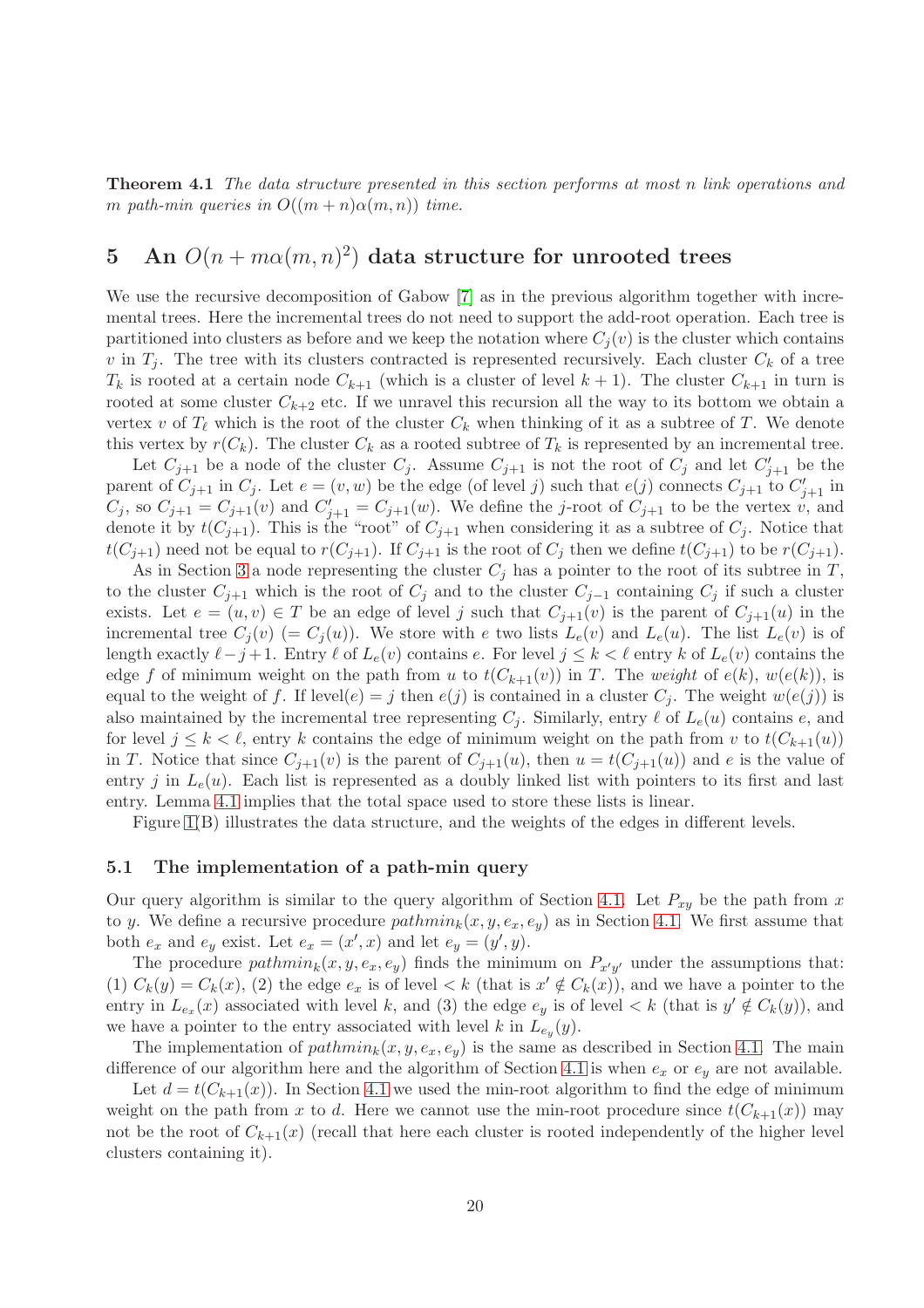Instead, if  $e_x$  does not exist, we find the edge of minimum weight on the path from x to d as follows. There exists an edge  $e' = (d, q)$  of level k, between  $C_{k+1}(x) (= C_{k+1}(d))$  and  $C_{k+1}(q)$  in  $C_k(x)$ , where q in on  $P_{xy}$ . We locate the entry in  $L_{e'}(d)$  associated with level  $k+1$  and recursively perform  $pathmin_{k+1}(x, d, null, e')$ .<sup>[4](#page-21-0)</sup> If  $e_y$  does not exist and we have to find the minimum from y to  $t(C_{k+1}(y))$ , then we do it similarly.

The complexity of  $pathmin_k$  is dominated by the number of recursive calls to *pathmin*. To bound this number observe that: (1) Each call to *pathmin* in which  $e_x$  ( $e_y$ ) does not exist makes at most a single call to pathmin in which both edges exist and a single call to pathmin in which  $e_x$  ( $e_y$ ) does not exist. (2) A call to *pathmin* in which both  $e_x$  and  $e_y$  exist makes at most a single recursive call to *pathmin* in which  $e_x$  and  $e_y$  exist.

¿From the first observation follows that there are  $O(\ell - k)$  recursive calls to *pathmin* in which  $e_x$  does not exist, and at most  $O(\ell - k)$  recursive calls to *pathmin* in which  $e_y$  does not exist. This together with the second observation imply that the total number of recursive calls initiated by pathmin<sub>k</sub> is  $O((\ell - k)^2)$ .

## <span id="page-21-1"></span>5.2 The implementation of link

Let x be a vertex in a tree  $T_{\ell}^1$  and let y be a vertex of  $T_{\ell}^2$ . The operation  $\text{link}_{\ell}(x, y)$  combines  $T_{\ell}^1$ and  $T_{\ell}^2$  by adding the edge  $e = (x, y)$ . When combining  $T_{\ell}^1$  and  $T_{\ell}^2$  we also have to combine  $T_{\ell-1}^1$ and  $T_{\ell-1}^2$  etc. Therefore the implementation of link is recursive. We define the recursive operation  $\text{link}_j(C_{j+1}(x), C_{j+1}(y))$  where  $C_{j+1}(x)$  is a node in  $T_j^1$  and  $C_{j+1}(y)$  is a node in  $T_j^2$ . The operation  $\text{link}_j(C_{j+1}(x), C_{j+1}(y))$  combines  $T_j^1$  and  $T_j^2$  by adding the edge  $(x, y)$  to the resulting tree  $T_j$ . Let  $q_1$  be the universe of  $T_j^1$  and let  $q_2$  be the universe of  $T_j^2$ . To perform  $\text{link}_j(C_{j+1}(x), C_{j+1}(y))$  we perform the appropriate of the following four cases.

**Case 1:**  $|T_j^1| + |T_j^2| \ge 2A(j, \max\{q_1, q_2\} + 1)$ . Create a new tree  $T_j$  in universe  $\max\{q_1, q_2\} + 1$ containing a single, initially empty, cluster C. Traverse  $T_j^1$  top down and insert all nodes of  $T_j^1$  to C by performing add-leaf operations. Then insert  $C_{j+1}(y)$  as a child of  $C_{j+1}(x)$  into C by another add-leaf operation which adds  $e(j)$  to the new cluster. Finally insert all the nodes of  $T_j^2$  into C, top-down by performing add-leaf operations.

To insert  $C_{j+1}(y)$  as a child of  $C_{j+1}(x)$  we have to compute the edges of  $L_e(x)$  and  $L_e(y)$  associated with level j. The weight of the edge associated with level j in  $L_e(x)$  is the weight of  $e(j)$  in the incremental tree representing the new cluster.

Notice that the edge of level j in  $L_e(y)$  is e. We now show how to update the edge of level j of  $L_e(x)$ . If  $j = \ell$ , then the edge of level  $\ell$  of  $L_e(x)$  is e. Otherwise, if  $j < \ell$ , we have to find the edge of minimum weight in T on the path from y to  $t(C_{j+1}(x))$ . Let  $b = t(C_{j+1}(x))$ . We do that by a path $min_{j+1}(x, b, null, null)$  query in  $T^1$ . Let f be the edge returned by this query. The edge of level j of  $L_e(x)$  is the edge of minimum weight among  $(x, y)$  and f.

Each edge  $f = (v, w)$  such that  $f(j)$  is either in  $T_j^1$  or in  $T_j^2$  becomes an edge of  $T_j$ . The level of f becomes j and we discard any element of  $L_f(v)$  and  $L_f(w)$  of level  $\lt j$ .

Let  $f = (v, w)$  be an edge such that  $f(j) \in T_j^2$ . We have to update the edges of level j of  $L_f(v)$ and  $L_f(w)$  since  $t(C_{j+1}(v))$  and  $t(C_{j+1}(w))$  may have changed in C. Assume  $C_{j+1}(v)$  is the parent of  $C_{j+1}(w)$  in C. Then clearly  $w = t(C_{j+1}(w))$  and therefore the edge of level j of  $L_f(w)$  is f. Let  $b = t(C_{j+1}(v))$ . The edge of level j of  $L_f(v)$  should be the edge of minimum weight on the path from

<span id="page-21-0"></span><sup>&</sup>lt;sup>4</sup>Notice that  $pathmin_{k+1}(x, d, null, e')$  actually finds the edge of minimum weight on  $P_{xq}$ . The result remains correct since  $q \in P_{xy}$ .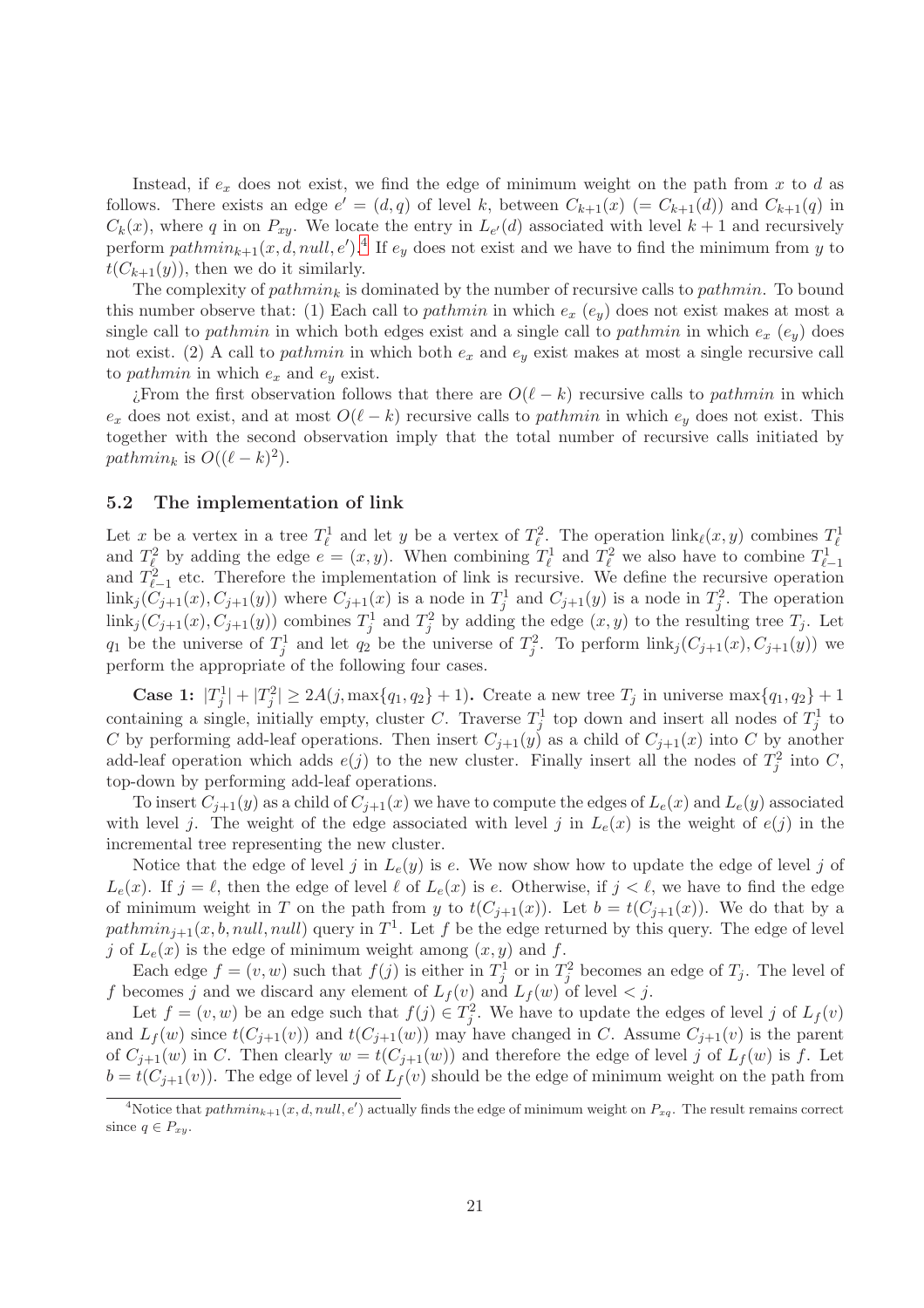w to b in  $C_{j+1}(v)$ . We find this edge by performing  $pathmin_{j+1}(w, b, null, null)$  on  $T^2$ . We perform these updates to all edges of  $T_j^2$  while traversing it top-down.

**Case 2:**  $q_1 > q_2$ . We traverse the clusters of  $T_j^2$  top down starting from  $C_{j+1}(y)$  inserting them one by one into  $C_j(x)$  by performing add-leaf operations to  $C_j(x)$ . We start by inserting  $C_{j+1}(y)$ as a child of  $C_{j+1}(x)$ . The edge connecting these two clusters is  $e(j)$ . We compute its weight and update  $L_e(x)$  and  $L_e(y)$  exactly as in Case 1.

The partition of  $T_j^2$  into clusters of levels  $\leq j$  is discarded. Let  $f = (v, w)$  be an edge such that  $f(j) \in T_j^2$ . The level of f becomes j. We discard any elements of  $L_f(v)$  and  $L_f(w)$  of levels smaller than  $j$ , and update the edge of level  $j$  in these lists exactly as in case 1.

**Case 3:**  $q_1 < q_2$ . This case is analogous to Case 2, with the roles of  $T_j^1$  and  $T_j^2$  switched.

**Case 4:**  $q_1 = q_2$ . Create  $T_j$  by adding  $e(j)$ . Recursively perform  $\text{link}_{j-1}(C_j(x), C_j(y))$  combining  $T_{j-1}^1$  and  $T_{j-1}^2$ . We update the edges of level j of  $L_e(x)$  and  $L_e(y)$  as in Case 1.

### 5.3 Analysis

We now show that the total cost of all link operations is  $O(n + m)$ . Consider a link operation in which we perform the non-recursive case (Case 1, 2, or 3) at level j, and for each level greater than  $i$  we perform Case 4. We call such a link a *level-* $i$  link.

At each level  $j \leq k \leq \ell$ , we perform a query to discover the values of  $L_e(x)$  and  $L_e(y)$  associated with level k. Each such query takes  $O((\ell - k)^2)$  time so the total cost of updating the lists  $L_e(x)$ and  $L_e(y)$  is  $O((\ell - j)^3)$ .

It is easy to verify that a level-j cluster contains at least  $2^{\ell-j}$  vertices of T, (in fact it contains a lot more). Therefore after the level-j link of  $T^1$  and  $T^2$ , the resulting tree T satisfies  $|T| \ge$  $\max\{|T^1|, |T^2|\} + 2^{\ell-j}$ . It follows that there could be at most  $n/2^{\ell-j}$  links at level j and the total time it takes to update the lists  $L_e(x)$  and  $L_e(y)$  over all links is  $O((n/2^{\ell-j})(\ell-j)^3) = O(n)$ .

Assume now that at level  $j$  we performed Case 1 or Case 2. In these cases, the link at level  $j$  also updates the elements of level j of  $L_f(v)$  and  $L_f(w)$  for each edge  $f = (v, w)$  such that  $f(j) \in T_j^2$ , using a query. Each such query takes  $O(\ell - j)^2$  time. Since the universe of each node in  $T_j^2$  increases, the number of queries is proportional to the number of nodes whose universe increases. By Lemma [4.4,](#page-19-0) over the entire process only  $O((m+n)/2^{\ell-j})$  nodes of level j increase their universe. So the total cost of moving level-j nodes from cluster to another cluster is  $O(((m+n)/2^{\ell-j})(\ell-j)^2)$ . If we sum over j we get that the total cost of moving nodes between clusters is  $O(m+n)$ . The analysis of Case 3, is identical to the analysis of case 2, with the roles of  $T_j^1$  and  $T_j^2$  switched.

# <span id="page-22-0"></span>6 Improving the query time to  $O(\alpha(m, n))$

A pathmin query takes  $O(\ell^2)$  time in the data structures of Section [5](#page-20-0) because we recursively find the edge of minimum weight between x and  $t(C_{i+1}(x))$  or between y and  $t(C_{i+1}(y))$  for every level j. This takes  $O(\ell - j)$  time since we may have two recursive calls to pathmin<sub>j+1</sub> query, one call with two edges, and one call with only one edge. To reduce the query time to  $O(\ell)$  we change this query algorithm to use more information which we maintain with the edges. With this additional information we can answer a pathmin query with two edges in  $O(1)$  time, and the total query time goes down to  $O(\ell)$ .

We first describe the data structure, and then, before going into the details of the operations, we show how we can answer a pathmin query with two edges in  $O(1)$  time. Each cluster of  $T_k$  is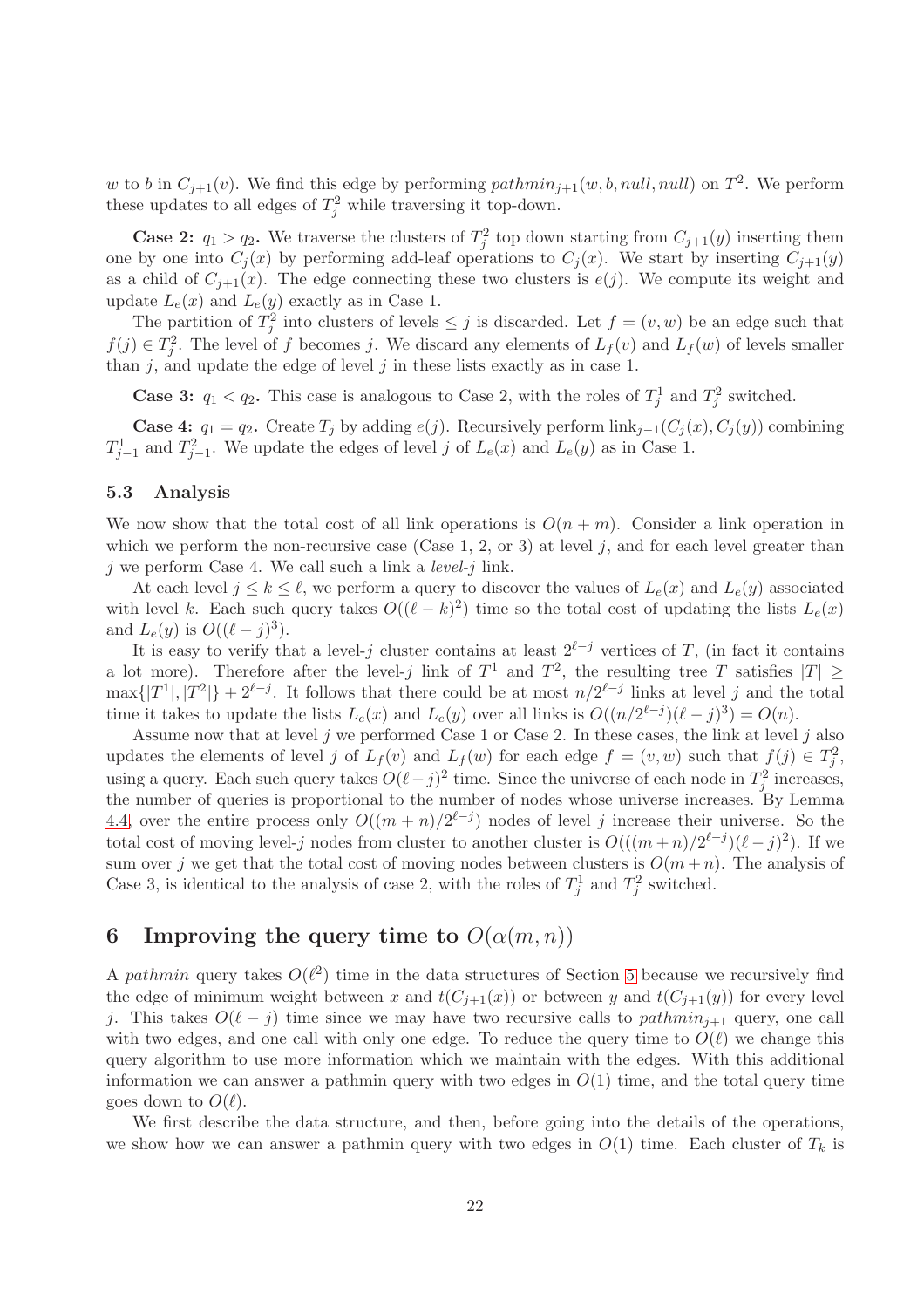either a proper cluster or an *improper* cluster. When we construct the clusters of  $T_k$ , every improper cluster must be a leaf (a node of degree one). To obtain  $T_{k-1}$ , we prune the improper clusters after contracting the clusters of  $T_k$ . We also maintain the following. Let  $C_k$  be an improper cluster of  $T_k$ , and let  $e = (a, b)$  be the edge such that  $e(k)$  is incident to  $C_k$ , and  $C_k = C_k(a)$ . Then,  $C_k(b)$ must be proper. Let  $C_k$  be an improper cluster as above. We redefine  $t(C_{k+1}(a))$  to be a rather than  $r(C_{k+1}(a))$  as in Section [5.](#page-20-0) We also define  $t(C_k(a))$  to be a. We also define all nodes (which are clusters of level  $\ell + 1$ ) to be proper clusters. Note that  $|T_{k-1}|$  is equal to the number of proper clusters of  $T_k$ .

Let  $e = (x, y) \in T = T_{\ell}$ . We define the *level* of an edge e as follows. Let j the smallest level such that e appears in  $T_i$ . Then we define the level of e to be j and denote it by level(e) = j. A copy of the edge e appears in each  $T_i$ , for  $j \leq i \leq \ell$ . We denote by  $e(i)$  the copy of e that appears in  $T_i$ . Let  $e = (x, y) \in T$  such that level $(e) = j$ . The edge  $e(j)$  is either contained in  $C_i(x) = C_i(y)$ , and adjacent to  $C_{i+1}(x)$  and  $C_{i+1}(y)$ , or  $e(j)$  connects the improper cluster  $C_i(x)$  to a proper cluster  $C_j(y)$ , and  $x = t(C_{j+1}(x))$ . In any case,  $e(j)$  is adjacent to two proper clusters of level  $j+1$ ,  $C_{j+1}(x)$ and  $C_{j+1}(y)$ . Assume that  $e(j)$  is an edge of the first type, that is  $e(j)$  is contained in the incremental tree  $C_i(x) = C_i(y)$ . Let  $C_{i+1}(y)$  be the parent of  $C_{i+1}(x)$  in  $C_i(x)$ . As in Section [5](#page-20-0) we define the weight of  $e(j)$  in the incremental tree  $C_i(x)$  to be the minimum weight of a vertex on the path from x to  $t(C_{i+1}(y))$ . Notice that unlike in Section [5,](#page-20-0) here we need the weight to be defined only for  $e(j)$ , where  $j = \text{level}(e)$ .

Let  $e = (a, b)$ . For each level $(e) \leq k < \ell$  we maintain the following information associated with  $e(k)$ , which we denote by  $Inf(e(k))$ . Let  $C_{k+2} \neq C_{k+2}(a)$  be a node in the incremental tree  $C_{k+1}(a)$ . Let  $C_{k+2}(a) = C_{k+2}^1, \dots, C_{k+2}^r = C_{k+2}$  be the path in  $C_{k+1}(a)$  from  $C_{k+2}(a)$  to  $C_{k+2}$ . Let  $(d, c) \in T$ be the edge in  $C_{k+1}(a)$  between  $C_{k+2}^{r-1}$  to  $C_{k+2}$ , where  $c \in C_{k+1}$ . We save for  $C_{k+2}$  the edge in T of minimum weight on the path between  $a$  to  $d$ . We save similar information with respect to the nodes in  $C_{k+1}(b)$ .

<span id="page-23-1"></span>To store this information while using linear space, we need to impose an upper bound on the maximum size of a cluster. On the other hand, we still have to ensure that each tree  $T_i$  does not contain too many clusters of level  $j + 1$ . Therefore we maintain the following invariants. Let  $j \leq \ell$ , and let  $T_j$  be in universe i.

- 1. Each cluster  $C_i$  contains up to  $6A(j,i)$  nodes which correspond to clusters of level  $j+1$ . In Section [5](#page-20-0) it contained  $\geq 2A(j,i)$  nodes. Here, we don't have such an explicit requirement, but we have Invariant [\(2\)](#page-23-0) instead.
- 2. By definition, the size of  $T_{i-1}$  is the number of proper clusters of level j. We maintain the invariant that  $|T_{i-1}| \leq |T_i|/2A(j,i)$ .

<span id="page-23-0"></span>For an edge  $e = (a, b)$  of level j we have an array of size  $\ell - j$  indexed by the integers  $\ell - 1, \dots, j$ . Entry k of the array contains  $Inf(e(k))$ . Let  $T_{k+1}$  be in universe h. We store the information of Inf(e(k)) associated with nodes of  $C_{k+1}(a)$ , in an array of size  $6A(k+1,h)$ . By Invariant [\(1\)](#page-23-1),  $|C_{k+1}(a)| \leq 6A(k+1,h)$  so an array of this size is sufficient to store all the information regarding the nodes in  $C_{k+1}(a)$ . Entry i in that array corresponds to node numbered i in  $C_{k+1}(a)$ . We use a similar array to store the information regarding the nodes of level  $k+2$  that are contained in  $C_{k+1}(b)$ .

Let  $e = (x_1, \hat{x})$  be the edge in Figure [1\(](#page-4-0)B). Assume that  $C_{k+2}(a), C_{k+2}(g)$  and  $C_{k+2}(p)$  are numbered 1, 2, and 3 respectively in  $C_{k+1}(a)$ . Then,  $Inf(e(k))$  associated with  $\hat{x}$  is as follows. Inf(e(k))[1] contains the edge of minimum weight on the path from  $\hat{x}$  to h. Inf(e(k))[2] is empty, and  $Inf(e(k))[3]$  contains the edge of minimum weight on the path from  $\hat{x}$  to d.

We now sketch we can answer a pathmin query with two edges in  $O(1)$  time. Consider pathmin<sub>k</sub> $(x, y, e_x, e_y)$ , and assume that both  $e_x$  and  $e_y$ , exist, and that  $C_k(x) = C_k(y)$  and that level $(e_x)$ , level $(e_y) < k$ .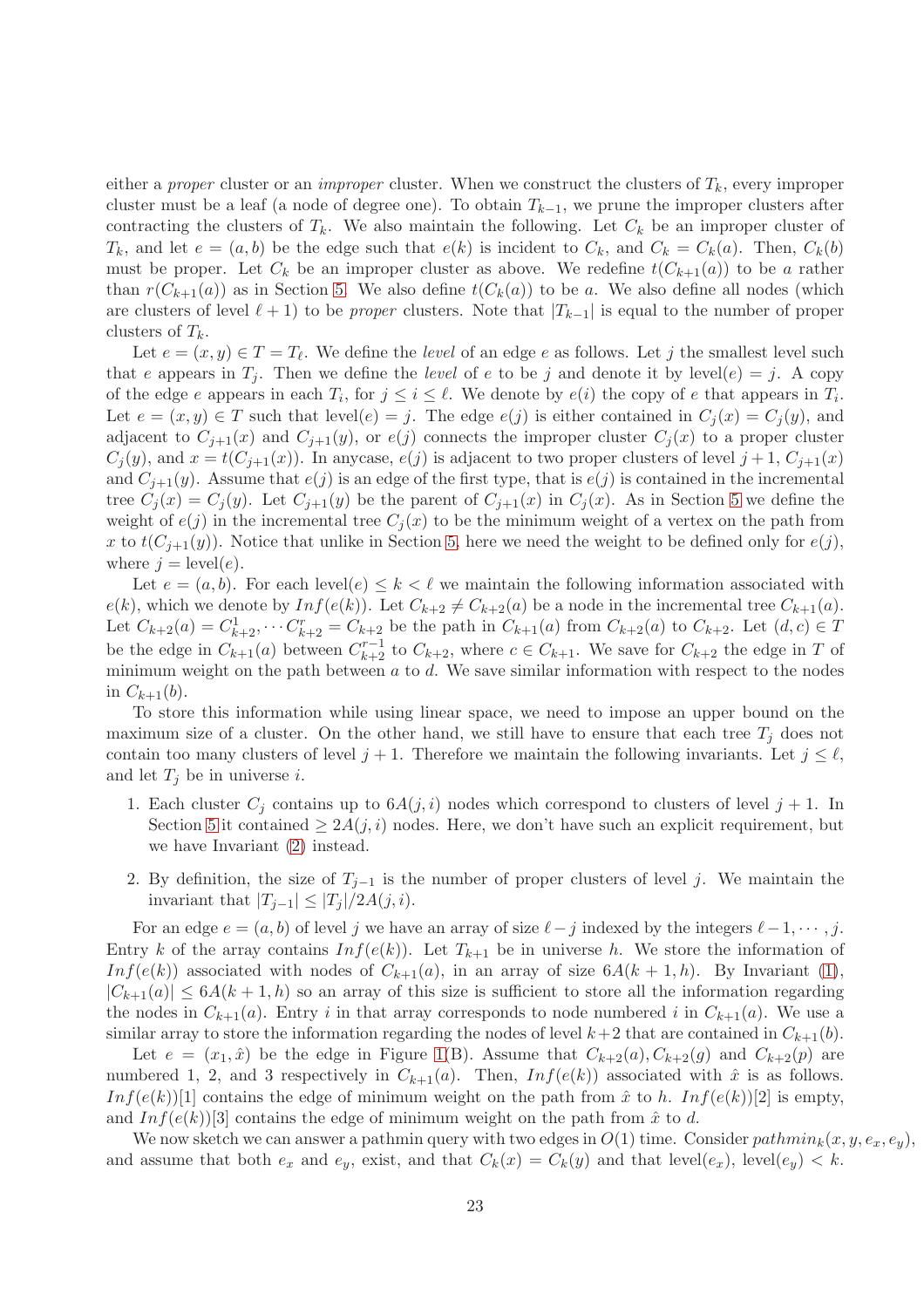Using bit operations and some extra information that we save for each edge, we find in  $O(1)$  time the smallest level  $j > k$ , such that  $C_j(x) \neq C_j(y)$ . Notice that level $(e_x)$  and level $(e_y) \leq j - 2$ . We now show how to find the edge of minimum weight on the path from x to y in  $C_{j-1}(x)$ . Let the path from  $C_j(x)$  to  $C_j(y)$  consists of the nodes  $C_j(x) = C_j^1, C_j^2, \cdots C_j^r = C_j(y)$ . Let the edge adjacent to  $C_j^{r-1}$ and  $C_i(y)$  be  $(x_{r-1}, x_r)$  (note that  $x_r$  may be different from y). We use  $Inf(e_x(j-2))$  to extract the edge of minimum weight on the path between x and  $x_{r-1}$ . Let  $(x_1, x_2)$  be the edge adjacent to  $C_j(x)$  and  $C_j^2$  (note that  $x_1$  may be different from x). We use  $Inf(e_y(j-2))$  to extract the edge of minimum weight on the path between y and  $x_2$ . It is easy to see that the edge of minimum weight on the path from x to y is the edge of minimum weight among these two edges and the edge  $(x_{r-1}, x_r)$ .

We will later show how to maintain Invariants [\(1\)](#page-23-1) and [\(2\)](#page-23-0) while performing links and queries. Assume that these invariants hold. We prove in the next Lemma that the space used to store this information remains linear.

**Lemma 6.1** The total space used to save  $Inf(e(k))$  for all edges  $e(k)$  in trees  $T_k$  and over all k is  $O(n)$ .

*Proof:* Let  $e(k) = (a, b)$  be an edge in  $T_k$  such that level( $e \leq k \leq \ell$ , adjacent to  $C_{k+1}(a)$  and  $C_{k+1}(b)$ . Assume that  $T_{k+1}$  is in universe i. We save for  $e(k)$  two arrays each of size  $6A(k+1, i)$ . Let  $2A(k+1,i) \leq x < 2A(k+1,i+1)$  be the number of nodes in  $T_{k+1}$ . By Invariant [\(2\)](#page-23-0), there are at most  $x/2A(k+1, i)$  edges in  $T_k$ . So we get that the total space used by edges at level k is  $O(x)$ . Since the size of the trees  $T_k$  decreases by at least a factor of 2, we get that the total amount of information saved is  $O(n)$ .

Notice that by the construction, all the clusters of levels h, where  $h \geq k+1$  that are contained in  $C_k$  are proper clusters of level h, and this holds even if  $C_k$  is an improper tree of level k.

The outline of this Section is as follows. In Section [6.1](#page-24-0) and in Section [6.2](#page-25-0) we describe the implementation of the query. In Section [6.3](#page-27-0) we give the implementation of the link operation, and finally in Section [6.4](#page-30-0) we give the analysis of the data structure.

#### <span id="page-24-0"></span>6.1 Finding the smallest uncommon cluster

Given two edges  $e = (x, a)$ , and  $e' = (y, d)$ ,  $x \neq y$ , of level  $\lt k$  such that  $C_k(x) = C_k(y)$ . To make our query work in  $O(\ell)$  time, we want to find the smallest level  $j > k$ , such that  $C_i(x) \neq C_i(y)$  in  $O(1)$  time.

To do this efficiently, we assume that the word size is  $O(\log n)$ , and that we can do bit operations such as AND, NOT, OR, and XOR, on words of size  $O(\log n)$  in  $O(1)$  time.

We also maintain the following additional information.

• For an edge  $e = (a, b)$  of level j, we maintain an extendable array  $A_r(e)$  of size  $\ell - j + 1$ , indexed by  $j, \dots, \ell$ . Entry k of  $A_r(e), j \leq k \leq \ell$ , corresponds to level k, and contains a pointer to the node  $C_{k+1}(a)$  and a pointer to the node  $C_{k+1}(b)$ .

• We store a static table msb, such that msb[i] contains the index of the most significant bit in binary representation of i for  $1 \leq i \leq n$ .

• For each cluster  $C_k$  we number the nodes of level  $k+1$  contained in  $C_k$  in ascending order starting from 1. So each cluster  $C_{k+1} \in C_k$  stores a number in the range  $\{0, \dots, |C_k| - 1\}$  which we call the id of  $C_{k+1}$ .

Let T be such that  $T_{\ell}, \dots, T_k, k \ge 1$  exist, and  $T_i$  is in universe  $j_i$ . We define start $\ell(T)$  =  $0, \text{ end}_{\ell}(T) = \lceil \log(6A(\ell, j_{\ell})) \rceil$ , and  $\text{range}_{\ell}(T) = \lceil \text{start}_{\ell}(T), \text{end}_{\ell}(T) \rceil$ . For  $k < h < \ell$ , we define  $\text{start}_h(T) = \text{end}_{h+1}(T) + 1$ ,  $\text{end}_h(T) = \text{end}_{h+1}(T) + 1 + \lceil \log(6A(h, j_h)) \rceil$ , and  $\text{range}_h(T) =$  $[\text{start}_h(T) \cdots, \text{end}_h(T)].$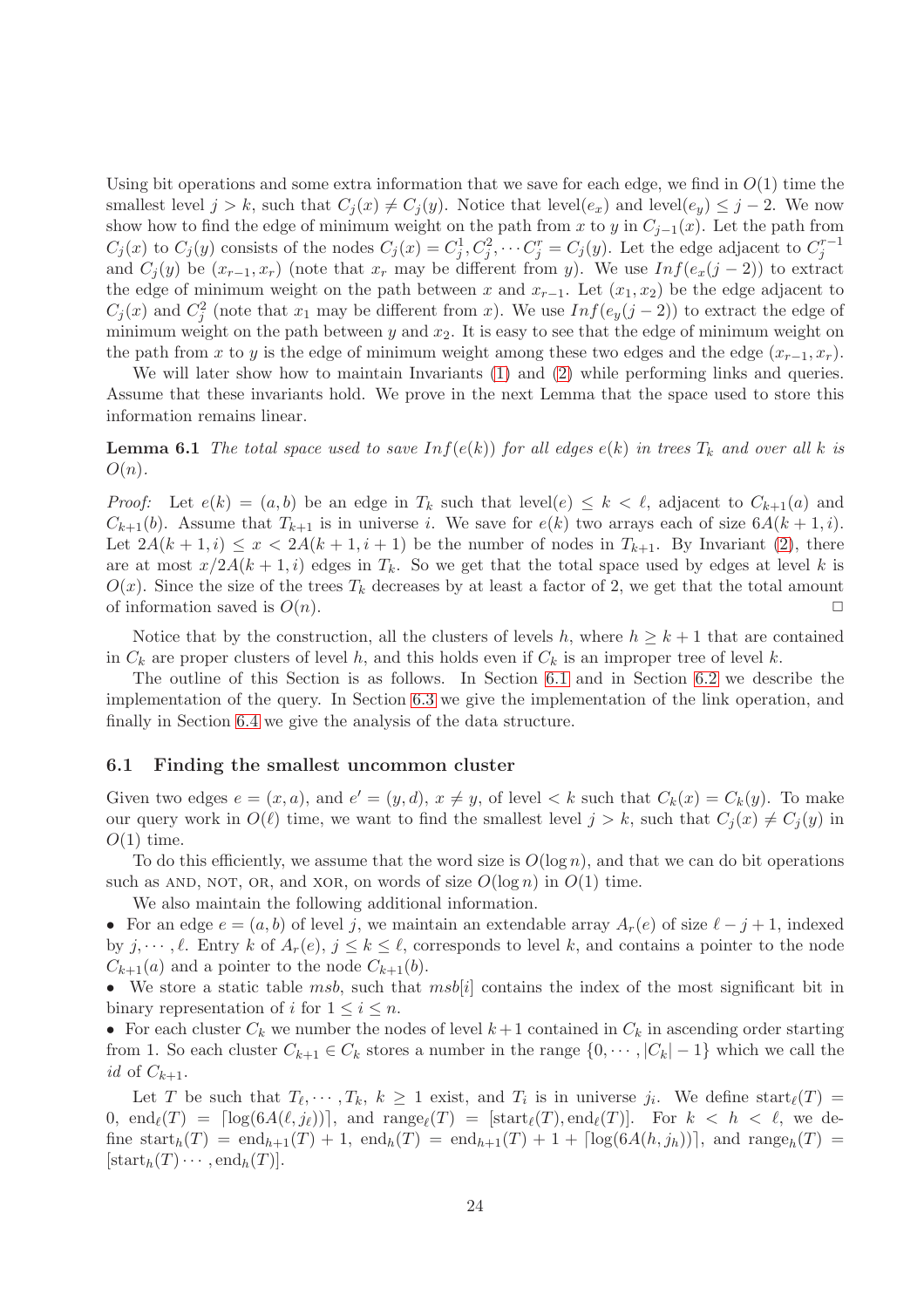• We store for each edge  $e = (a, b)$  such that level $(e) = k$  an integer  $id(e, a)$  that for every  $k \leq h \leq \ell$ contains the id of  $C_{h+1}(a)$  within  $C_h(a)$  in the bits whose indices are in range $h(T)$ . We store an integer  $id(e, b)$  that is defined analogously with respect to b.

• We store for T an extendable array  $L(T)$  of size  $\sum_{h=\ell}^{k}(\lceil \log(6A(h, j_h)) \rceil)$  such that for every  $x \in \text{range}_h(T), L(T)[x] = h.$ 

The next lemma shows that  $id(e, a)$  can fit into constant number of words. We therefore assume below that it fits into a single computer word.

**Lemma 6.2** Let  $e = (a, b)$  be an edge in T. Then the length of id(e, a) is  $O(\log n)$  bits.

*Proof:* Let  $\ell, \dots, k$  be the such that  $T_{\ell}, \dots, T_k$  exist. Let  $T_i$  be in universe  $j_i$ . By Invariant [\(2\)](#page-23-0)  $1 \leq$  $|T_k| \leq \frac{|T|}{2A(\ell,j_\ell)\cdot 2A(\ell-1,j_{\ell-1})\cdots 2A(k+1,j_{k+1})}$ . So we get that  $2A(\ell,j_\ell)\cdot 2A(\ell-1,j_{\ell-1})\cdots 2A(k+1,j_{k+1}) \leq |T|$ . By taking logarithms of both size we see that

<span id="page-25-1"></span>
$$
\log(2A(\ell, j_{\ell})) + \log(2A(\ell - 1, j_{\ell - 1})) + \dots + \log(2A(k + 1, j_{k+1})) \le \log |T| \le \log n \tag{1}
$$

The space used to store  $id(e, a)$  is  $\lceil \log(6A(\ell, j_\ell)) \rceil + \lceil \log(6A(\ell-1, j_{\ell-1})) \rceil + \cdots + \lceil \log 6A(k+1, j_{k+1}) \rceil$ <br>which since  $\ell \ll \log n$  is  $O(\log n)$  by Equation (1) which since  $\ell \ll \log n$  is  $O(\log n)$  by Equation [\(1\)](#page-25-1).

Given two edges of level  $\langle k, e = (x, a), \text{ and } e' = (y, d), x \neq y, \text{ in a tree } T \text{ such that } C_k(x) =$  $C_k(y)$ , we now show how to find the smallest level  $j > k$ , such that  $C_i(x) \neq C_i(y)$  in  $O(1)$  time. We copy  $id(e, x)$  into a variable X and copy  $id(e', y)$  into a variable Y. Using the appropriate bit operations we zero the bits whose indices are in start $k-1(T) \cdots \log n$ . So now both X and Y contain information on levels  $k, \dots, \ell$ . Notice that if  $j > k+1$  then since  $C_i(x) = C_i(y)$  for  $k+1 \leq i \leq j$ , we have that  $X[r] = Y[r]$ , for each  $r \in start_j(T) \cdots end_k(T)$ . But since  $C_j(x) \neq C_j(y)$ , there exists an index r in range<sub>j-1</sub>(T) such that  $X[r] \neq Y[r]$ .

Let  $W = X$  *xor* Y. By the observations above, the most significant bit of W which is 1 is in range<sub>j−1</sub>(T). We now use the pre-computed table msb to get  $z = msb[W]$ . We have that start<sub>j−1</sub>(T) ≤ z ≤ end<sub>j−1</sub>(T) so  $L(T)[z] = j-1$ . We discovered that the id of  $C_i(x)$  is different from the id of  $C_j(y)$  in  $C_{j-1}(x) = C_{j-1}(y)$ , so  $C_j(x) \neq C_j(y)$ . Now, using the arrays  $A_r(e_x)$ , and  $A_r(e_y)$ we find the nodes  $C_j(x)$ , and  $C_j(y)$ .

## <span id="page-25-0"></span>6.2 The implementation of path-min query

If x is contained in an improper cluster  $C_i(x)$ , then x is not contained in any cluster of level j – 1, so it is possible that there is no k such that  $C_k(x) = C_k(y)$ . This fact somewhat complicates our query algorithm. We first assume that there exists an index k such that  $C_k(x) = C_k(y)$ . We show that in this case we can find the edge of minimum weight on  $P_{xy}$  in  $O(\ell - j)$  time.

We follow the same approach as in Section [5.1](#page-20-1) and describe the changes required in the procedure pathmin<sub>k</sub> $(x, y, e_x, e_y)$ . Recall that this procedure assumes that  $C_k(y) = C_k(x)$ . The edge  $e_x$  if exists is an edge incident to x which is of level  $\lt k$ . Similarly, the edge  $e_y$  if exists is an edge incident to y which is of level  $\lt k$ . The *pathmin<sub>k</sub>* procedure returns the edge of minimum weight on  $P_{xy}$ . In the case where  $k = \ell$  we perform  $\min_{C_{\ell}(x)} (x, y)$  and return the answer of this query.

Consider the case where  $k < \ell$  and both edges  $e_x$  and  $e_y$  exist. We use the algorithm of Section [6.1](#page-24-0) to find the smallest level  $j > k$  such that  $C_j(x) \neq C_j(y)$  in  $O(1)$  time. Notice that level $(e_x) \leq j - 2$ and level $(e_y) < j - 2$ . The procedure in Section [6.1](#page-24-0) returns the level j and pointers to  $C_i(x)$  and to  $C_i(y)$ . We now show how to find the edge of minimum weight on the path from x to y in  $C_{i-1}(x)$ . Let the path between  $C_j(x)$  to  $C_j(y)$  consists of the nodes  $C_j(x) = C_j^1, C_j^2, \cdots C_j^r = C_j(y)$ . Let the edge adjacent to  $C_j^{r-1}$  and  $C_j(y)$  be  $(x_{r-1}, x_r)$  (note that  $x_r$  may be different from y). We use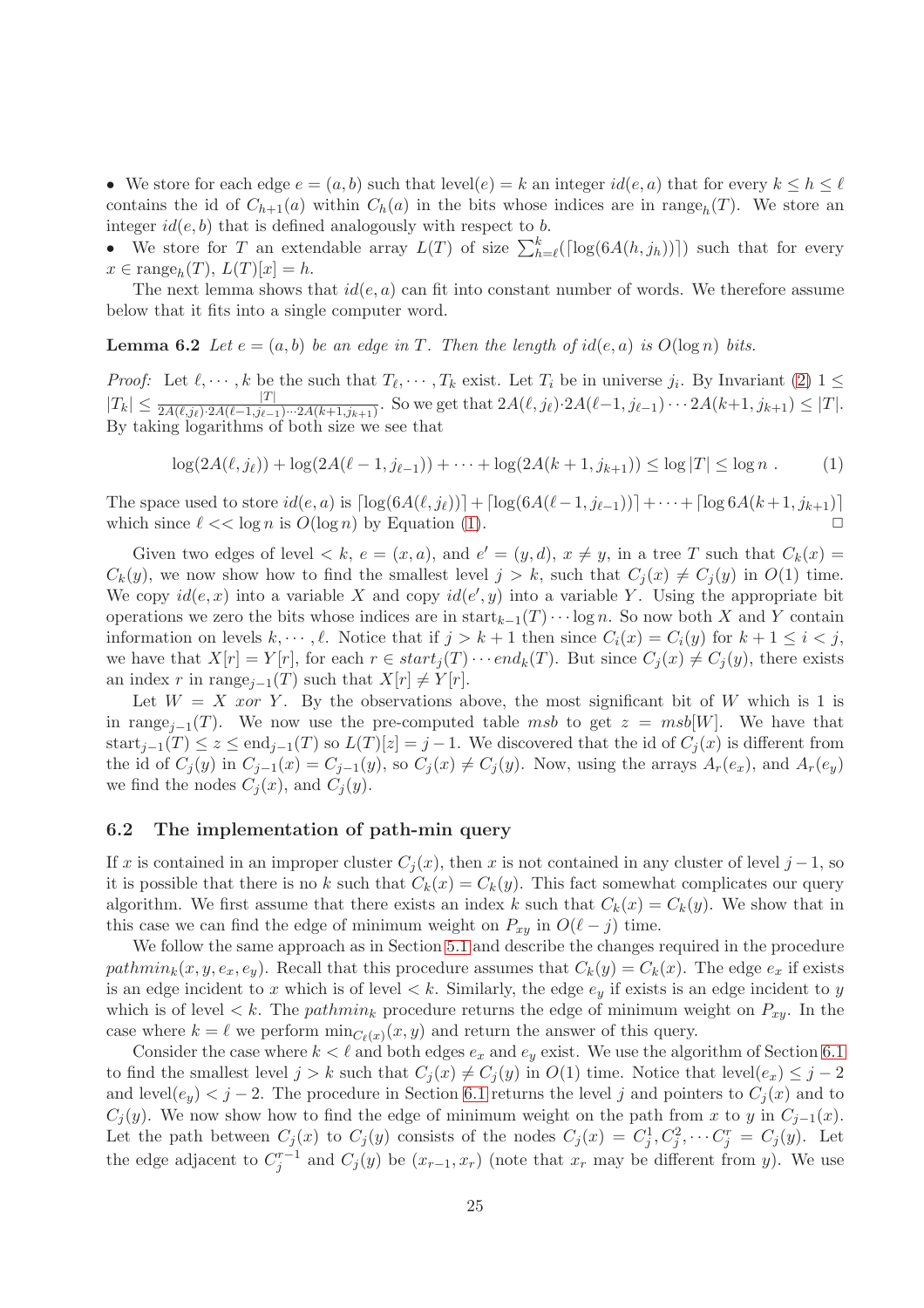Inf(e<sub>x</sub>(j − 2)) to extract the edge of minimum weight on the path between x and  $x_{r-1}$ . Let  $(x_1, x_2)$ be the edge adjacent to  $C_j(x)$  and  $C_j^2$  (note that  $x_1$  may be different from x). We use  $Inf(e_y(j-2))$ to extract the edge of minimum weight on the path between  $y$  and  $x_2$ . It is easy to see that the edge of minimum weight on  $P_{xy}$  is the edge of minimum weight among these two edges and the edge  $(x_{r-1}, x_r)^5$  $(x_{r-1}, x_r)^5$ . It is easy to see that in this case where both  $e_x$  and  $e_y$  exist pathmin<sub>k</sub> takes  $O(1)$  time.

Assume now that  $k < \ell$  and only  $e_x$  exists. The case where only  $e_y$  exists is symmetric. If  $C_{k+1}(x) = C_{k+1}(y)$  then we call  $pathmin_{k+1}(x, y, e_x, null)$ . Otherwise, let  $C_{k+1}(x) = C_{k+1}^1, C_{k+1}^2, \cdots, C_{k+1}^r = C_{k+1}^r$  $C_{k+1}(y)$ , be the path from  $C_{k+1}(x)$  to  $C_{k+1}(y)$  in  $C_k(x)$ . Let  $(x_{r-1},x_r)$  be the edge adjacent to  $C_{k+1}^{r-1}$  $k+1$ and  $C_{k+1}(y)$ . Recall that  $Inf(e_x(k-1))$  contains the edge f of minimum weight on the path between x to  $x_{r-1}$ . We recursively call  $pathmin_{k+1}(x_r, y, (x_{r-1}, x_r), null)$ . We return the edge of minimum weight among f,  $(x_{r-1}, x_r)$  and the edge returned by the recursive call. It is easy to see that this case of pathmin<sub>k</sub> takes  $O(\ell - k)$  time.

As in Section [5.1](#page-20-1) we start the query by finding the largest level k such that  $C_k(x) = C_k(y)$ . Since k is maximal, we have that  $C_{k+1}(x) \neq C_{k+1}(y)$ . Initially, we do not have the edges  $e_x$  and  $e_y$ . We start by calling to  $pathmin_k(x, y, null, null)$ . The procedure  $pathmin_k(x, y, null, null)$  works exactly as in Section [5.1.](#page-20-1) That is, it consists of a constant number of min queries on the incremental tree associated with the cluster  $C_k(x)$ , at most one recursive call to *pathmin* in which both edges exist and at most two recursive calls to the procedure *pathmin* in which only one edge exists. It is easy to see that the running time of the algorithm is  $O(\ell - k)$ .

We now give the general algorithm. The main idea is that each time we reach an improper cluster  $C_i(x)$  such that  $C_i(x) \neq C_i(y)$ , we compute the edge of minimum weight on the path between x and  $t(C_i(x))$ . Let  $w = t(C_i(x))$ . The cluster  $C_i(x)$  is improper so there is an edge between w and z such that  $C_i(z)$  is proper. We then continue the query with z instead of x. If for some  $k < j$ ,  $C_k(z)$  is improper and we need to compute the edge of minimum weight on the path between z and the root of  $C_k(z)$ , we can do it in  $O(j-k)$  time using the information stored for the edge  $(w, z)$ . We now present the details.

We modify  $pathmin_i$  to handle improper clusters. To distinguish this algorithm from the previous one we denote it  $pathmin_j$ . It has the same parameters as  $pathmin_j$ . When we invoke  $pathmin_j(x, y, e_x, e_y)$  then  $C_{j+1}(x)$  and  $C_{j+1}(y)$  are proper clusters. The edge  $e_x$  if exists is incident to x of level  $j_x$  such that  $C_{j_x}(x)$  is proper. Note that unlike the implementation of pathmin here  $j_x > j$ . A similar invariant holds for  $e_y$ .  $pathmin_j(x, y, e_x, e_y)$  applies one of the following cases. At the top level, to answer a query we invoke  $pathmin_{\ell}(x, y, null, null)$ .

- <span id="page-26-3"></span>1.  $C_j(x) \neq C_j(y)$  and both  $C_j(x)$  and  $C_j(y)$  are proper. We call  $pathmin_{j-1}(x, y, e_x, e_y)$  and return its result.
- <span id="page-26-2"></span><span id="page-26-1"></span>2.  $C_j(x) = C_j(y)$ . We perform pathmin<sub>j</sub> $(x, y, null, null)$  (in  $O(\ell - j + 1)$  time) and return the result.
- 3.  $C_i(x) \neq C_i(y)$  and  $C_i(x)$  is improper and  $e_x$  is null. Let  $a = t(C_i(x))$  and let  $(a, z)$  be the edge adjacent to  $C_j(x)$  and the proper cluster  $C_j(z)$ . We perform  $pathmin_j(x, a, null, null)$  query as described above to find the edge f of minimum weight between a and x in  $O(\ell - j)$  time. We recursively perform  $\overline{pathmin}_j(z, y, (a, z), null)$  to find the edge  $f'$  of minimum weight on the path from z to y. We return the edge of minimum weight among f, f', and  $(a, z)$ .

<span id="page-26-0"></span><sup>&</sup>lt;sup>5</sup>We need to consider the weight of  $(x_{r-1}, x_r)$  for the case where the path between  $C_i(x)$  to  $C_i(y)$  consists only of the nodes  $C_i(x)$  and  $C_i(y)$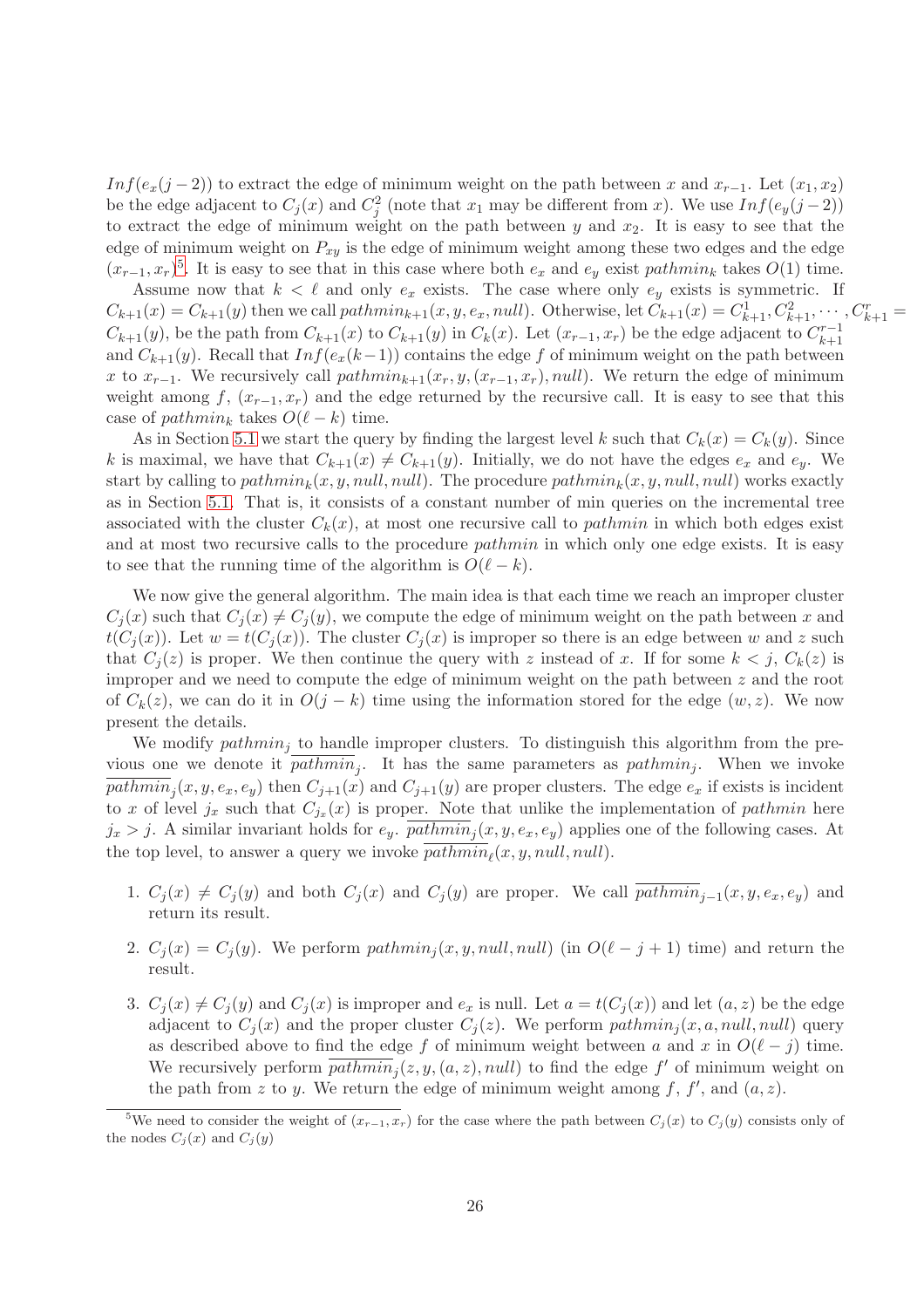<span id="page-27-1"></span>4.  $C_j(x) \neq C_j(y)$  and  $C_j(x)$  is improper and  $e_x$  is not null. Let  $j' = \text{level}(e_x)$  and notice that since  $C_{j'}(x)$  is proper then  $j' \geq j+1$ . Let  $a = t(C_j(x))$  and let  $(a, z)$  be the edge that connects  $C_i(x)$  to the proper cluster  $C_i(z)$ .

We first find the edge f of minimum weight on the path between x and a in  $O(j'-j)$  time as described below. Then we recursively find the edge  $f'$  of minimum weight between  $z$  and  $y$ by recursively invoking  $\overline{pathmin}_j(z, y, (a, z), null)$ . We return the minimum among f, f' and  $(a, z)$ .

We find f as follows. If  $C_{j+1}(x) = C_{j+1}(a)$  we set  $b = a$  and  $e = (a, z)$ . Otherwise,  $C_{j+1}(x) \neq C_{j+1}(a)$ , we perform  $\min_{C_j(x)} (C_{j+1}(x), C_{j+1}(a))$ , and get the edge g of minimum weight between a and  $t(C_{k+1}(x))$  We set  $b = t(C_{j+1}(x))$ . Let  $(b, q)$  be the edge incident to  $C_{j+1}(x)$  on  $P_{ba}$ . We set  $e = (b, q)$ . We maintain min to be the minimum edge on the part of the path between x and a that we have already considered. So now we set  $min$  to be g and continue to find the minimum on the path between  $x$  and  $b$ .

We do it by calling  $pathmin_{j+1}(x, b, null, e)$  with the following modifications. Recall that pathmin<sub>j+1</sub>(x, b, null, e) performs pathmin<sub>j+2</sub>(x, b, null, e) if  $C_{j+2}(x) = C_{j+2}(b)$ . If  $C_{j+2}(x) \neq$  $C_{i+2}(b)$ , then  $pathmin_{i+1}(x, b, null, e)$  finds an edge f of minimum weight between b and some vertex b' where  $C_{j+2}(b') = C_{j+2}(x)$ , such that there is an edge e' of level  $j+1$  incident to b', and recursively performs  $pathmin_{j+2}(x, b', null, e')$ . The first modification is that before each recursive call we update min to be f if the weight of f is smaller than the weight of min.

The second modification is that we stop the recursion after  $O(j'-j)$  steps. At this point, we are left to find the edge of minimum weight between x and some vertex  $b''$  in  $C_{j'+1}(x) = C_{j'+1}(b'')$ . If  $j' = \ell$ , then  $x = b''$  and we are done. Otherwise, we have an edge  $e''$  of level  $\leq j'$  adjacent to  $b''$ , and the edge  $e_x$  of level j' adjacent to x. Also min at this point is the edge of minimum weight between b and b''. We perform  $pathmin_{j'+1}(x, b'', e_x, e'')$ , and get the edge  $\hat{e}$  minimum weight between x and  $b''$  in  $O(1)$  time. (Recall that the procedure pathmin costs  $O(1)$  if both edges exist.) We set f to the edge minimum weight among  $min$  and  $\hat{e}$ .

- <span id="page-27-2"></span>5.  $C_i(y) \neq C_i(x)$  and  $C_i(y)$  is improper and  $e_y$  is null. This case is similar to Case [3.](#page-26-1)
- 6.  $C_i(y) \neq C_i(x)$  and  $C_i(y)$  is improper and  $e_y$  is not null. This case is similar to Case [4.](#page-27-1)

<span id="page-27-3"></span>Clearly, for each j there are at most two steps that do not decrease j, in which the one of  $C_i(x)$ and  $C_i(y)$  is improper, after these steps we have that both  $C_i(x)$  and  $C_i(y)$  are proper and we either perform step [\(2\)](#page-26-2) which terminates the process, or step [\(1\)](#page-26-3) that decreases j by one. Thus  $pathmin_{\ell}$ performs  $O(\ell)$  recursive calls.

Step [2](#page-26-2) is performed only once and takes  $O(\ell)$  time. Step [1](#page-26-3) takes  $O(1)$  time and is performed at most  $O(\ell)$  times. Step [3](#page-26-1) and Step [5](#page-27-2) are performed at most once and take  $O(\ell)$  time. The cost of step [4](#page-27-1) for a certain level j is  $O(j_x - j)$  where  $j_x$  is the level of the edge  $e_x$ . After Step 4 at level j, the new  $e_x$  is of level  $\lt j$ . Therefore the total time we spend executing Step [4](#page-27-1) over all levels j is  $O(\ell)$ . Similarly, the total time we spend executing Step [6](#page-27-3) is  $O(\ell)$ . We conclude that the overall running time of  $pathmin_{\ell}$  is  $O(\ell)$ .

## <span id="page-27-0"></span>6.3 The implementation of link

When we link  $T_j^1$  to  $T_j^2$  by adding the edge  $e = (x, y)$  we may encounter a problem if either  $C_j(x)$  or  $C_j(y)$  is improper. In this case x or y do not exist in  $T_{j-1}^1$  or  $T_{j-1}^2$ , respectively, so it is impossible simply to link  $T_{j-1}^1$  and  $T_{j-1}^2$  by adding  $(x, y)$ .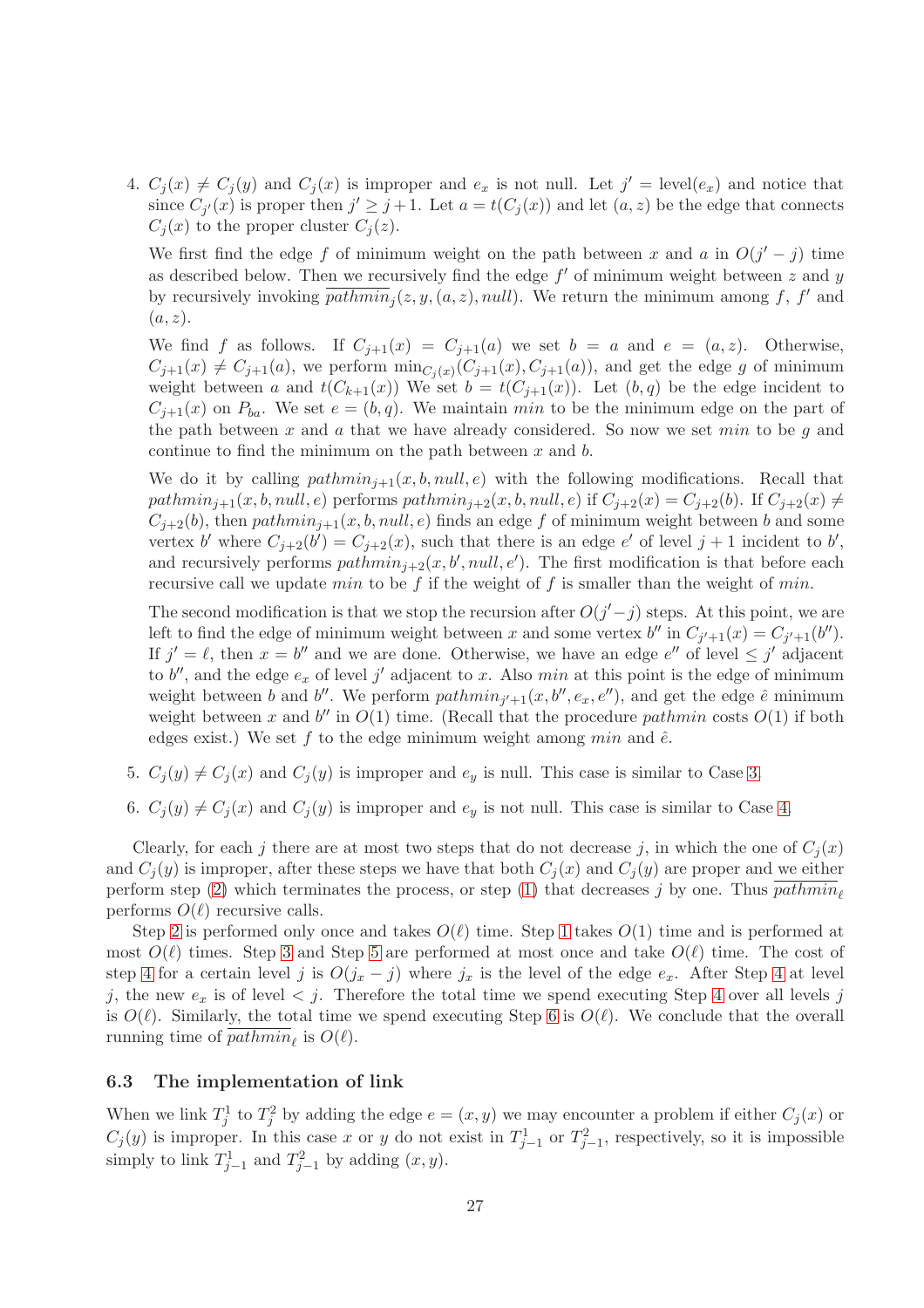<span id="page-28-0"></span>To define the link operation and for its analysis we need the following definitions. Let  $C_k$  be a cluster of  $T_k$ , and assume that  $T_k$  is in universe  $i > 0$ . If  $|C_k| < 2A(k, i)$ , then  $C_k$  is a small cluster. If  $|C_k| \geq 4A(k, i)$ , then  $C_k$  is a full cluster. Otherwise,  $2A(k, i) \leq |C_k| < 4A(k, i)$ , and we say that  $C_k$  is a medium cluster. We will maintain the following additional invariants.

- <span id="page-28-1"></span>3. If  $C_k$  is an improper cluster, then  $C_k$  is a small cluster.
- 4. Let  $C_k$  be an improper cluster of level k. Let  $(w, z)$  be the single edge connecting it into a proper cluster  $C'_{k}$  of level k. Then,  $C'_{k}$  is a full cluster. To be precise,  $|C'_{k}| = 6A(k, i)$ .

A link between improper clusters may create a proper small cluster. To maintain Invariant [2,](#page-23-0) we will ensure that the number of proper small clusters of level  $k$  is always not larger than the number of full clusters of level k. We now describe the link operation.

As in Section [5](#page-20-0) the link starts by performing  $\text{link}_{\ell}(C_{\ell+1}(x), C_{\ell+1}(y))$ . Notice that both  $C_{\ell+1}(x)$ , and  $C_{\ell+1}(y)$  are proper clusters. In general before performing  $\text{link}_k(C_{k+1}(x), C_{k+1}(y))$  both  $C_{k+1}(x)$ and  $C_{k+1}(y)$  would be proper clusters.

Let  $q_1$  be the universe of  $T_k^1$  and let  $q_2$  be the universe of  $T_k^2$ .  $\text{link}_k(C_{k+1}(x), C_{k+1}(y))$  performs the appropriate of the following four cases.

**Case 1:**  $|T_k^1| + |T_k^2| \ge 2A(k, \max\{q_1, q_2\} + 1)$ . Create a new tree  $T_k$  in universe  $\max\{q_1, q_2\} + 1$ containing a single, initially empty, cluster  $C_k$ . Traverse  $T_k^1$  top down and insert all nodes of  $T_k^1$  to  $C_k$  by performing add-leaf operations. Then insert  $C_{k+1}(y)$  as a child of  $C_{k+1}(x)$  into C by another add-leaf operation which adds  $e(k)$  to the new cluster. Finally insert all the nodes of  $T_k^2$  into C, k top-down by performing add-leaf operations. Since  $|T_k^1| < 2A(k, q_1 + 1)$  and  $|T_k^2| < 2A(k, q_2 + 1)$ , we have that  $|T_k| < 4A(k, \max\{q_1, q_2\} + 1)$ , so by inserting all nodes of  $T_k^1$  and  $T_k^2$  into a single cluster  $C$  we do not violate Invariant  $(1)$ .

We update the information of the edge  $e = (x, y)$ . We compute the weight of  $e(k)$  as in Case 1 of Section [5.2.](#page-21-1) If  $k < \ell$ , we also need to update  $Inf(e(k))$ . Let  $C_{k+2} \neq C_{k+2}(x)$  be a node in the incremental tree  $C_{k+1}(x)$ . Let  $C_{k+2}(x) = C_{k+2}^1, \dots C_{k+2}^r = C_{k+2}$  be the path in  $C_{k+1}(x)$  from  $C_{k+2}(x)$  to  $C_{k+2}$ . Let  $(d, c) \in T$  be the edge in  $C_{k+1}(x)$  that is adjacent to  $C_{k+2}^{r-1}$  and  $C_{k+2}$  with  $c \in C_{k+2}$ . We store in  $Inf(e(k))$  for  $C_{k+2}(c)$  the edge in T of minimum weight on the path from x to d. We find the edge by performing pathmin query on  $T^1$  in  $O(\ell - k)$  time. We store similar information for the nodes contained in  $C_{k+1}(y)$ , which we compute by performing the appropriate queries on  $T^2$ . We add entry k to the array  $A_r$  of  $(x, y)$  that contains pointers to  $C_{k+1}(x)$  and to  $C_{k+1}(y)$ . We also update the part of  $id(e, a)$ , and  $id(e, a)$  that corresponds to level k.

The direction of the edges of  $T_k^2$  may have changed (All edges are now directed towards  $C_{k+1}(y)$ ), we update the weight of the edges in  $T_k^2$  as in Case 1 of Section [5.2.](#page-21-1) For each edge  $f = (a, b) \in T_k^2$ , we update the part of  $id(f, a)$ , and  $id(f, b)$  that corresponds to level k.

Each edge f such that  $f(k)$  is either in  $T_k^1$  or  $T_k^2$  becomes an edge of  $T_k$ . The level of f becomes k. We discard any information of f that refers to levels  $\lt k$ . We set  $L(T) = L(T^1)$ . We remove from  $L(T)$  all entries that refer to levels smaller than k. We update the entries of  $L(T)$  that correspond to level k appropriately. We discard  $L(T^2)$ .

**Case 2:**  $q_1 > q_2$ . We use the following recursive *insert procedure*. Let  $e' = (a, b)$ . The procedure  $insert_k(C_{k+1}(a), C_{k+1}(b), e')$  inserts the cluster  $C_{k+1}(b)$  into  $C_k(a)$  by adding the edge  $e'(k)$ . The procedure assumes that  $Inf(e'(k))$  has already been updated.

Assume that  $T_k$  is in universe i. If  $|T_k| = 2A(k, i + 1) - 1$  then we increase the universe of  $T_k$  to  $i+1$  and rebuild it as a single cluster containing  $C_{k+1}(a)$  and  $e'(k)$ .

If  $|C_k(a)| < 6A(k, i)$  we add  $C_{k+1}(b)$  to  $C_k(a)$  as a child of  $C_{k+1}(a)$ . We update the weight of  $e'(k)$ ,  $id(e', a)$ , and  $id(e', b)$  as in Case 1. If  $C_k(a)$  is a proper cluster, then for each edge  $f(k-1) = (u, v)$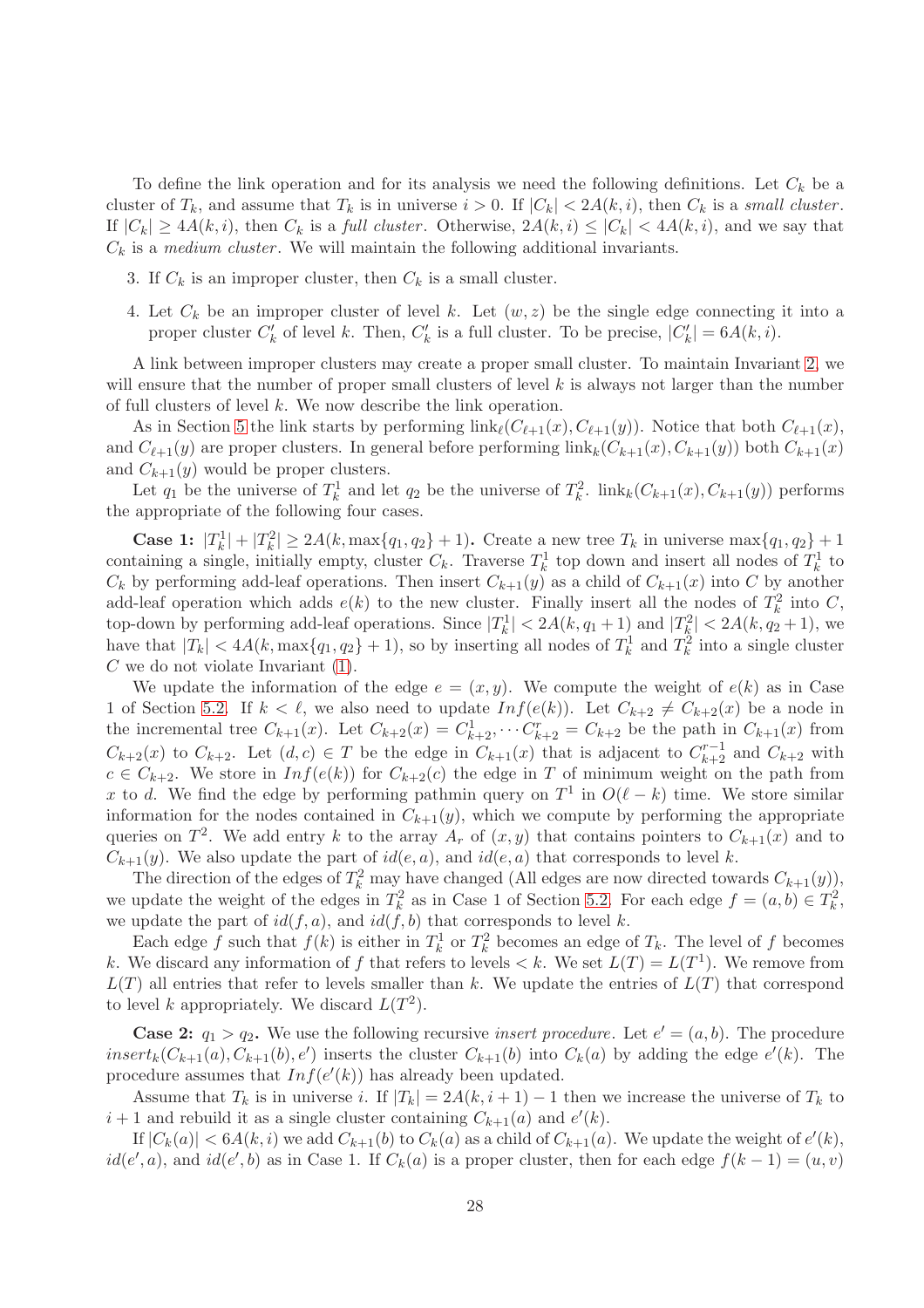such that  $C_{k-1}(u) = C_{k-1}(a)$ , we need to add to  $Inf(f(k-1))$  the edge of minimum weight between u and a. We find it by performing  $pathmin_k(u, a, null, null)$  in  $O(\ell - k)$  time.

If  $C_k(a)$  was an improper cluster and following the insertion  $|C_k(a)| = 2A(k, i)$  then we make  $C_k(a)$  proper as follows. Let  $g = (w, z)$  be the edge adjacent to  $C_i(a)$  and  $C_i(z)$ . We update Inf(g(k − 1)) as described in Case 1, and perform  $insert_{k-1}(C_k(z), C_k(a), g)$ .

If  $|C_k(a)| = 6A(k, i)$ , we create a new cluster node  $C_k(b)$ . The cluster  $C_k(b)$  is an improper cluster of level k. We add  $C_{k+1}(b)$  into  $C_k(b)$ . In this case, b is the root of  $C_k(b)$  and the edge  $(a, b)$  is the single edge connecting  $C_k(b)$  into a proper cluster  $C_k(a)$ . It is easy to see that this *insert procedure* maintains Invariant  $(1)$ ,  $(3)$  and  $(4)$ .

Now we show how to implement Case 2 using the insert procedure. We update  $Inf(e(k))$  as in Case 1, and then insert  $C_{k+1}(y)$  into  $T_k^1$  by performing  $insert_k(C_{k+1}(x), C_{k+1}(y), (x, y))$ . We continue to insert all clusters of  $T_k^2$  into  $C_k(y)$  using the *insert* procedure. Notice that for all other edges  $e' \neq (x, y)$  of  $T_k^2$  that we insert to  $T_k^1$  we don't need to recompute  $Inf(e'(k))$ .

The partition of  $T_k^2$  into clusters of levels  $\leq k$  is discarded. Each edge  $f(j)$  of  $T_k^2$  becomes an edge of  $T_k$ . We set  $L(T) = L(T^1)$ , and we discard  $L(T^2)$ .

**Case 3:**  $q_1 < q_2$ . This case is similar to Case 2.

<span id="page-29-0"></span>**Case 4:**  $q_1 = q_2$ . We add the edge  $(x, y)$  into  $T_k$  as an edge that connects  $C_{k+1}(x)$  with  $C_{k+1}(y)$ and update  $inf(e(k))$ ,  $id(e, x)$  and  $id(e, y)$  as described in Case 1. If both  $C_k(x)$  and  $C_k(y)$  are proper clusters of level k, we recursively call  $\lim_{k=1}(C_k(x), C_k(y))$ . If at least one of  $C_k(x), C_k(y)$  is an improper cluster of level k we perform one of the following cases. Let  $i = q_1 = q_2$ .

- 1. The cluster  $C_k(x)$  is a proper cluster of  $T_k^1$ . The cluster  $C_k(y)$  is an improper cluster of  $T_k^2$ , and  $C_k(x)$  is not full (that is  $C_k(x)$  is a small or medium cluster). Let  $(w, z) \in T^2$  be the edge that connects  $C_k(y)$  into the proper cluster  $C_k(z)$ . We insert all clusters of level  $k+1$ of  $C_k(y)$  into  $C_k(x)$  using the *insert procedure* described in Case 2. Notice that the *insert* procedure will indeed insert all of these clusters into  $C_k(x)$ , since  $|C_k(x)| < 4A(k, i)$ , and by Invariant [\(3\)](#page-28-0),  $|C_k(y)| < 2A(k, i)$ . Notice that w now belongs to  $T_k^1$ , and z belongs to  $T_k^2$  and  $(w, z)$  is the only edge that connects between these two trees of level k, Also remember that level $((w, z)) = k$ . We continue by recursively performing  $\text{link}_{k-1}(C_k(w), C_k(z))$  to link  $T^1_{k-1}$ and  $T_{k-1}^2$ . Since Case 1 of the link operation was not applicable,  $T_k^1$  remains in universe *i*. The tree  $T_k^2$  also remains in universe *i*, since by Invariant [\(4\)](#page-28-1),  $C_k(z)$  is a full cluster. Clearly this transformation does not affect  $T_i, i > k$ .
- 2. The cluster  $C_k(x)$  is a proper cluster of  $T_k^1$ , the cluster  $C_k(y)$  is an improper cluster of  $T_k^2$ , and  $C_k(x)$  is a full cluster. Let the edge  $(w, z)$  be as defined in Case 1. We make  $C_k(y)$  a proper cluster by adding the edge  $f = (w, z)$  into  $T_{k-1}^2$ . That is, we update  $Inf(f(k-1))$  as in Case 1, and call  $insert_{k-1}(C_k(z), C_k(y), (w, z))$  to add  $C_k(y)$  into  $C_{k-1}(z)$  as a child of  $C_k(z)$  in  $T_{k-1}^2$ . The cluster  $C_k(y)$  becomes a small proper cluster. We recursively call  $\text{link}_{k-1}(C_k(x), C_k(y)).$
- <span id="page-29-1"></span>3. The cluster  $C_k(x)$  is an improper cluster of  $T_k^1$ , and the cluster  $C_k(y)$  is an improper cluster of  $T_k^2$ . We make  $C_k(x)$  proper by adding it into  $T_{k-1}^1$  as described in the previous case. We add all the clusters contained in  $C_k(y)$  into  $C_k(x)$ , using the *insert procedure*. Notice that the insert procedure will indeed insert all these clusters into  $C_k(x)$ , since prior to the operation,  $|C_k(x)|, |C_k(y)| < 2A(k, i)$ . Let  $(w, z) \in C_k(y)$  be the edge that connected  $C_k(y)$  into a proper cluster  $C_k(z)$ . Notice that now,  $w \in T^1$  and  $z \in T^2$ , and  $(w, z)$  is the only edge of level k that connects  $T^1$  to  $T^2$ . We continue linking  $T^1$  and  $T^2$  by performing link<sub>k-1</sub>( $C_k(w)$ ,  $C_k(z)$ ). Using the same arguments as in Step [\(1\)](#page-29-0),  $T_k^1$  and  $T_k^2$  both remain in universe *i* after these changes.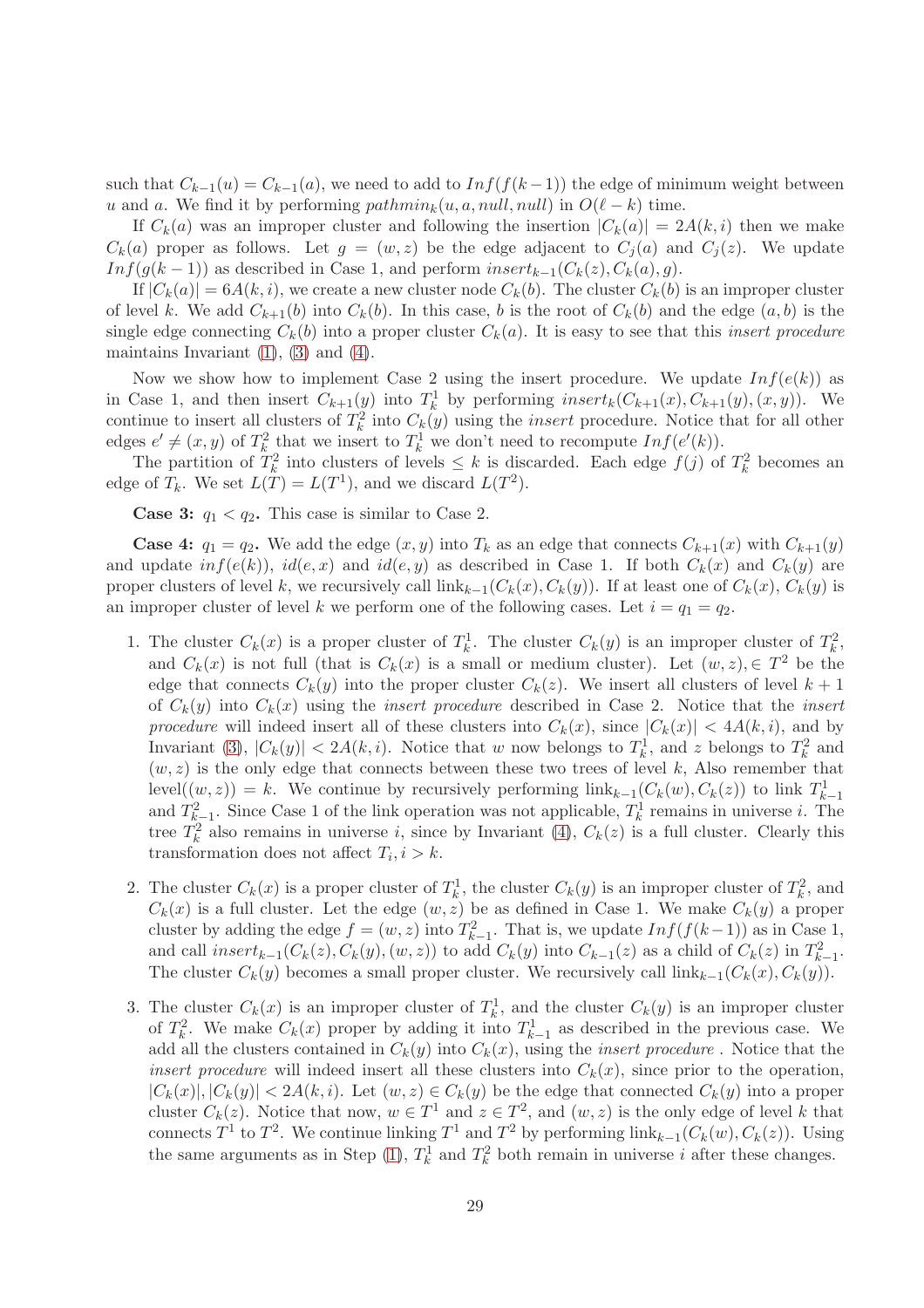### <span id="page-30-0"></span>6.4 Correctness and analysis

We now show that the invariants hold after the link operation.

**Lemma 6.3** Let T be the result of performing link between  $T_1$  and  $T_2$ . If both  $T^1$  and  $T^2$  satisfy the invariants the so does T.

*Proof:* Invariants [\(1\)](#page-23-1), [\(3\)](#page-28-0) and [\(4\)](#page-28-1), clearly hold by the definition of the link. Let  $q(T_k)$  be the number of full clusters of  $T_k$ , and let  $b(T_k)$  be the number of small proper clusters of  $T_k$ . To show that Invariant [\(2\)](#page-23-0) holds we first prove that either  $b(T_k) = g(T_k) = 0$  or  $b(T_k) < g(T_k)$ . The proof is by induction on the link operations. Let  $T_k^1$  and  $T_k^2$  be two trees that we link and assume that  $T_k^1$  and  $T_k^2$  satisfy the induction hypothesis.

In Cases 1, 2, and 3, we do not create any small proper cluster. So clearly if we perform one of these three cases then the induction statement holds for  $T_k$ . In Case 4 if both  $C_k(x)$  and  $C_k(y)$  are proper, or if we perform Subcase 1 then  $b(T_k) = b(T_k^1) + b(T_k^2)$ , and  $g(T_k) = g(T_k^1) + g(T_k^2)$  so the induction statement holds for  $T_k$ .

Assume that we perform Subcase 2 of Case 4. Since  $C_k(x)$  is a full cluster then by the induction hypothesis  $g(T_k^1) > b(T_k^1)$ . The cluster node  $C_k(y)$  is an improper cluster of level k, thus it is adjacent to a proper cluster  $C_k(z)$ . By Invariant [\(4\)](#page-28-1),  $C_k(z)$  is a full cluster in  $T_k^2$ , and therefore k by the induction hypothesis  $g(T_k^2) > b(T_k^2)$ . In this case we add  $C_k(y)$  as a small cluster into  $T_k$ . Thus we get that  $g(T_k) = g(T_k^1) + g(T_k^2)$ , and  $b(T_k) = b(T_k^1) + b(T_k^2) + 1$ , and therefore the induction statement holds for  $T_k$ .

In Subcase 3 of Case 4 both  $C_k(x)$  and  $C_k(y)$  are improper. Therefore each of them is adjacent to a full cluster and by the induction hypothesis  $g(T_k^2) > b(T_k^2)$  and  $g(T_k^1) > b(T_k^1)$ . Since we add at most one new small proper cluster to  $T_k$  the induction statement follows in this case as well.

By definition the number of nodes in  $T_{k-1}$  is equal to the number of proper clusters of  $T_k$ . Let p be the number of full clusters of  $T_k$ , let q be the number of small proper clusters of  $T_k$ , and let r be the number medium clusters in  $T_k$ . We proved that  $p \ge q$ . So it follows that  $|T_k| \ge$  $p4A(k, i) + q + r2A(k, i) \geq p2A(k, i) + q2A(k, i) + r2A(k, i)$ , and therefore we get that  $|T_{k-1}| =$ <br> $p + q + r \leq |T_k|/(2A(k, i))$  and Invariant (2) holds  $p+q+r \leq |T_k|/(2A(k,i))$ , and Invariant [\(2\)](#page-23-0) holds.

We now show that the total cost of all link operations is  $O(na(\ell,n)) = O(n+m)$ . Suppose that we perform link between  $T^1$  and  $T^2$ . Let k be the level such that Case 1, 2, or 3 is performed at level k. By the description of the link operation, for all levels j such that  $j > k$ , we performed the following operations. We added an edge  $e(j)$  at level j. If at least one of the endpoints of  $e(j)$  is in an improper cluster of level  $j$  we may have moved nodes from an improper cluster of level  $j$  to another cluster of level j in Case 4. Assume that  $T_j$ , for  $j = 1, \dots, \ell$  is in universe  $i_j$ .

When adding  $e(j)$  we compute  $Inf(e(j))$  which contains the edge of minimum weight on the path to  $O(A(j+1,i_{j+1}))$  proper nodes of level  $j+2$ . It takes  $O(A(j+1,i_{j+1})(\ell - j))$  time to compute these edges. Similarly, When we insert a leaf  $C_{i+2}(b)$  into a proper cluster  $C_{i+1}(a)$ , by adding the edge  $(a, b)$  we update  $Inf(e(j))$  for each edge  $e(j) = (x, y)$ , such that  $C_{j+1}(x) = C_{j+1}(a)$ , and  $C_{j+1}(y) \neq C_{j+1}(a)$ . We add to  $Inf(e(j))$  the edge of minimum weight on the path from x to a in T. We find this edge by performing  $pathmin(x, a, null, null)$  in  $O(\ell - j)$  time.

Let  $e = (a, b)$  be an edge in  $T_j$  adjacent to  $C_{j+1}(a)$  and  $C_{j+1}(b)$ . By the observations above, if we charge  $e O(\ell - j)$  time for each node that ever existed in  $C_{j+1}(a)$  or in  $C_{j+1}(b)$  then we cover the cost of computing  $Inf(e(j))$ . By Invariant  $(1), |C_{j+1}(a)|, |C_{j+1}(b)| \leq 6A(j+1, i_{j+1})$  so we charge e by  $O(A(j+1,i_{j+1})(\ell-j))$ . We bound the total charges to edges of  $T_j$ , over all universes and over all link operations. Let  $|T_{j+1}|$  be the number of nodes in  $T_{j+1}$ . By Invariant [\(2\)](#page-23-0), the number of edges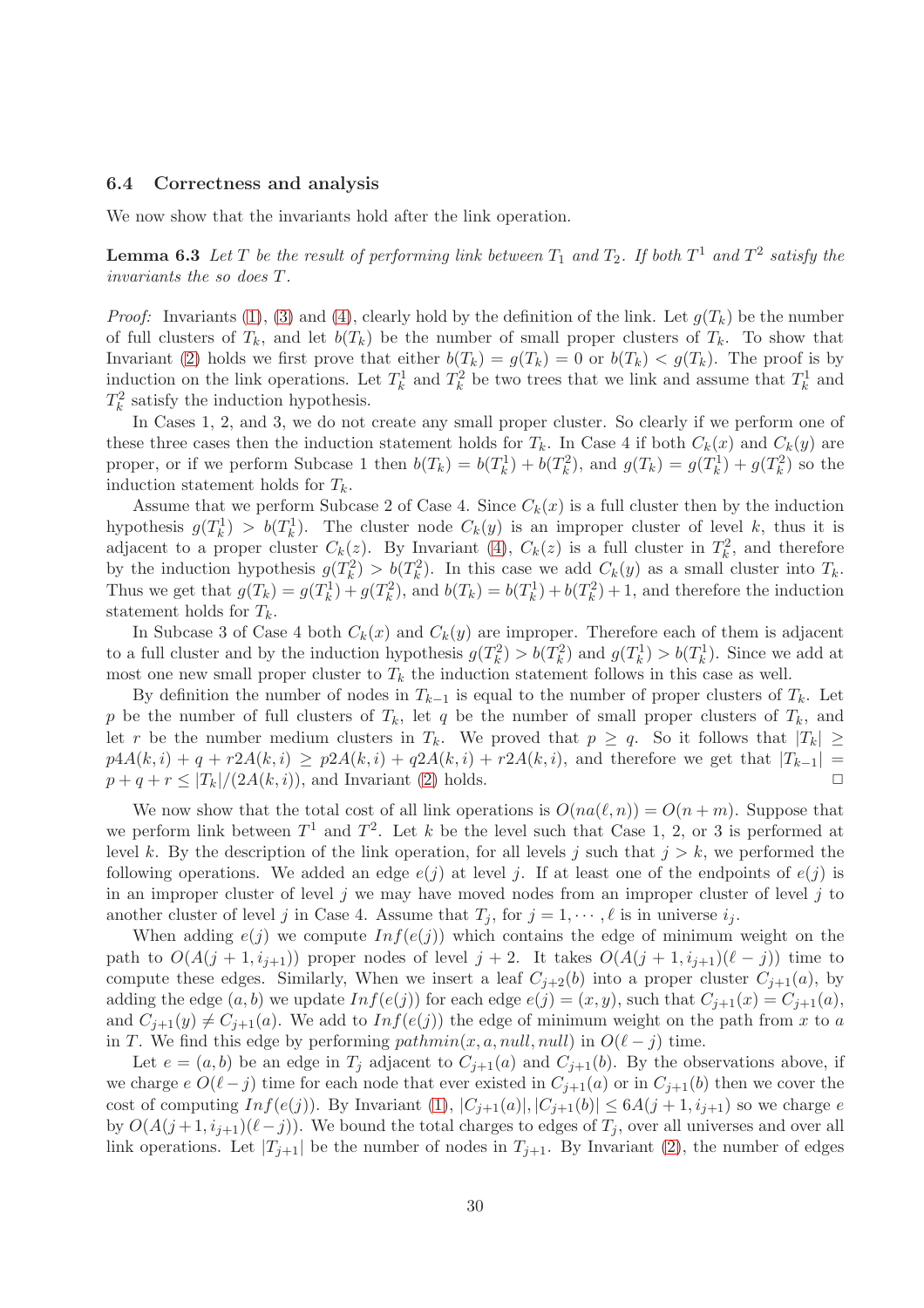in  $T_j$  is at most  $|T_{j+1}|/2A(j+1,i_{j+1})$ . Thus the total charge of the edges of  $T_j$  is

$$
O(A(j+1,i_{j+1})(\ell-j)|T_{j+1}|/2A(j+1,i_{j+1})) = O(|T_{j+1}|(\ell-j)/2)
$$

Since by Lemma [4.4,](#page-19-0) there are  $O(\frac{n+m}{2^{e-j}})$  $\frac{n+m}{2^{\ell-j}}$  clusters of level  $j+1$ , the total cost of adding edges to level *j* is  $O((\ell - j)\frac{m+n}{2^{\ell-j}})$  $\frac{m+n}{2^{\ell-j}}$ ). The cost for all levels is  $O(m+n)$ .<sup>[6](#page-31-12)</sup>

Let  $e = (a, b)$  be an edge in  $T_j$  adjacent to  $C_{j+1}(a)$  and  $C_{j+1}(b)$ . Assume that  $C_{j+1}(a)$  and  $C_{j+1}(b)$  are both contained in the cluster  $C_j(a)$ , and that  $C_{j+1}(a)$  is the parent of  $C_{j+1}(b)$  in  $C_j(a)$ . When we insert  $C_{i+1}(b)$  into  $C_i(a)$  we compute the weight of the edge  $(a, b)$  in  $C_i(a)$ . This weight is the minimum weight of an on the path between b to  $t(C_{j+1}(a))$ , and it can be computed in  $O(\ell - j)$ time by performing the pathmin query. If  $C_i(a)$  is an improper cluster, then we may need recalculate the weight of  $e(j)$ , if we perform later on Subcase [1](#page-29-0) or Subcase [3](#page-29-1) of Case 4 of the link, and transfer all the clusters of  $C_j(a)$  into a proper cluster of level j. Clearly, this adds a constant factor to the running time. By Lemma [4.4](#page-19-0) there are  $O((m+n)/2^{\ell-j})$  nodes at level j. So the total time required to compute the weights of all edges of level j is  $O((m+n)(\ell-j)/2^{\ell-j})$ , summing over all levels this is  $O(m+n)$ .

# <span id="page-31-9"></span>References

- <span id="page-31-3"></span>[1] Noga Alon and Baruch Schieber. Optimal preprocessing for answering on-line product queries.
- [2] Stephen Alstrup and Jacob Holm. Improved algorithms for finding level ancestors in dynamic trees. In ICALP '00: Proceedings of the 27th International Colloquium on Automata, Languages and Programming, pages 73–84, London, UK, 2000. Springer-Verlag.
- <span id="page-31-10"></span>[3] Bernard Chazelle and Burton Rosenberg. The complexity of computing partial sums off-line. Int. J. Comput. Geometry Appl., 1(1):33–45, 1991.
- <span id="page-31-11"></span><span id="page-31-4"></span>[4] Richard Cole and Ramesh Hariharan. Dynamic lca queries on trees. SIAM J. Comput., 34(4):894–923, 2005.
- [5] Michael L. Fredman and Dan E. Willard. Trans-dichotomous algorithms for minimum spanning trees and shortest paths. *J. Comput. Sust. Sci.*, 48(3):533–551, 1994.
- <span id="page-31-6"></span>[6] Harold N. Gabow. A scaling algorithm for weighted matching on general graphs. In FOCS, pages 90–100, 1985.
- <span id="page-31-5"></span>[7] Harold N. Gabow. Data structures for weighted matching and nearest common ancestors with linking. In SODA '90: Proceedings of the first annual ACM-SIAM symposium on Discrete algorithms, pages 434–443, Philadelphia, PA, USA, 1990. Society for Industrial and Applied Mathematics.
- <span id="page-31-8"></span>[8] Loukas Georgiadis, Haim Kaplan, Nira Shafrir, Robert E. Tarjan, and Renato F. Werneck. Data structures for mergeable trees (unpublished).
- <span id="page-31-2"></span>[9] Loukas Georgiadis, Robert E. Tarjan, and Renato F. Werneck. Design of data structures for mergeable trees. In SODA '06: Proceedings of the seventeenth annual ACM-SIAM symposium on Discrete algorithm, pages 394–403, New York, NY, USA, 2006. ACM Press.
- <span id="page-31-7"></span>[10] J. A. La Poutre;. New techniques for the union-find problem. In SODA '90: Proceedings of the first annual ACM-SIAM symposium on Discrete algorithms, pages 54–63, Philadelphia, PA, USA, 1990. Society for Industrial and Applied Mathematics.
- <span id="page-31-1"></span><span id="page-31-0"></span>[11] Robert Endre Tarjan. Applications of path compression on balanced trees. J. ACM, 26(4):690–715, 1979.
- [12] Andrew Chi-Chih Yao. Space-time tradeoff for answering range queries (extended abstract). In STOC, pages 128–136. ACM, 1982.

<span id="page-31-12"></span><sup>&</sup>lt;sup>6</sup>Notice that if  $T_j$  changes universe and the universes of  $T_{j+1}, \cdots T_{\ell}$  do not change there is no extra charge to the edges in  $T_j$ , since it does not affect  $Inf(e(j))$ .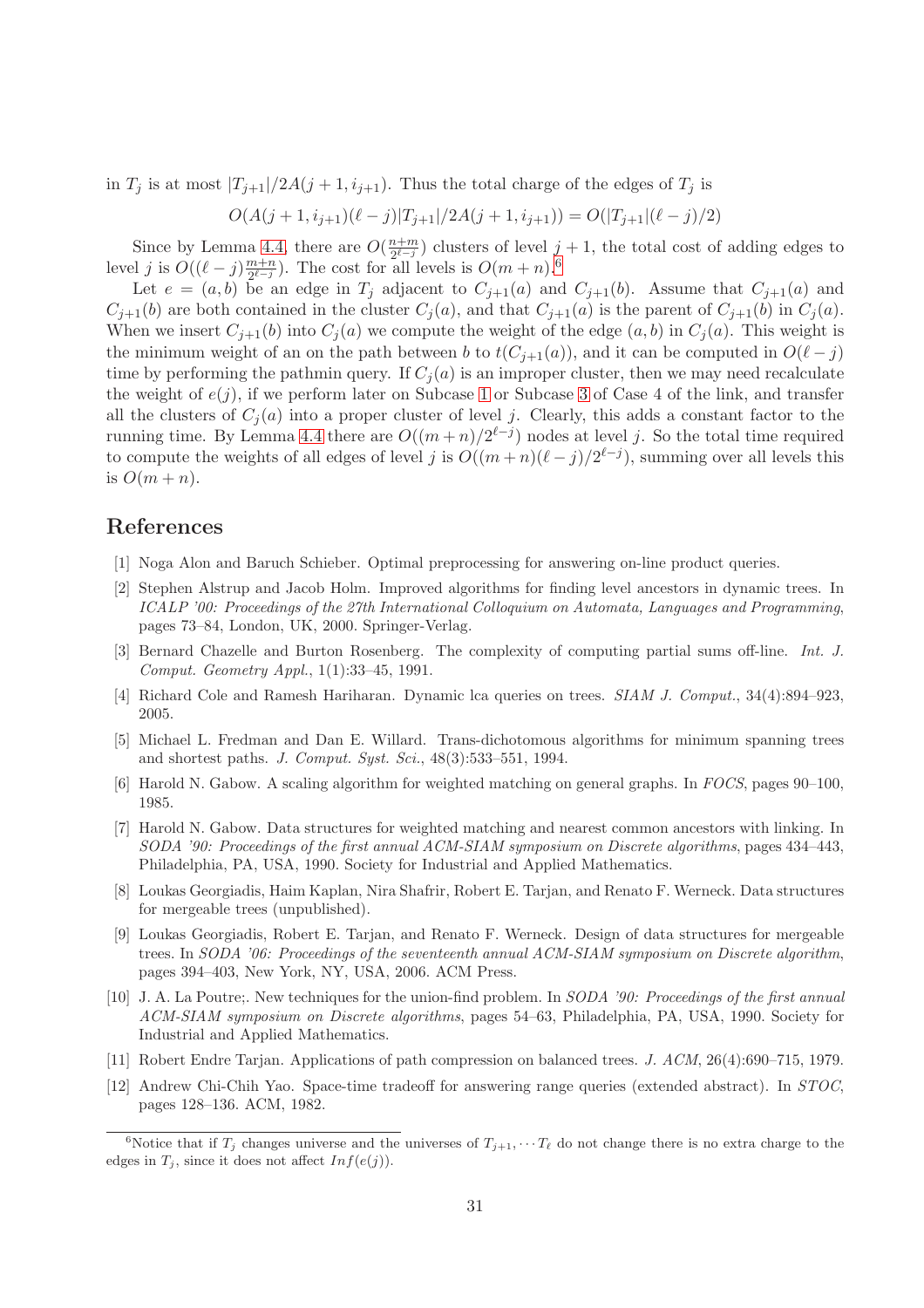<span id="page-32-0"></span>Appendix

# A Improving the running time the data structure of Section [4](#page-10-0) from  $O((n+m)\alpha(m,n))$  to  $O(n+m\alpha(m,n))$

We now show how to improve the running time of the link operations from  $O(n\alpha(m,n)+m)$  to  $O(n+m)$ . This will give us a total running time of  $O(n+m\alpha(m,n))$  for all operations.

Let  $x \in T^1, y \in T^2$ . Suppose that  $\text{link}_j(C_{j+1}(x), C_{j+1}(y))$  performs Case 3. Notice that in this case we may have to fix the weight of the edges in levels smaller than j. This adds  $O(j)$  to the running time of a link. As shown in the analysis the total time it takes to perform all other operations is  $O(n+m)$ .

The following example illustrates that the updates in lower levels can increase the total running time of all link operations to  $O(n\ell+m)$ . Suppose our forests consists a tree T of size  $\Theta(n)$  and of  $\Theta(n)$  singleton trees  $x_1, \dots, x_k, k < |T|$ . Let  $x_0$  be the root of T. Suppose that  $T_\ell$  is in universe  $i > 1$ , and that  $2|T| \le 2A(\ell, i + 1)$ . Assume that  $T_{\ell}, \dots, T_{c}$  exist where c is some constant, and that  $C_i(x_0), j < \ell$  is an unary root cluster. Assume that we perform  $\text{link}_{\ell}(C_{\ell+1}(x_1), C_{\ell+1}(x_0))$ between the singleton tree  $x_1$  and  $x_0$ . Then, following the operation  $x_1$  is the new root of T. In this case, the universe of  $T_{\ell}$  doesn't change and case 3 of  $\lim_{\ell} (C_{\ell+1}(x_1), C_{\ell+1}(x_0))$  is performed. Since  $C_r(x_0), r = \ell - 1, \dots, k$  is an unary root cluster we have to update the weight of the single edge in  $C_r(x_0)$  that enters  $C_{r+1}(x_0)$ , this adds  $O(\ell)$  time to the cost of the link operation. We can repeat it and perform  $\text{link}_{\ell}(C_{\ell+1}(x_{j'+1}), C_{\ell+1}(x_{j'})), 1 \leq j' < k$ . Each such link updates the edges of lower levels at cost  $O(\ell)$ . since  $k = \Theta(n)$ , the total cost of all links is at least  $O(n\ell)$ .

We do the following modifications in the link and in the path-min operations. For a tree  $T$  with root u, we let  $\kappa(T)$  be the smallest level q such that  $C_q(u)$  is not an unary root cluster. If there is no such level we set  $\kappa(T) = \ell + 1$ . It is easy to see that we can maintain this information while performing links, without increasing the asymptotic complexity of the link operation. The main modification is that in add root operation we postpone some of the updates. The result of this is that the weight of some of the edges may be incorrect.

We maintain the following invariants. Let  $u$  be the root of  $T$ .

- <span id="page-32-1"></span>1. For each level  $k < \kappa(T)$ ,  $C_k(u)$  is an unary root cluster. Let  $e = (a, b)$ ,  $C_{k+1}(a) = C_{k+1}(u)$ ,  $k <$  $\kappa(T)$  be the single edge in  $C_k(u)$ , going into  $C_{k+1}(u)$ . Then, the weight of  $e(j), j \geq k$  may be incorrect. The weight of all other edges is correct. Specifically, if level(e)  $\geq \kappa(T)$ , the weight of  $e(k)$  for all  $k \ge level(e)$  is correct.
- <span id="page-32-2"></span>2. Let  $k < \ell - \sqrt{\ell}$ . Let a be the parent of b in T. Let  $e = (a, b)$  be an edge of level  $j < k$ , and assume that  $C_{k+1}(a) \neq C_{k+1}(u)$ , then the weight of  $e(k')$ ,  $k' \geq k$  is correct.

Invariant [\(1\)](#page-32-1) implies the following two properties of our trees.

- <span id="page-32-3"></span>1. Let  $C_k$  be a cluster of level k such that  $C_k \neq C_k(u)$ . Let  $e = (a, b)$  be an edge of level  $j \geq k$ , such that  $C_k(a) = C_k(b) = C_k$ , then the weight  $e(k')$ ,  $k' \geq j$  is correct. That is, if  $C_k$  is not the root cluster of  $T_k$ , then for all edges e that are contained in the subtree of T that  $C_k$  represents, the weight of  $e(k')$ ,  $k' \ge level(e) \ge k$  is correct.
- <span id="page-32-4"></span>2. Let  $e = (a, b)$  be an edge of level k, such that  $C_k(a) = C_k(b) = C_k(u)$ , and  $C_{k+1}(a), C_{k+1}(b) \neq 0$  $C_{k+1}(u)$  then the weight  $e(k'), k' \geq k$  is correct.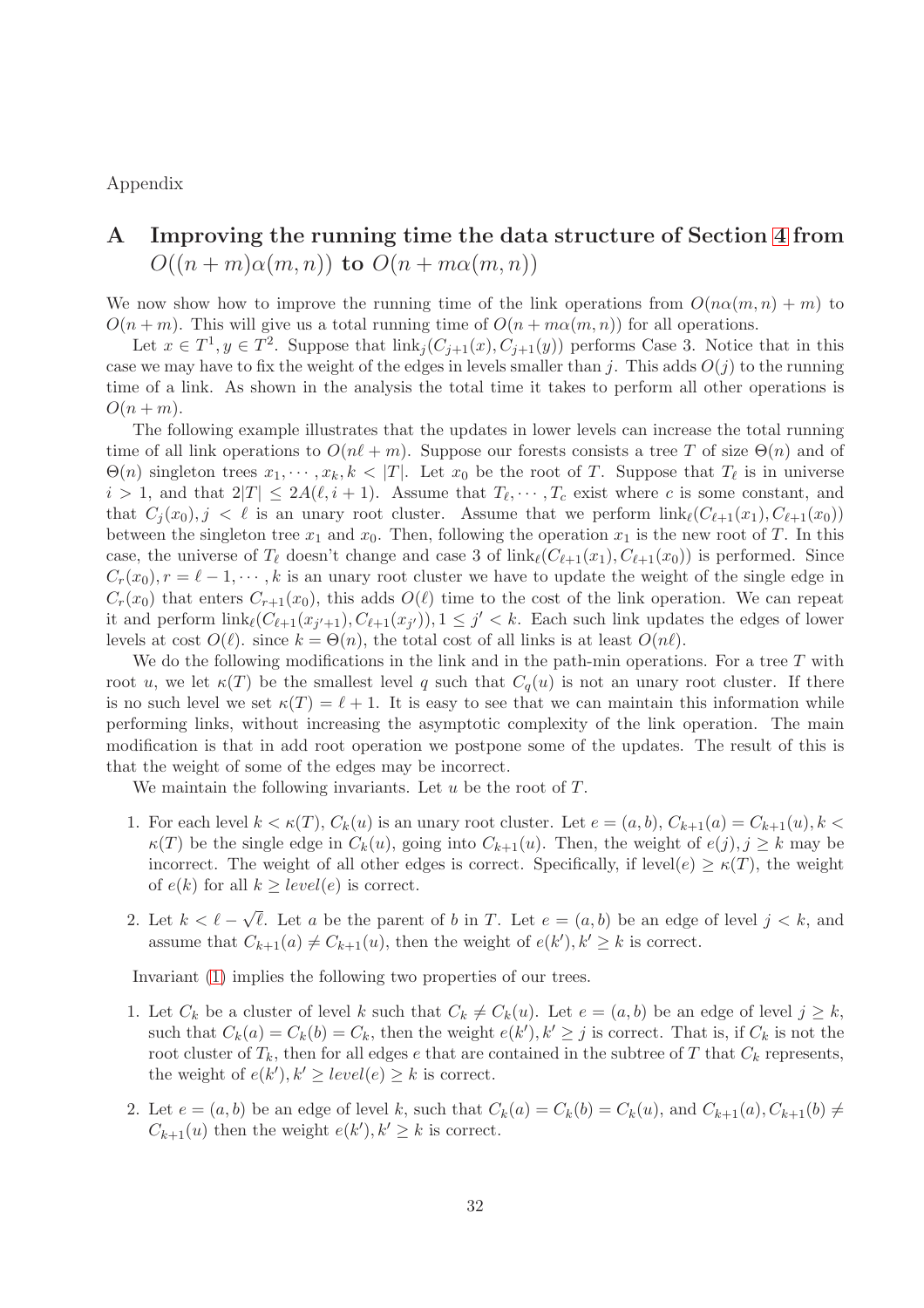Invariant [\(1\)](#page-32-1) implies that if  $e = (a, b), C_{k+1}(a) = C_{k+1}(u), k < \kappa(T)$  is the single edge in  $C_k(u)$ , going into  $C_{k+1}(u)$ , then the weight of  $e(j), j \geq k$  may be incorrect. As described below in the implementation of the path-min query, this invariant is not enough to make the query work in  $O(\ell)$ time. So we added invariant [\(2\)](#page-32-2). Invariant (2) implies that if for some  $k + 1 < j < \ell - \sqrt{\ell}$ ,  $C_{j+1}(a) \neq C_{j+1}(u)$ , then the weight of  $e(j')$ ,  $j' \geq j$  is correct.

The implementation of path-min. Assume that the invariants hold. We now describe the changes in the path-min query. Suppose we want to perform the query path $\min_i (x, y, e_x, e_y)$ , where  $e_x = (x', x), e_y = (y', y)$ . We find the largest level k such that  $C_k(x) = C_k(y)$ . Notice that when the recursive procedure *pathmin* performs a min query inside a cluster (steps 1(b), 1(d), 2(a)) it does not use the value of the last edge on the path form  $x$  to the root or on the path from  $y$  to the root. Thus, by properties [\(1\)](#page-32-3) and [\(2\)](#page-32-4) these queries use correct edge weights. However, when path $min_j(x, y, e_x, e_y)$  query uses an edge  $e_x$  of level  $j' < j$  to find the edge of minimum weight on the path between a vertex x' and  $r(C_{j+1}(x))$ , the weight associated with  $e_x(j)$  may be incorrect, since  $e_x(j')$  may be the single edge entering the root cluster of  $C_{j'}(x)$ .

If  $nca_{C_j}(C_{j+1}(x), C_{j+1}(y)) = C_{j+1}(x)$ , then case 2 of the min query is performed and the pathmin procedure does not use the value associated with  $e_j(x)$ . So assume that  $C_{j+1}(x) \neq$  $nca_{C_j}(C_{j+1}(x), C_{j+1}(y))$ , thus  $C_{j+1}(x) \neq C_{j+1}(u)$ . If  $j < \ell - \sqrt{\ell}$ , then by invariant [\(2\)](#page-32-2) the weight of  $e_x(j)$  is correct. Thus if  $j < \ell - \sqrt{\ell}$  we use the weight of  $e_xj$ ) to find the edge of minimum weight on the path between  $x'$  and  $r(C_{j+1}(x))$  in  $O(1)$  time.

If  $j \geq \ell - \sqrt{\ell}$ , the weight of  $e_x(j)$  may be incorrect. All the edges that are contained in the subtree represented by  $C_{j+1}(x)$  are of level at least  $j+1$ . Notice that since  $C_{j+1}(x)$  is not the root cluster of  $C_i(a)$ , by property [\(1\)](#page-32-3), the weight of all edges in  $C_{i+1}(a)$  is correct. So we can use the min-root procedure to find the edge of minimum weight on the path between x and  $r(C_{j+1}(x))$  in  $O(\ell - j)$  time and return the edge f of minimum weight among  $e_x a$  and f. Since  $j \geq \ell - \sqrt{\ell}$  we will use this procedure at most  $\sqrt{\ell}$  times in a total cost of  $O(\ell)$  time.

Notice that the procedure min-root $(x, j + 1)$  is always performed on a cluster  $C_{j+1}(x)$  such that  $C_{i+1}(x)$  is not the root cluster of  $C_i(x)$ , thus by property [\(1\)](#page-32-3), the weight of all of its edges is correct and min-root can be performed as before.

The implementation of link. We describe the changes required in the implementation of the link operation in Section [4.2.](#page-13-0) Consider a link operation that creates a tree  $T$  by adding an edge between a vertex y, which is the root of  $T^2$  and a vertex  $x \in T^1$ . Let u be the root of  $T^1$ . For an edge  $e \in T$ , we define the list  $L(e)$  and the weights of  $e(k)$  for levels  $k > i$  in the incremental trees containing them as the information associated with e.

Throughout the recursive links at decreasing levels we maintain the following invariant.

<span id="page-33-0"></span>3. When we perform  $\text{link}_j(C_{j+1}(x), C_{j+1}(y))$  then the information associated with each edge  $e \in T$ of level  $> j$  is correct.

Suppose that  $\text{link}_j(C_{j+1}(x), C_{j+1}(y))$  performs Case 4. If  $\kappa(T^1) \leq j$  then by Invariant [\(1\)](#page-32-1), the information of edges  $e \in T^1$  of level j is correct and we do not fix any edge of  $T^1$ . If  $\kappa(T^1) > j$ , then  $C_i(u)$  is an unary root cluster. Let  $e = (a, b)$  be the single edge in  $C_i(u)$  that enters  $C_{i+1}(a)$  $C_{j+1}(u)$ . We fix the weight of  $e(k)$  for all  $k \geq j$  and the list  $L(e)$ , level by level, in order of decreasing levels. When we fix the weight of  $e(k)$ ,  $e \in T^1$  we assume that the weight of  $e(i)$  for every  $i > k$  is correct. We find the edge of minimum weight on the path between a and  $r(C_{k+1}(a))$  in  $O(1)$  time, in the same manner as we find it for the new edge  $(x, y)$  added by the link (see Section [4.2\)](#page-13-0). This computation uses only the weight of  $e(k + 1)$  and information of edges in  $C_{k+1}(a)$  of level  $\geq k+1$ .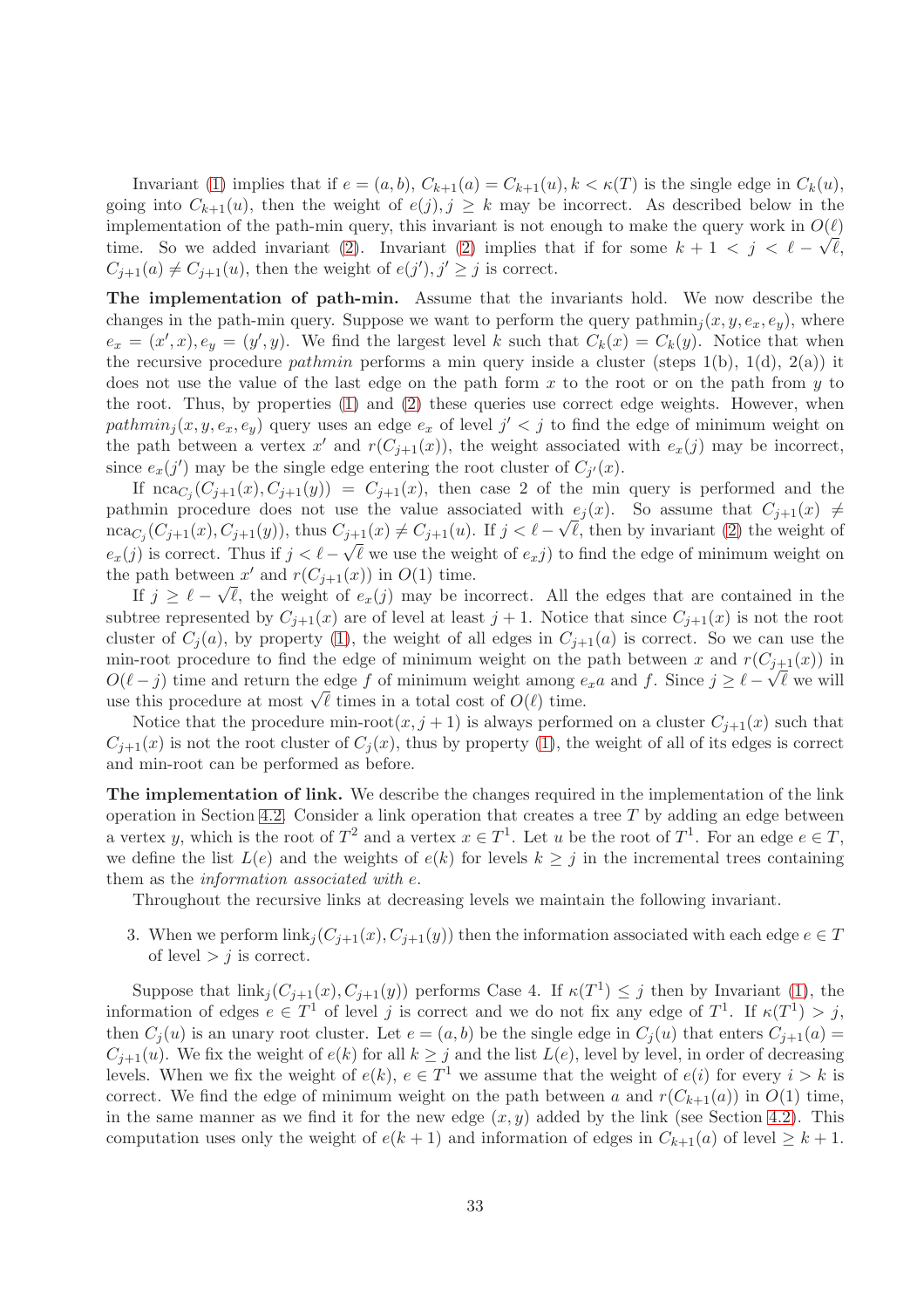We may need to fix an edge incident to an unary root of  $T_j^2$  similarly. When we perform the recursive call  $\text{link}_{i-1}(C_i(x), C_i(y))$  then Invariant [3](#page-33-0) clearly holds.

Suppose that  $\text{link}_j(C_{j+1}(x), C_{j+1}(y))$  performs Case 1. By Invariant [3](#page-33-0) the information associated with all edges in T of level  $> j$  is correct so we can fix the information associated with edges of level  $\leq j$  in  $T^1$  and  $T^2$ . (Note that these edges are of level exactly j after the link.) We fix these edges in order of decreasing levels as in Case 4. We set  $\kappa(T)$  to be the smallest level j such that  $C_i(u)$  is not an unary root cluster, or to  $\ell + 1$  if there is no such level.

Suppose that  $\text{link}_j(C_{j+1}(x), C_{j+1}(y))$  performs Case 2. In this case all edges of  $T^2$  are of level  $\geq j$  in T. By Invariant [3](#page-33-0) the information associated with all edges in T of level  $> j$  is correct so we can fix the information associated with every edge  $e \in T_j^2$  such that  $level(e) \leq j$  as in Case 4.

Since clusters of  $T_j^1$  do not change their universe it may be too expensive to fix all edges of  $T_j^1$ . If  $\kappa(T^1) \leq j$ , then by Invariant [\(1\)](#page-32-1), the information associated with edges  $e \in T^1$  such that level $(e) = j$ is correct. So assume that  $\kappa(T^1) > j$  and let  $e = (a, b)$  be the single edge in  $C_j(u)$  that enters  $C_{j+1}(a) = C_{j+1}(u)$  in  $T_j^1$ . We fix the information associated with e as in Case 4. This update works correctly since by Invariant [3](#page-33-0) the information associated with all edges in  $T<sup>1</sup>$  of level  $> j$  is correct. We set  $\kappa(T)$  to be  $\kappa(T^1)$ , unless  $\kappa(T^1) > j$ ,  $C_j(x) = C_j(u)$ , and after the link  $C_j(x)$  is not an unary root cluster. In the latter case we set  $\kappa(T)$  to be j.

Suppose that  $\text{link}_j(C_{j+1}(x), C_{j+1}(y))$  performs Case 3. Notice that all edges of  $T^1$  are of level at least j in T. We fix the information of all edges  $e \in T^1$  such that level $(e) \leq j$  as in the previous cases. As in Case 2, if  $\kappa(T^2) > j$  we fix the information associated with the edge of level j entering the root of the unary root cluster  $C_i(y)$ . We now have that the information associated with all edges  $e \in T$  of level  $\geq j$  is correct.

We also make the following changes in the implementation of Case 3 as follows. If  $\kappa(T^2) = k \geq j$ , then we perform Case 3.1. We add  $C_{i+1}(x)$  into  $C_i(y)$  and update the weight of the new edge  $(x, y)$ associated with level j as described in Section [4.2.](#page-13-0) However, here, we do not update edges  $f$  such that  $f(q)$  is the single edge entering the root of  $C_q(y)$  for  $q < j$ .

If  $\kappa(T^2) = k < j$ , then we perform Case 3.2. As described in Section [4.2,](#page-13-0) for every  $k < i \leq j$ , we add a new bad cluster  $C_i(x)$  into  $T_i^2$  containing the singleton node  $C_{i+1}(x)$ . We also insert (via an add-root operation)  $C_{k+1}(x)$  into  $C_k(y)$  making  $C_k(y)$  an unary root cluster. Here, for every  $i < k$ we do not update edges f such that  $f(q)$  is the single edge entering the root of  $C_i(y)$ .

In both cases after performing all add root and add-leaf operations as in Section [4.2,](#page-13-0) for each  $i < j$ ,  $C_i(x)$  is an unary root cluster. But unlike in the previous implementation, we do not update the weight of the single edge incident to the root of  $C_i(x)$ .

We set  $\kappa(T) = j$  unless  $\kappa(T^2)$  was larger than j and  $C_j(y)$  is still an unary root cluster after the link. In the latter case we set  $\kappa(T) = \kappa(T^2)$ .

Last, to ensure that Invariant [\(2\)](#page-32-2) holds, we fix the weight of the following edges as well. Let  $i = \min\{j, \kappa(T^2)\}\$ . If  $i \leq \ell - \sqrt{\ell}$ , we fix all other edges  $e \in T^2$  of level  $\lt i$  incident to unary root clusters  $C_i(y)$  of  $T^2$ .

We now analyze the running time of our modified implementation of link. Consider a link that performs Case 1, Case 2, or Case 3 at level j. This link performed Case  $4\ell - j$  times, each time fixing a single edge of  $T^1$  and a single edge of  $T^2$ . Each such fix takes  $O(\ell - j)$  time (since we recover the weights associated with these edges in  $O(\ell - j)$  levels, paying  $O(1)$  time per level). So the total time spent fixing these edges while performing Case 4 is  $O((\ell - j)^2)$ . We charge this time to the link operation itself. Since we have at most  $n/2^{\ell-j}$  links at level j the total charges to such links is  $O((n/2^{\ell-j})(\ell-j)^2) = O(n).$ 

When performing Case 1 we fix all edges of  $T_j^1$  and  $T_j^2$ . Each such fix takes  $O(\ell - j)$  time so the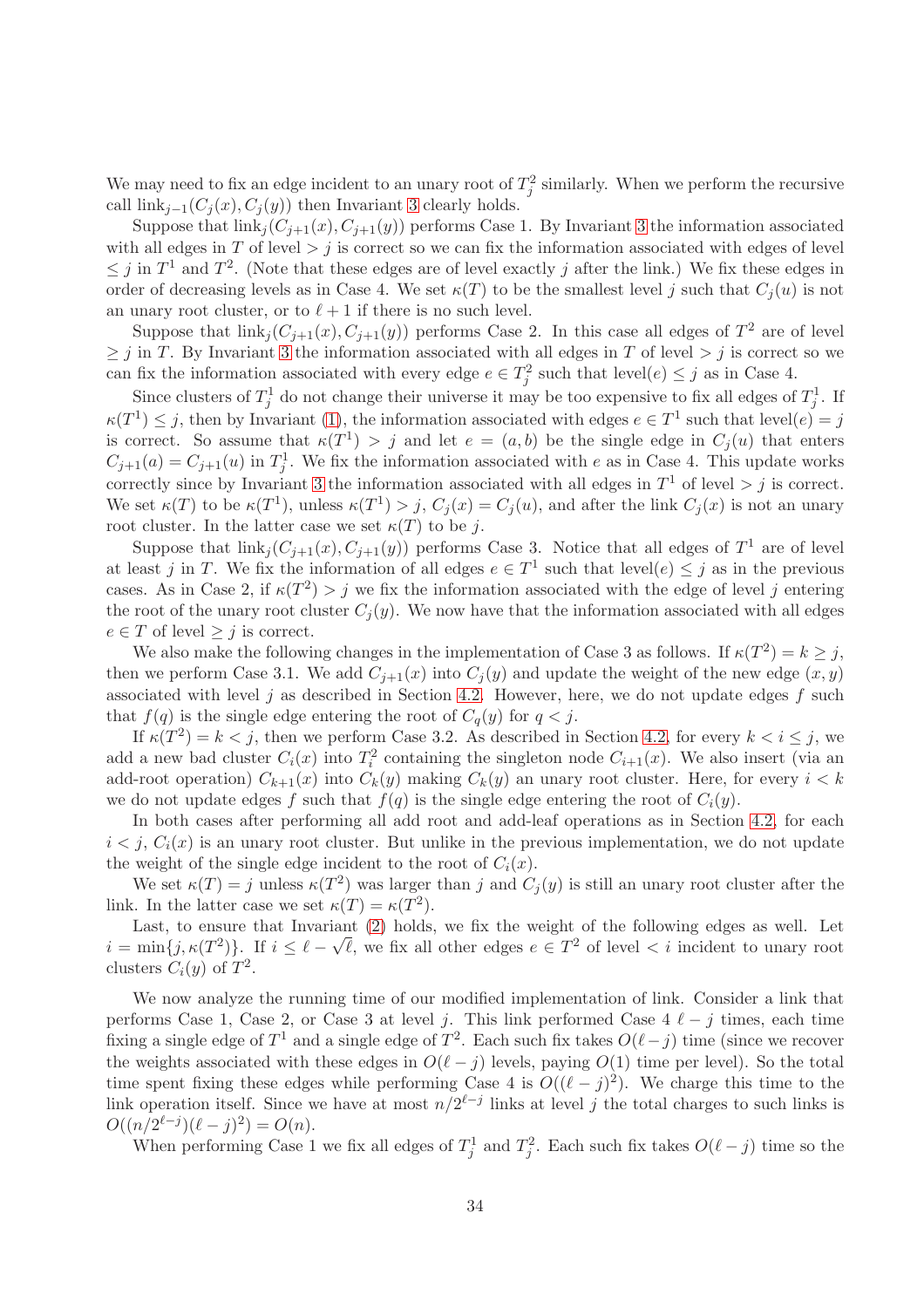total time to fix all these edges is  $O((|T_j^1|+|T_j^2|)(\ell-j))$ . We charge this time to the nodes of  $T_j^1$  and  $T_j^2$  which change their universe. By Lemma [4.4](#page-19-0) the number of times a node of level j changes its universe is  $O((m+n)/2^{\ell-j})$ . Thus the total charges to these nodes is  $O(((m+n)/2^{\ell-j})(\ell-j))$ . If we sum this cost over all levels j, we get that the total charges for fixing edges in Case 1 is  $O(n+m)$ .

When performing Case 2 we fix the edges of  $T_j^2$  each such fix takes  $O(\ell - j)$  time. We charge this cost to the nodes of  $T_j^2$  which increase their universe. As in the analysis of Case 1 the total charges are  $O(m+n)$ . We also fix at most one edge of  $T^1$  of level j in  $O(\ell - j)$  time. We charge this cost to the link operation itself and as in the analysis of Case 1 the total charges of all links made by Case 2 is  $O(n)$ .

When performing Case 3 we fix the edges of  $T_j^1$  each such fix takes  $O(\ell - j)$  time. We charge this cost to the nodes of  $T_j^1$  which increase their universe. As in the analysis of Case 1 the total charges are  $O(m + n)$ . If we perform Case 3.2 then we spend a constant time at each level from j down to  $k = \kappa(T^2)$  adding a singleton bad cluster and inserting a cluster into  $C_k(y)$ . This takes  $O(j-k)$  time which we charge to the link operation which made  $C_k(y)$  not an unary root cluster. (The level in which this link ended was k.) Since after the link  $C_k(y)$  is an unary root cluster each link operation is charged once this way. The total charges to all links are  $O(n)$ .

Finally if  $i = \min\{j, \kappa(T^2)\}$  is smaller than  $\ell - \sqrt{\ell}$  we fix  $O(\ell)$  additional edges. The time it takes to fix these edges is  $O(\ell^2)$  which is  $O((\ell - i)^4)$  since  $i \leq \ell - \sqrt{\ell}$ . If  $i = \kappa(T^2)$ , we charge this cost to the link operation at level i that made  $C_i(y)$  not an unary root cluster. Otherwise, we charge this cost to the current link operation between  $x$  and  $y$ . Using similar arguments as in the analysis of the previous cases the total charge for all link operations is  $O(n)$ .

The next Lemma proves that  $T$  satisfies the invariants.

**Lemma A.1** Assume that  $T^1$  and  $T^2$  satisfy invariants  $(1), \dots, (2)$  $(1), \dots, (2)$ , then the resulting tree T also satisfies invariants  $(1), \cdots, (2)$  $(1), \cdots, (2)$ .

*Proof:* Let j be the smallest level for which we perform  $\text{link}_j(C_{j+1}(x), C_{j+1}(y))$ . If case 1 of the link was performed by  $\text{link}_i(C_{i+1}(x), C_{i+1}(y))$ , then the weight of all edges is correct and the invariants hold.

If case 2 of the link was performed by  $\text{link}_j(C_{j+1}(x), C_{j+1}(y))$ , then the weight of all edges of level at least j is correct. We didn't perform add root and thus didn't add new edges whose weight is incorrect, so it is easy to see that in this case invariants  $(1)$  and  $(2)$  hold for T.

Assume that case 3 of the link was performed by  $\text{link}_j(C_{j+1}(x), C_{j+1}(y))$ . If  $\min\{j, \kappa(T^2)\}\leq$  $\ell - \sqrt{\ell}$  all edges of T have the correct weight and the invariants hold. Assume that  $\min\{j, \kappa(T^2)\}$  $\ell - \sqrt{\ell}$ . Clearly at the end of the operation  $\kappa(T) \geq j$ , and for all  $k < j$ ,  $C_k(u)$  is an unary root cluster. We have that the weight of all edges  $e(k) \in T_k$  with level(e)  $\geq j$  is correct. Specifically, the weight of all edges  $e(k) \in T_k$  with level $(e) \geq \kappa(T)$  is correct. To show that invariant [\(1\)](#page-32-1) holds for T, we have to show that for each  $e = (a, b) \in T$ , with  $level(e) = k' < j \leq \kappa(T)$ , if  $e(k')$  is not the single edge in  $C_{k'}(u)$  that enters  $C_{k'+1}(u)$ , then the weight of  $e(k)$ ,  $k \geq k'$  is correct. Assume that  $e = (a, b)$  is such an edge, then clearly, level $(e) = k' < j$  implies that e was an edge of  $T<sup>2</sup>$ . If  $C_{k'+1}(a)$ ,  $C_{k'+1}(b) \neq C_{k'+1}(y)$ , then by invariant [\(1\)](#page-32-1) the weight of  $e(k)$ ,  $k \geq k'$  was correct in  $T^2$ . It is easy to see that the weight of  $e(k)$  hasn't changed in T, and therefore the weight of  $e(k)$  is correct in T as well. Assume w.l.o.g that  $C_{k'+1}(a) = C_{k'+1}(y)$ , then if  $k' \geq \kappa(T^2)$ , by invariant [\(1\)](#page-32-1) the weight of  $e(k)$ ,  $k \geq k$  is correct in  $T^2$ . It is easy to see that  $C_{k'+1}(a) = C_{k'+1}(y) \neq C_{k'+1}(u)$ , and thus the weight of  $e(k)$  hasn't changed in T and therefore it is correct in T as well. Last, assume that  $C_{k'+1}(a) = C_{k'+1}(y)$ , and that  $k' < \kappa(T^2)$ , in this case, we have that  $C_{k'+1}(a) = C_{k'+1}(y) = C_{k'+1}(u)$ ,